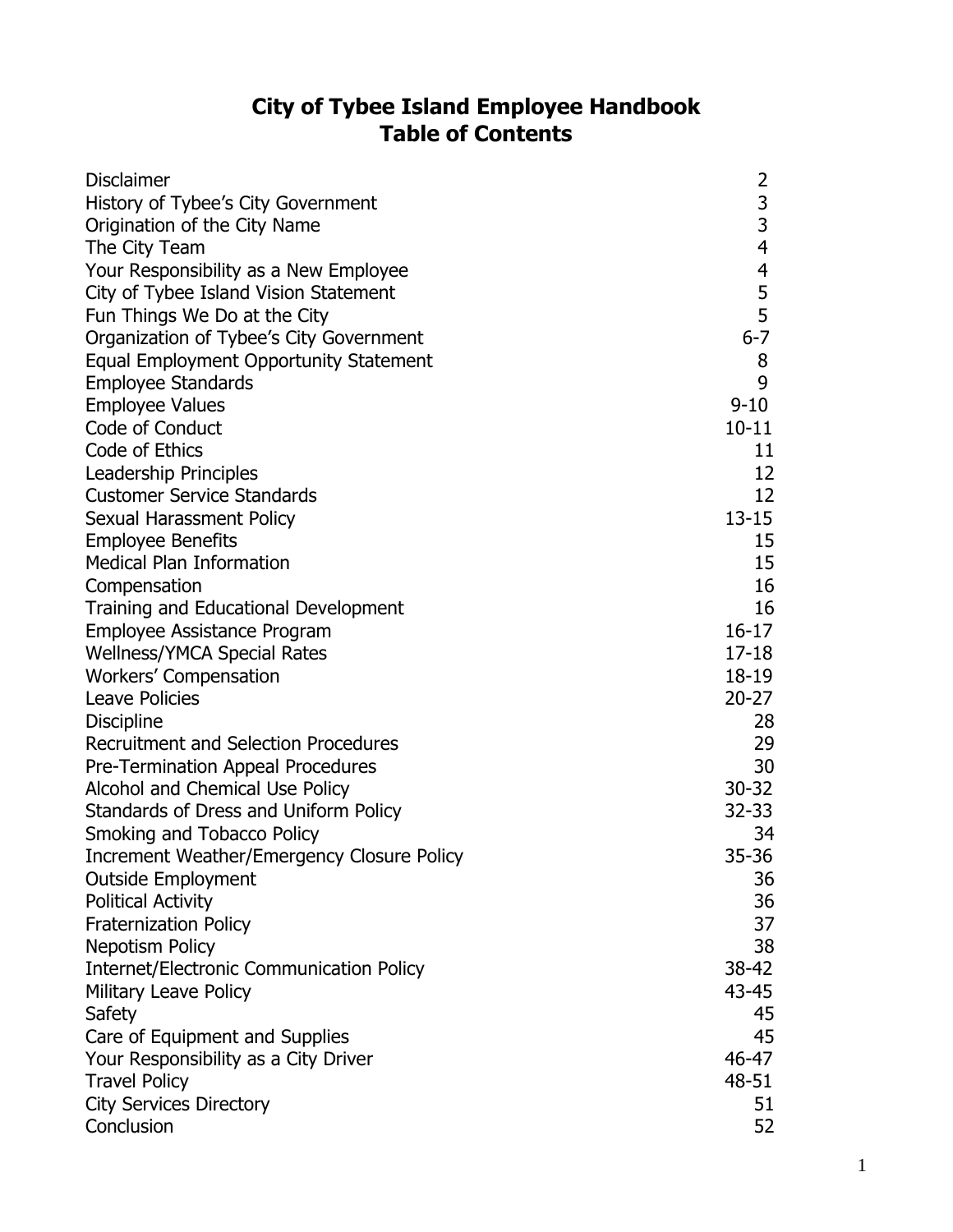## **Notice to All Employees**

This handbook is only a general guide to the City's current employment policies and to some of your benefits and responsibilities as an employee. It is informational only. From time to time, the City reviews its policies, procedures, and benefits and makes revisions based on the need for or desirability of changes. Thus, any policy, procedure or benefit outlined in this handbook may be modified, decreased, eliminated, or increased at any time with or without advance notice. In addition, the City remains free to decide in all cases whether to apply the policies expressed herein to any particular set of circumstances.

This employee handbook does not constitute an expressed or implied contract. The employee may separate from his/her employment at any time; the City of Tybee Island reserves the right to do the same. Managerial functions, responsibilities, and prerogatives are retained and vested exclusively with the City of Tybee Island government including, but not limited to, the right to exercise judgment to establish and administer policies, practices, and procedures and change them, to direct and discipline the City's workforce and increase its efficiency, and to take whatever action is necessary to operate the City of Tybee Island government.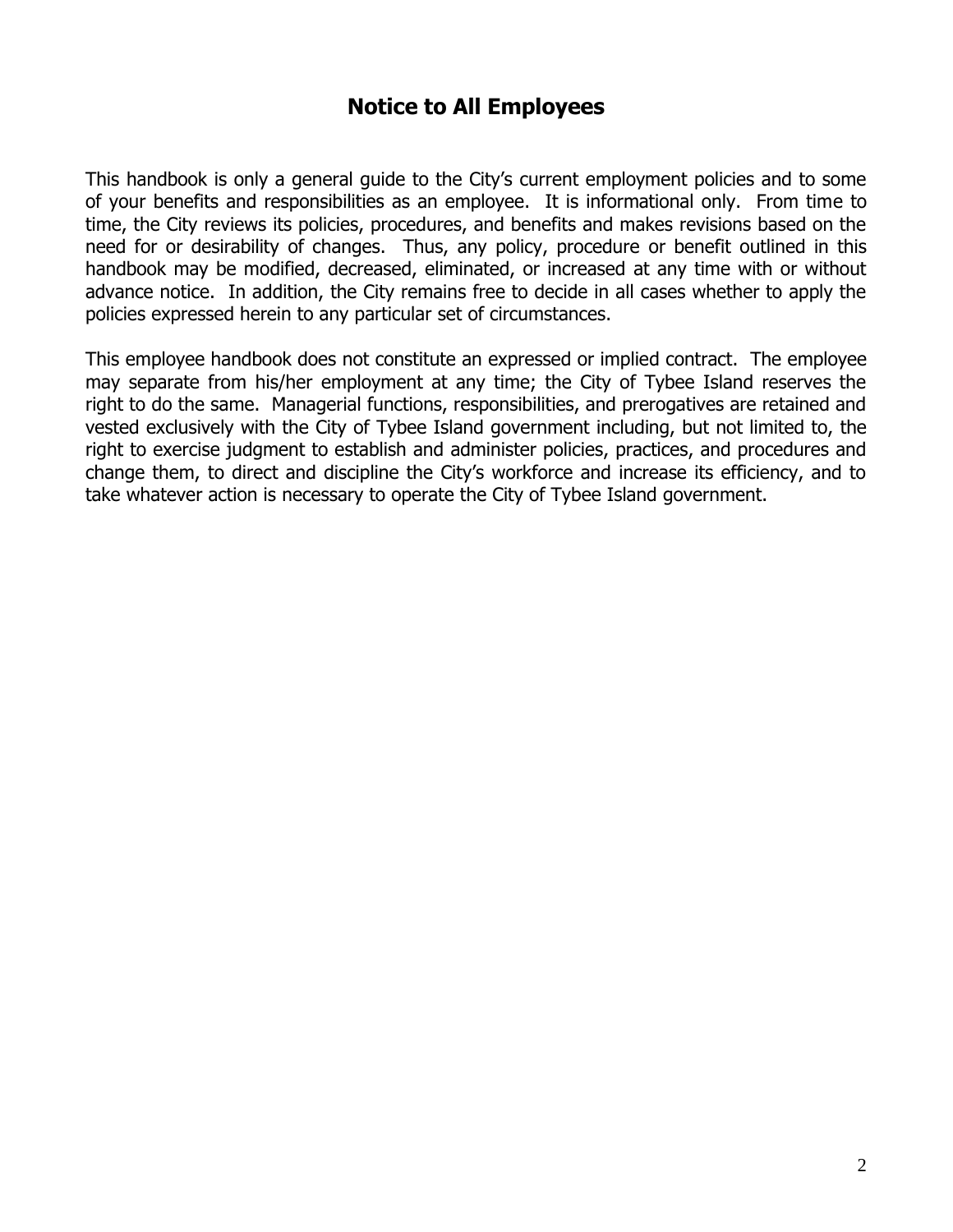## **The History of Tybee Island's City Government**

Tybee's City government operates under a council/manager form of government which was adopted January 1, 1996.

This organizational plan places legislative responsibility for municipal government in a City Council and gives administrative or executive authority to the City Manager. The Council, which consists of the Mayor and six Council Members, levies taxes, enacts ordinances, and adopts the annual budget as well as performing other legislative functions. Council Members are elected every two years as is the Mayor.

City Council meetings are held in the City Auditorium at City Hall every  $2^{nd}$  and  $4^{th}$  Thursday of each month; however, during the months of November and December the City Council only meets on the  $2<sup>nd</sup>$  Thursday. The City Manager, who is appointed by the Mayor and Council Members, carries out the programs and policies established by the City Council. Additional duties of the City Manager include recommending the annual budget and work programs, appointing the department heads, and exercising general supervision and control over all employees of the City.

## **Origination of the City Name**

Tybee is Georgia's northernmost and  $11<sup>th</sup>$  largest barrier island, measuring approximately 2.5 miles long by 1.75 mile wide.

No one's absolutely certain where the name "Tybee" originated. In the Yuchi Indian language, tybee means "salt." Some believe the name came from a Choctaw chief named Iti ubi. Some believe that the name came from the corruption of the word "tabby," an oyster shell-limestone mix that was used as a construction material by early colonists on the Georgia coast. Tybee, sometimes spelled Tiby on early maps, was first incorporated in 1887 as the Town of Ocean City. One year later the name was changed to the Town of Tybee.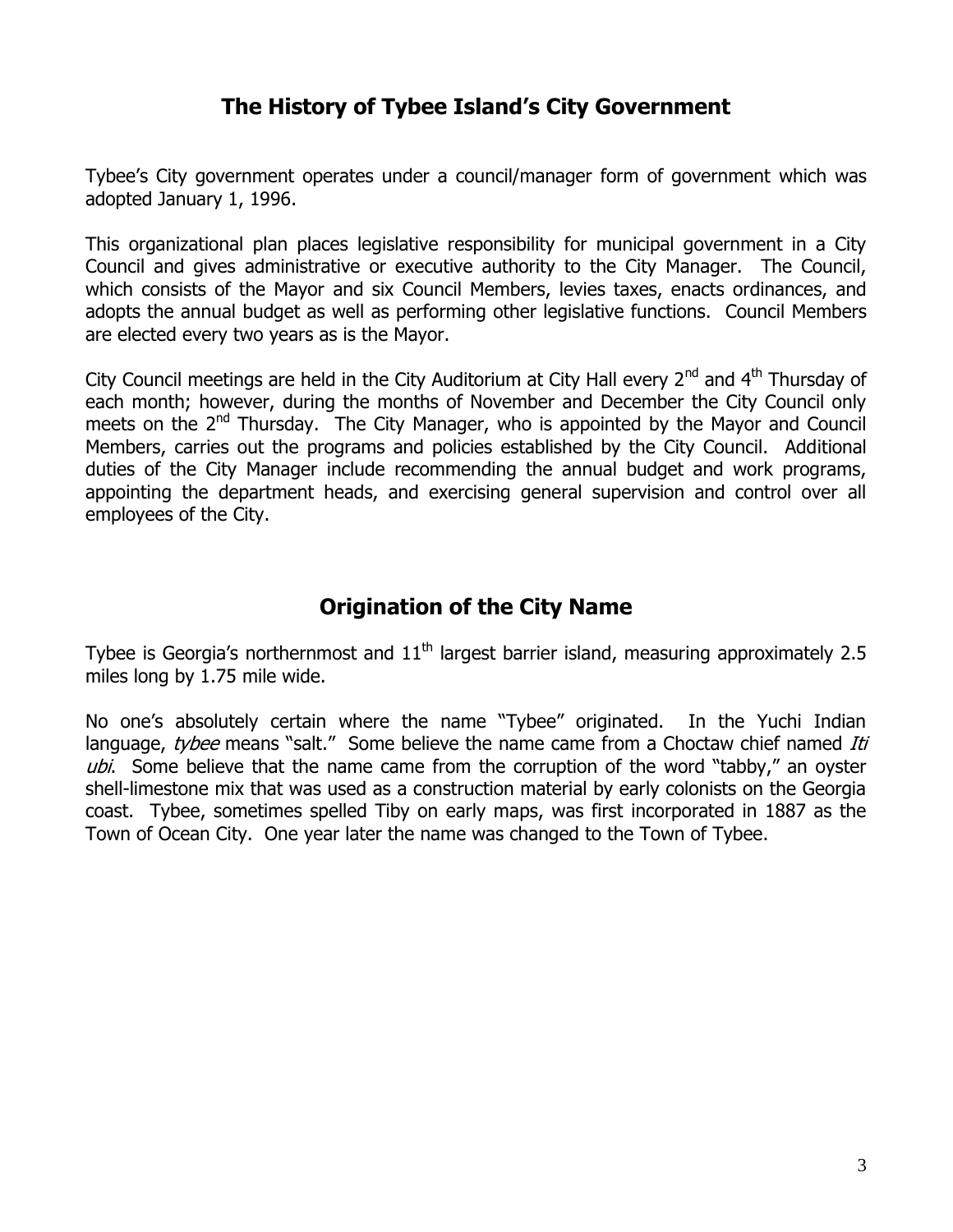## **The City Team**

In administrative, clerical, public safety, facilities maintenance and other City functions, City employees contribute toward the administration, operation and maintenance of essential services – the product of city government.

The demand for our product, essential services, has grown remarkably as a result of the growth of our City. To meet this demand and render maximum service at a minimum cost to the taxpayer, teamwork is required. **You** are part of a team. As such, the work assigned to each employee is essential to the success of our City government. So remember, your job is important – it deserves your best.

# **You Are the City**

The public has employed us to serve them in a courteous and efficient manner. Citizens evaluate our performance whenever they do business with us.

Many of us "meet" the public on the telephone every day. When the telephone rings, answer it promptly and courteously. The person at the other end of the line cannot see you. A citizen may form an opinion of the attitude of government employees by the manner in which they are treated on the telephone. Therefore, it is best to speak distinctly and in a pleasant tone of voice. Guard against quick answers, rude remarks, and any inflections of voice which might create bad impressions. Keep a pencil and pad of paper near your telephone to aid in taking messages. When asked for information, be sure that you give it correctly. If it is necessary to transfer the call, transfer it to the proper person and announce the call.

When you answer correspondence for the City, you are "meeting" the public; therefore, make every effort to be thoughtful and courteous in your letters.

The public naturally is interested in the personal appearance of those who are on its payroll. Your personal appearance should be appropriate to the position you hold. Certain minimum requirements as to neatness and cleanliness are expected of every City employee. Make every effort to be appropriately dressed.

Service is a part of every City employee's job. City employees make the difference in whether a citizen has a positive or negative experience with the City. City employees are a team that must provide the best possible services with pride and professionalism. Every contact you, as an employee, have with the citizens reflects on your co-workers and the City service as a whole. You should treat every resident of this community as an important customer.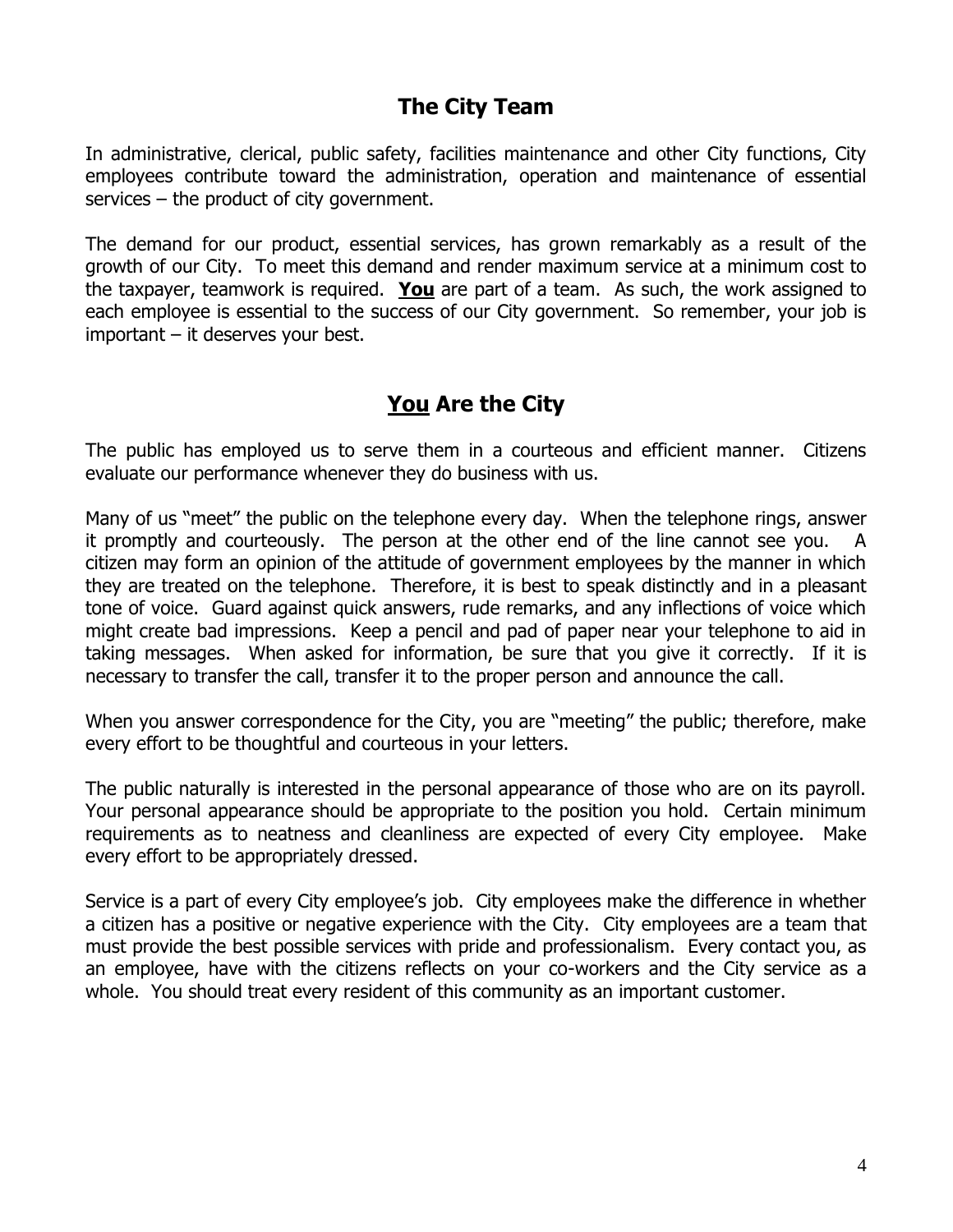## **City of Tybee Island Vision Statement**

As concerned citizens of The City of Tybee Island, we will be conscientious stewards of our unique historic and cultural heritage, environmental resources, and diverse economic community. We will also ensure that our growth does not exceed the Island's carrying capacity.

We will foster a vibrant, year-round economy and support our business community in its goal to provide quality services and facilities for both residents and visitors. We will provide increased recreational and educational opportunities for all age groups to promote Tybee Island as a four-season vacation destination, while enhancing the distinctive atmosphere of our Island life.

## **Fun Things We Do at the City of Tybee Island**

The City of Tybee Island likes to treat its employees as part of a big family. While it's important to work hard and accomplish our job responsibilities, it is equally important to have fun at work.

The City sponsors at least one large employee event each year which is meant to encourage a more cohesive bond between employees of various departments and to allow employees' families to experience the positive culture that we promote.

The Employee Picnic is a huge hit with great food and games for children and adults alike! We have at this time an informal program to recognize our employees for their time of service and their special accomplishments during the year. This is held at The Campground Pavilion the first of December.

Employees and their families are sure to enjoy a great time with co-workers and family members. The City will continue to look for fun activities to show our employees how important they are to the City!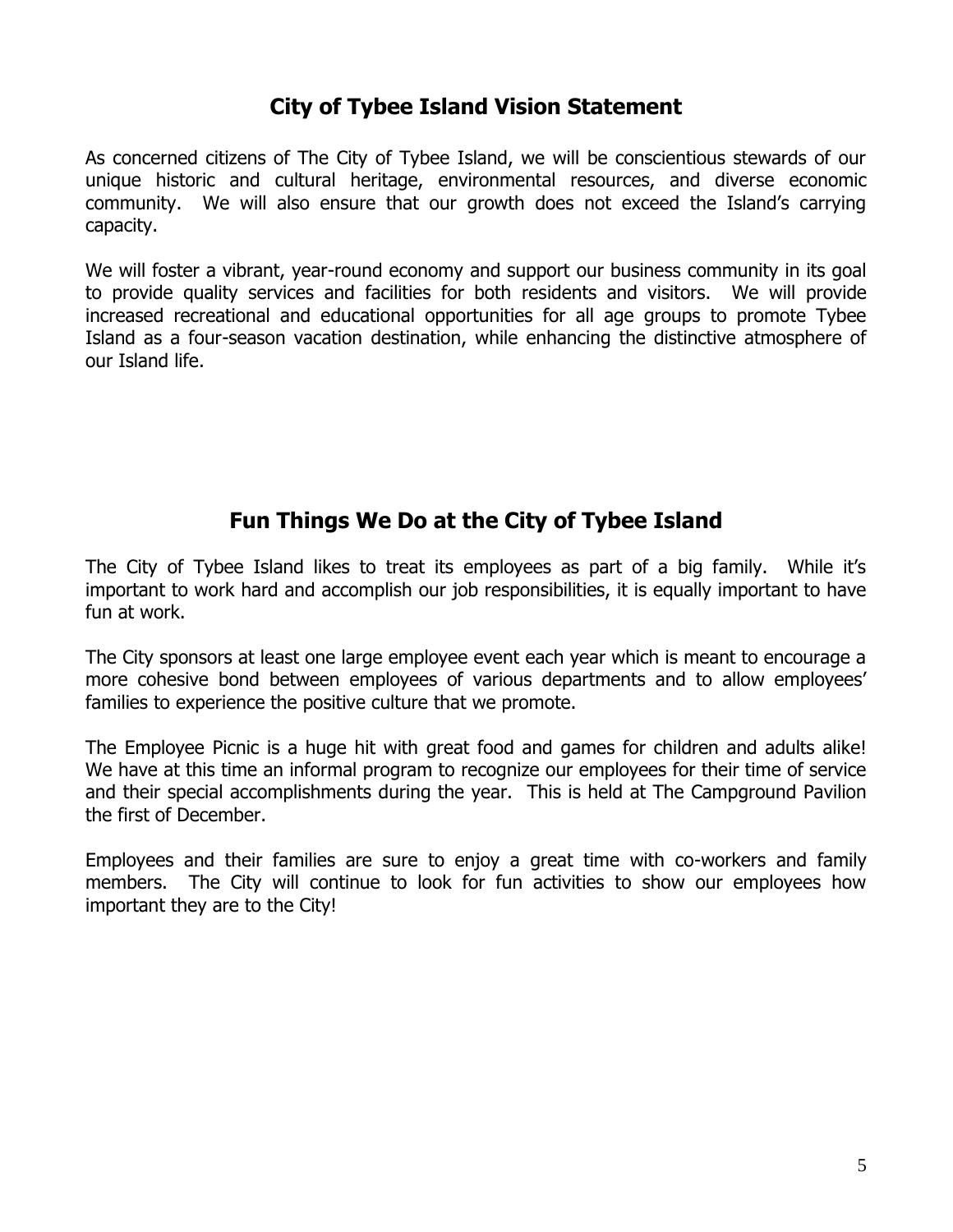## **ORGANIZATION OF CITY GOVERNMENT**

### **The Council-Manager System**

The City of Tybee Island operates under the Council-Manager form of city government. The Mayor and Council are elected by the citizens every two years. They in turn appoint the City Manager to administer the affairs of the City. The Mayor and Council have the responsibility of establishing policy to govern the affairs of the City, appointing the City Manager, adopting a budget for City revenues and expenditures and performing other actions necessary to govern the City.

### **The City Manager**

The City Manager is the City's chief administrative officer. He/she acts as the agent of the City Council in carrying out their decisions and policies in accordance with the law. He/she appoints department heads and exercises general supervision and control over all employees of the City.

One of the City Manager's most important duties is the preparation of the budget. He/she recommends the amount of money to be spent each year for wages, materials, equipment and other necessary items and presents it to the City Council for approval.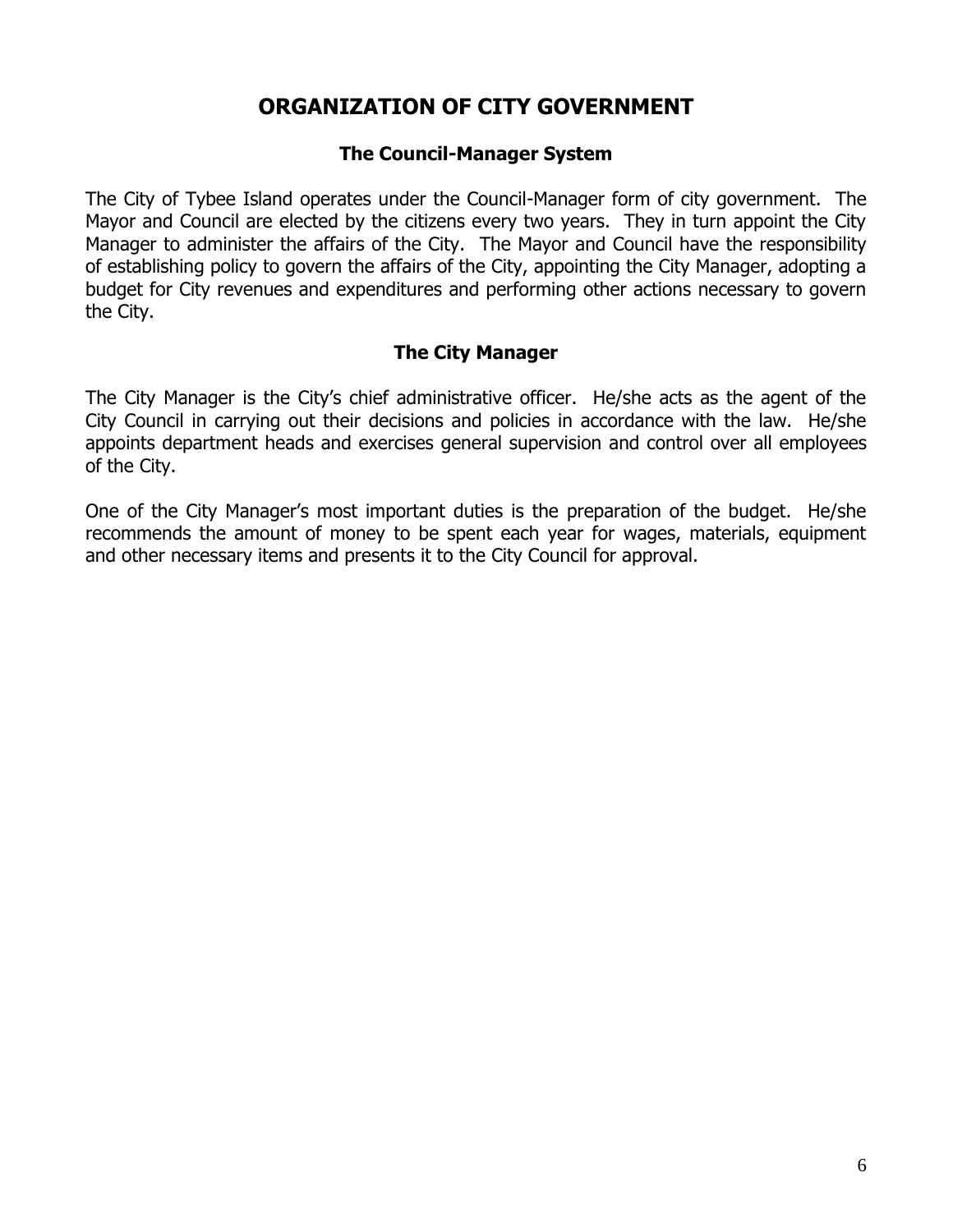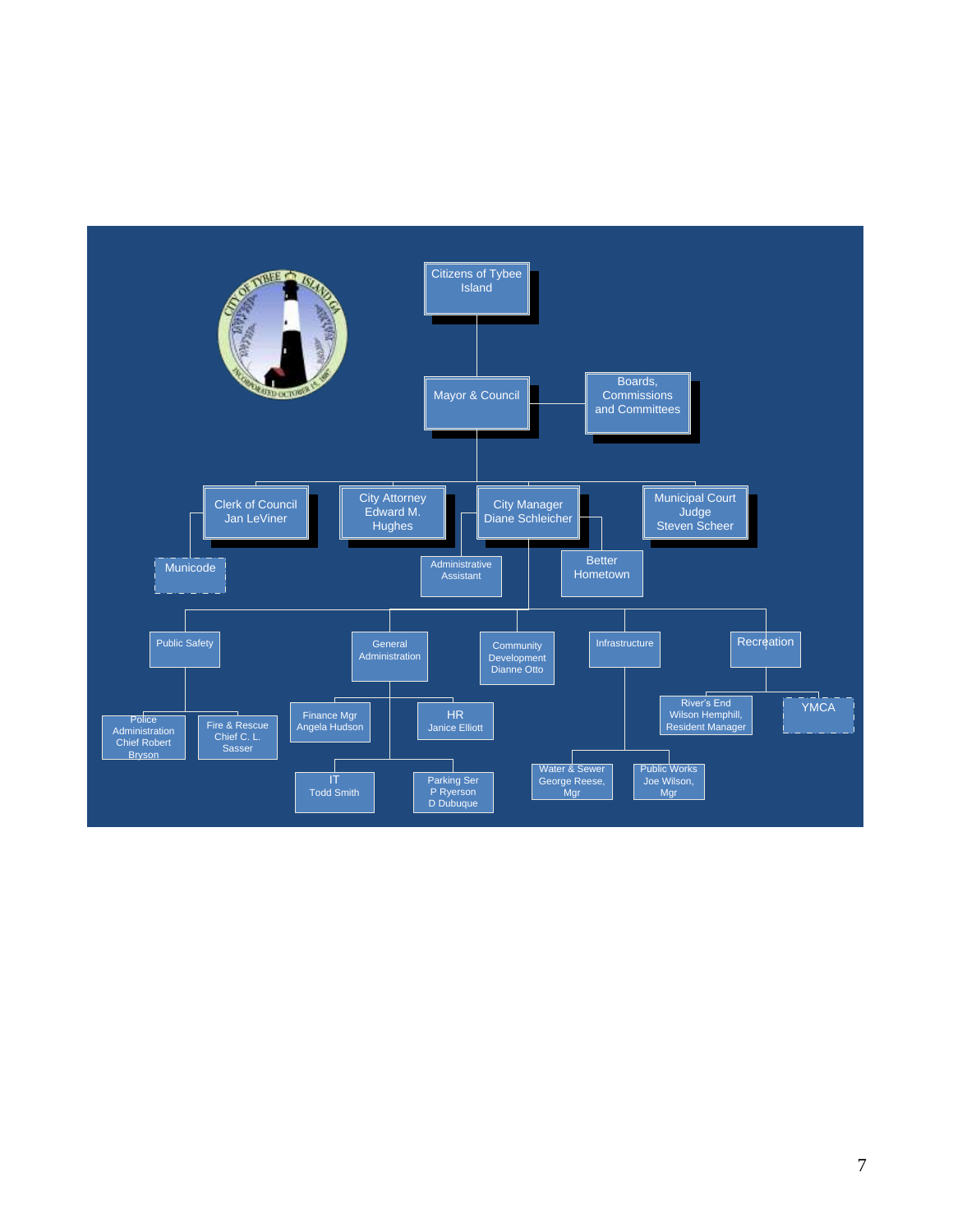## **City of Tybee Island An Equal Opportunity Employer**

The City of Tybee Island is an equal opportunity employer. It does not discriminate against any employee or applicant for employment because of race, color, religion, sex, national origin, political affiliation, age, disability, marital status, sexual orientation, family responsibilities, military obligations or other non-merit factors. Furthermore, this policy of non-discrimination prevails throughout every aspect of the employment relationship including recruitment, selection, training, compensation, promotion, transfer, termination, or any personnel action. This commitment assigns continuing responsibility for specific activities to ensure that minorities and women are given consideration equal to that given other employees in all employment activities.

The overall responsibility for administering the plan rests with the Human Resources Manager, under the direction of the Chief Financial Officer and the City Manager. Each Department Head, however, has the responsibility for applying the equal employment opportunity plan to all activities of his or her own department and shall be held accountable for results. The City Manager shall coordinate such cooperative action as is needed between departments. A continuing appraisal of the effectiveness of the plan shall be made by the City Manager through periodic reports.

All employees shall be treated by Department Heads and Supervisors with respect and dignity. Accordingly, all employees have the responsibility to conduct themselves with proper dignity and respect in their association with Department Heads and Supervisors. Any person associated with the City service who violates the principles of equal opportunity employment shall be held accountable.

Grievances arising from the administration of the plan must be submitted in accordance with the City of Tybee Island's established grievance procedure. If the grieving party is not satisfied by follow-up from the Department Head, he or she may appeal to the City Manager. If the City Manager finds that there was discrimination because of race, color religion, sex, national origin, political affiliation, age, disability, marital status, sexual orientation, family responsibilities, military obligations, or other non-merit factor, he/she may order appropriate remedial and/or disciplinary action.

## **State and Federal Laws**

The City of Tybee Island's policies are in compliance with all State and Federal laws affecting personnel practices. These include Workers' Compensation, Unemployment Compensation, Civil Rights Act, Age Discrimination in Employment Act, Immigration Reform and Control Act, Fair Labor Standards Act, Pregnancy Discrimination Act, Rehabilitation Act, Vietnam Era Veterans Readjustment Assistance Act, Commercial Motor Vehicle Safety Act, Americans with Disabilities Act, Family and Medical Leave Act, Drug-free Workplace Act, COBRA and all other legislation that applies to City Government.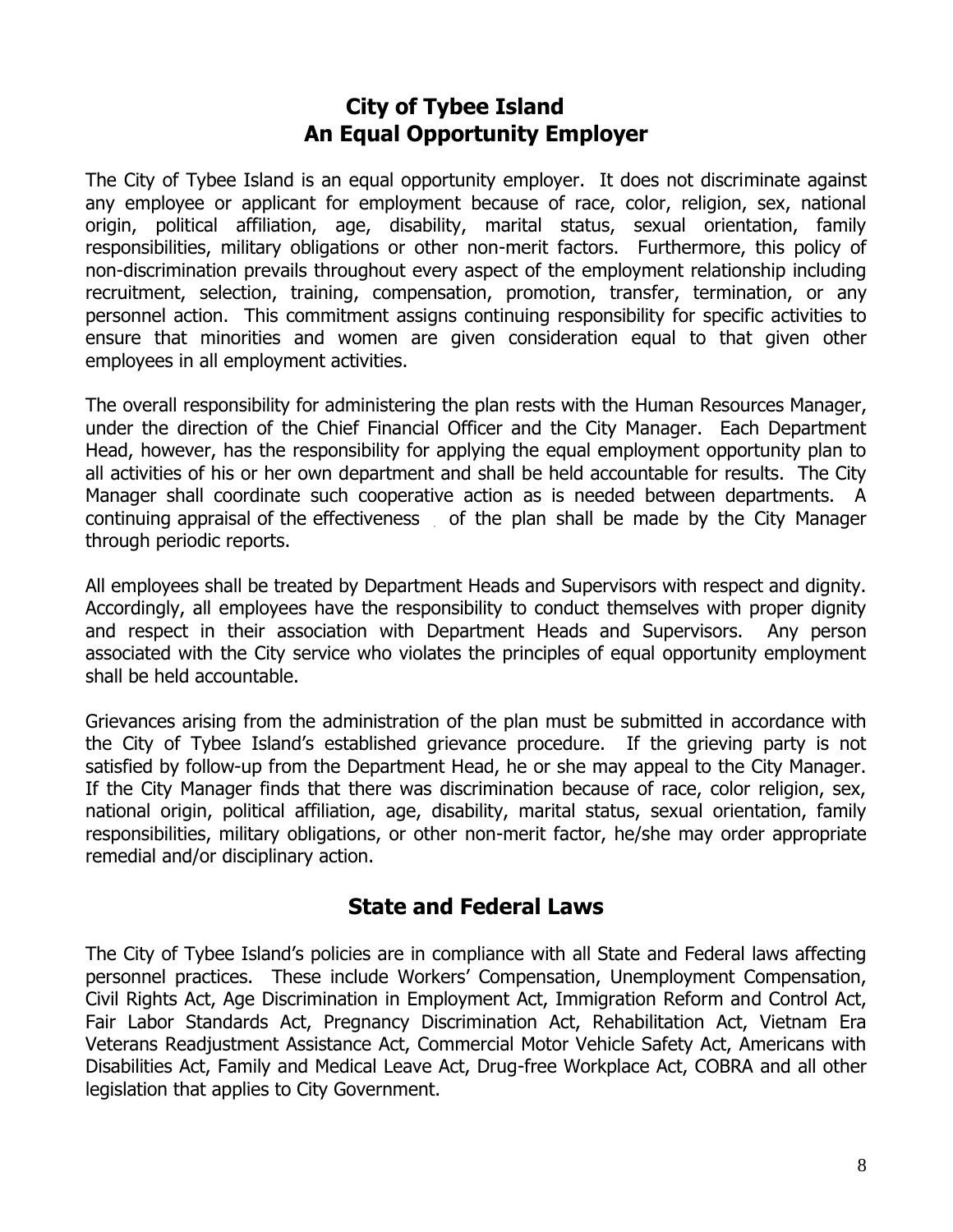## **Employee Standards**

**Employee Values** guide and motivate ethical behavior.

**Code of Conduct** addresses how employees are expected to act in the workplace when interacting with both members of the public and other City employees.

**State of Georgia Code of Ethics** outlines the expected ethical behavior of all City employees with regard to customers, suppliers, vendor representatives, outside employers, and other employees.

**Leadership Principles** describe the expected leadership role of both managers and all City employees.

All employees are expected to know and adhere to the State of Georgia Code of Ethics for government services. Our co-workers and citizens expect that we act and lead each other in a way consistent with the State of Georgia Code of Ethics. An Ethics violation could result in disciplinary action.

## **Employee Values**

There are ten universal values which guide and motivate ethical behavior. These values are:

- Honesty
- Caring for Others
- Integrity
- Respect for Others
- Promise-keeping
- Responsible Citizenship
- Fidelity or Loyalty
- Pursuit of Excellence
- Fairness
- Accountability

Two additional values are especially applicable to employees involved in government:

- Protection of Public Trust
- Fiscal Responsibility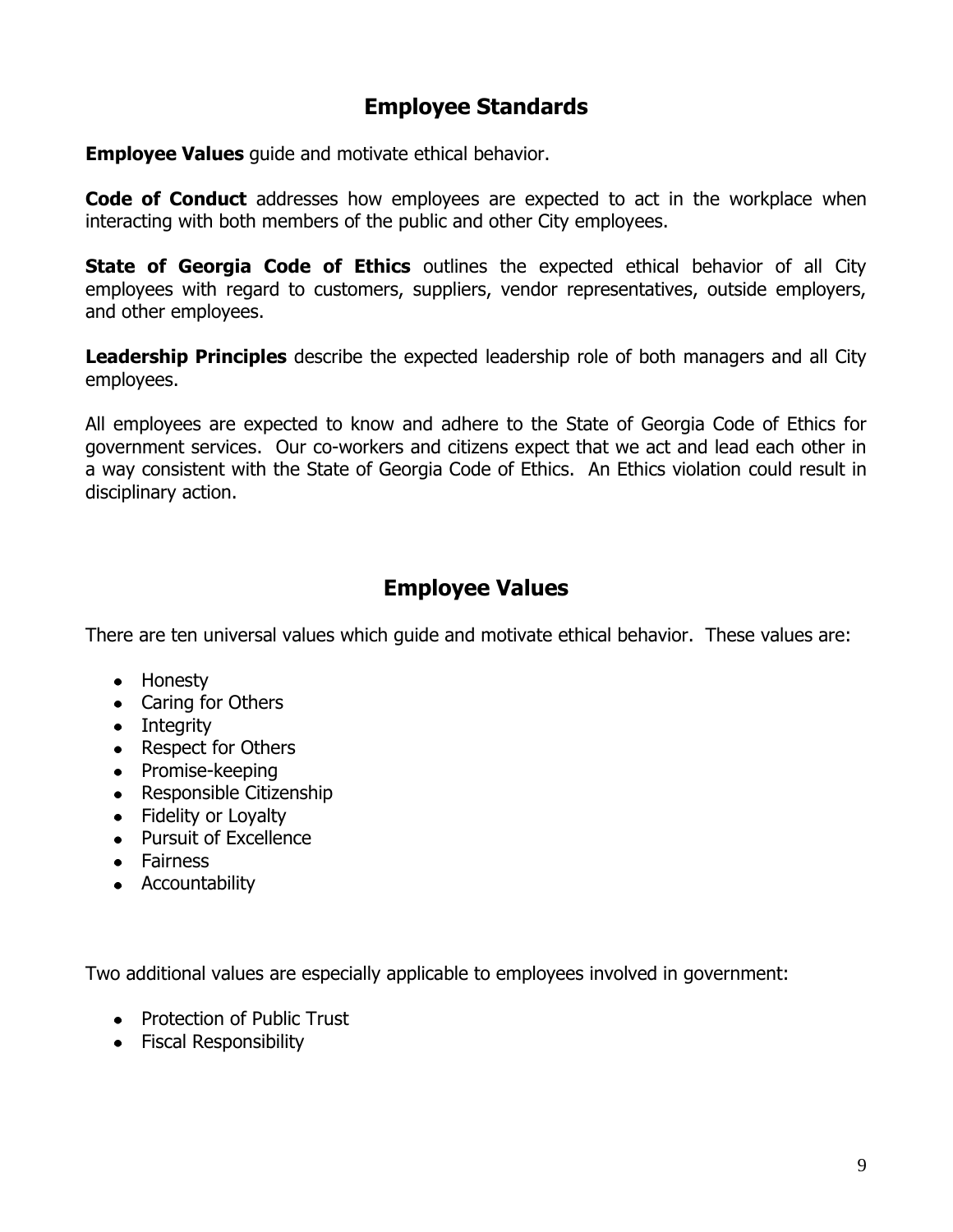These values are the foundation of the high standard of conduct expected of City employees. While it is true that some values will not apply to every situation, others will apply to all situations. Everything we do as City employees must be motivated by ethical values. If we are successful in meeting and maintaining the high standard expected of us, the City's government will be perceived as ethical, and we will be trusted as conscientious and dedicated to working on behalf of the citizens of Tybee Island.

As employees of a public organization, it is important that we work within a value system which will strengthen the public's confidence in our ability to serve the public interest. The city administration has defined a set of values to establish our identity as an ethical and professional organization that is committed to serving the community. The organizational values of Tybee's City government are:

- Efficiency
- Accessibility
- Effectiveness
- Responsiveness
- Equity
- Proficiency

We, the employees, are the organization known as the City of Tybee Island. Our actions, individually and collectively, will communicate our values to the citizens we meet every day. By adopting an Ethics Policy, the Mayor and City Council have demonstrated that they are committed to ethics in government. It is our conduct, however, that will determine whether this government is perceived as an ethical one.

# **Code of Conduct**

As City employees we will…

- Conduct ourselves in a manner which is respectful, courteous, and professional. Appropriate behavior will be exhibited towards all our customers; both fellow City employees and members of the public.
- Communicate clearly, regularly, politely, and honestly with each other and our customers.
- Know and act consistent with all City policies, rules, and regulations and applicable federal and state laws
- Give a full day's labor for a full day's pay by performing our duties in a responsible and diligent manner.
- Apply know-how to every aspect of our duties in assistance to our fellow employees and customers.
- Exercise honesty and objectivity in the performance of our duties and responsibilities.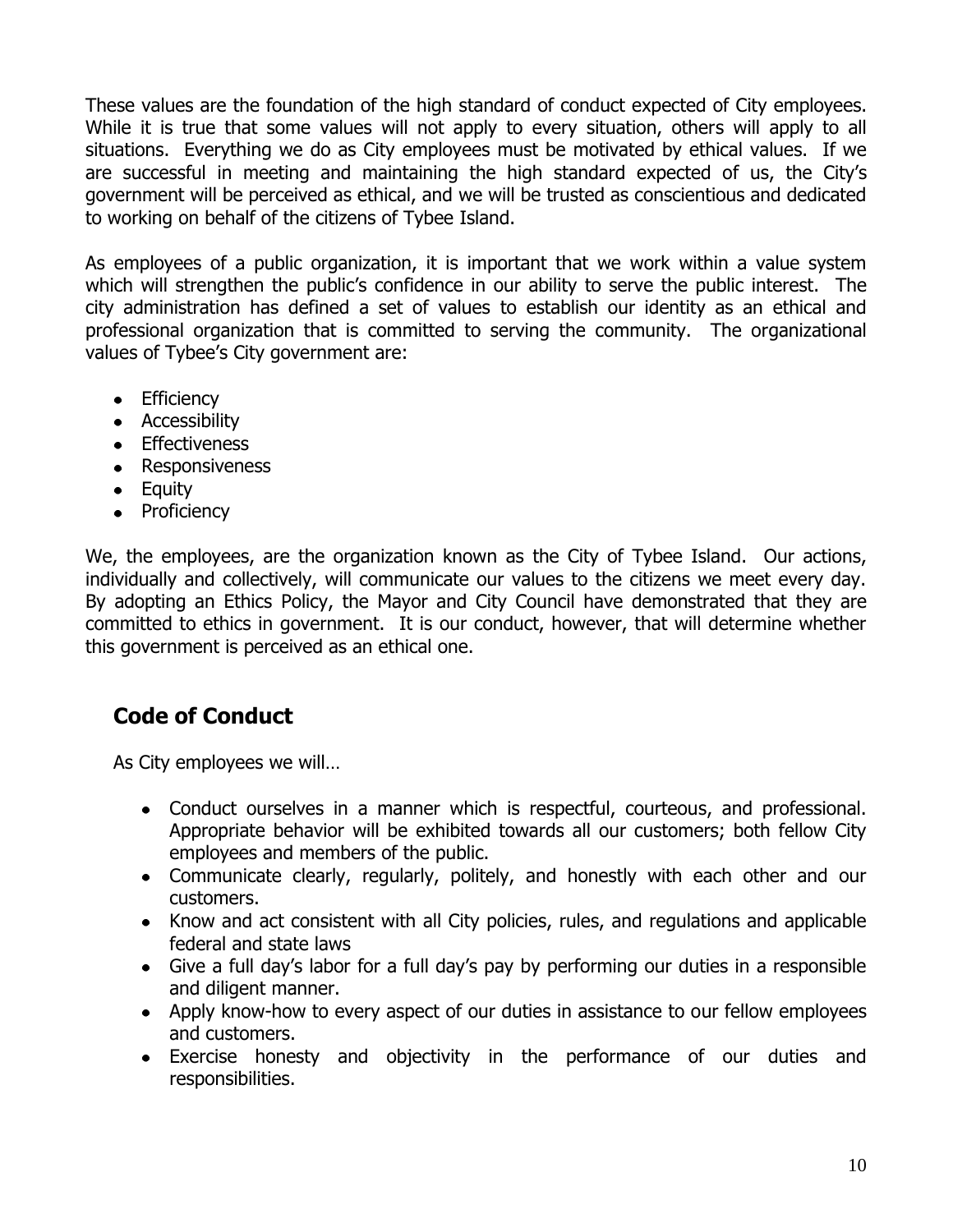And for those who supervise and manage others…

- Administer discipline in a firm, but fair manner.
- Be positive examples to those we lead.

## **State of Georgia Code of Ethics For Government Service**

As City employees we will…

- Put loyalty to the highest moral principles and to country above loyalty to persons, party, or government department
- Uphold the Constitution, laws and regulations of the United States and the State of Georgia and of all governments therein and never be a party to their evasion
- Give a full day's work for a full day's pay, and give to the performance of his/her duties his/her earnest effort and best thought.
- Seek to find and employ more efficient and economical ways of getting tasks accomplished.
- Never discriminate unfairly by the dispensing of special favors or privileges to anyone, whether for remuneration or not, and never accept, for himself or his family, favors or benefits under circumstances which might be construed by reasonable persons as influencing the performance of his governmental duties.
- Make no private promises of any kind binding upon the duties of office, since a government employee has no private word which can be binding on public duty.
- Engage in no business with the government, either directly or indirectly, which is inconsistent with the conscientious performance of his/her governmental duties.
- Never use any information coming to him/her confidentially in the performance of governmental duties as a means for making private profit.
- Expose corruption wherever discovered.
- Uphold these principles, ever conscious that public office is a public trust.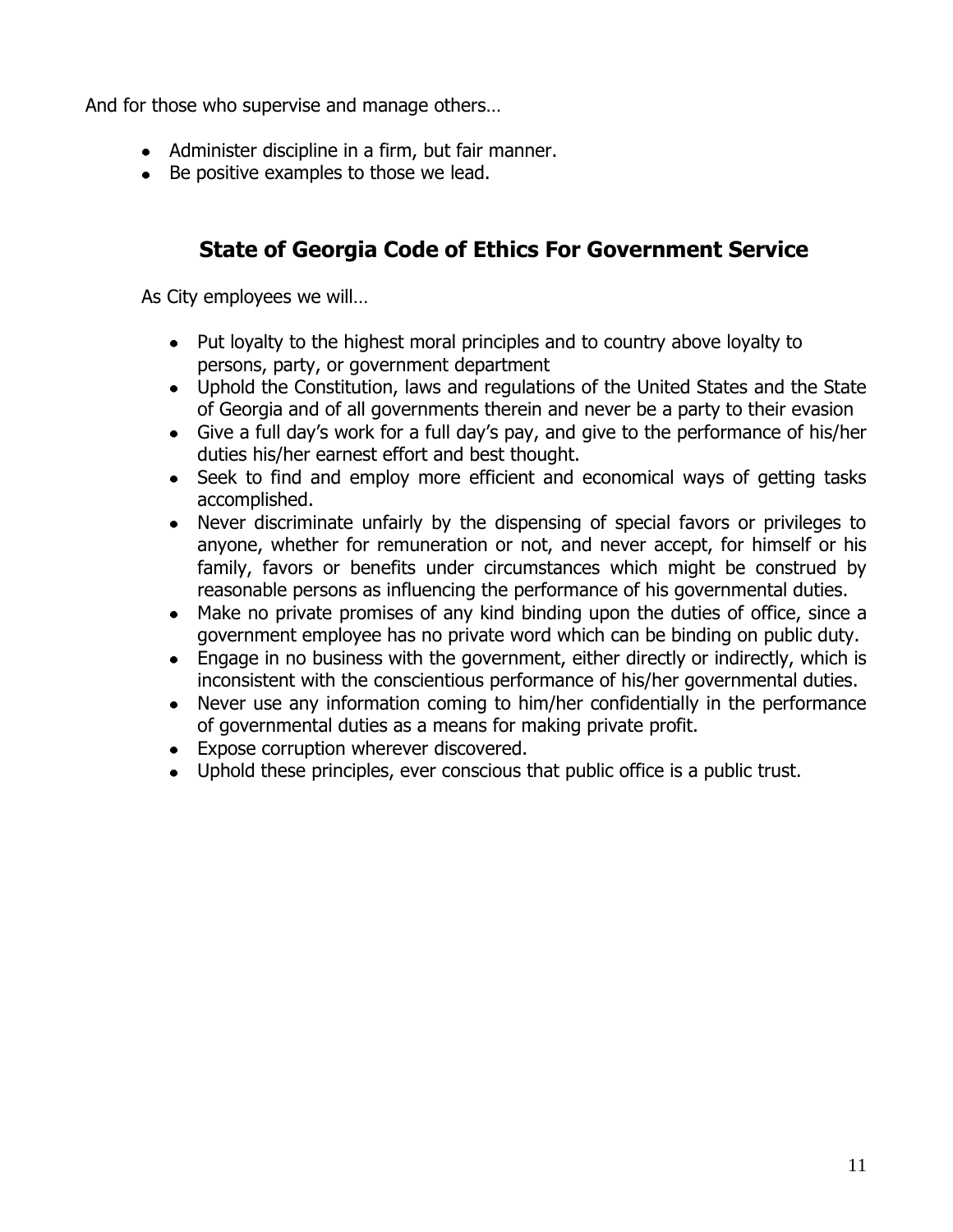## **Leadership Principles**

#### **As leaders we shall…**

- Value employees as the City's most valuable resource.
- Foster open and effective communication.
- Encourage creative and innovative thinking.
- Strive to develop respect, trust, honesty, and integrity with our citizens and each other.
- Inspire and ensure cooperation and teamwork
- Develop employees through training, coaching, and counseling complemented by positive reinforcement and recognition.

## **Customer Service Standards**

### **Meeting or Exceeding Our Customer's Expectations...**

- Make every customer feel important.
- Know the various services provided by the City.
- Maintain a professional attitude and image at all times.
- Treat every customer in a friendly courteous manner.
- Use proper telephone techniques and etiquette.
- Take responsibility for addressing the customer's concerns and problems.
- Find someone who can help the customer if you cannot.
- Follow up when necessary to ensure customer satisfaction.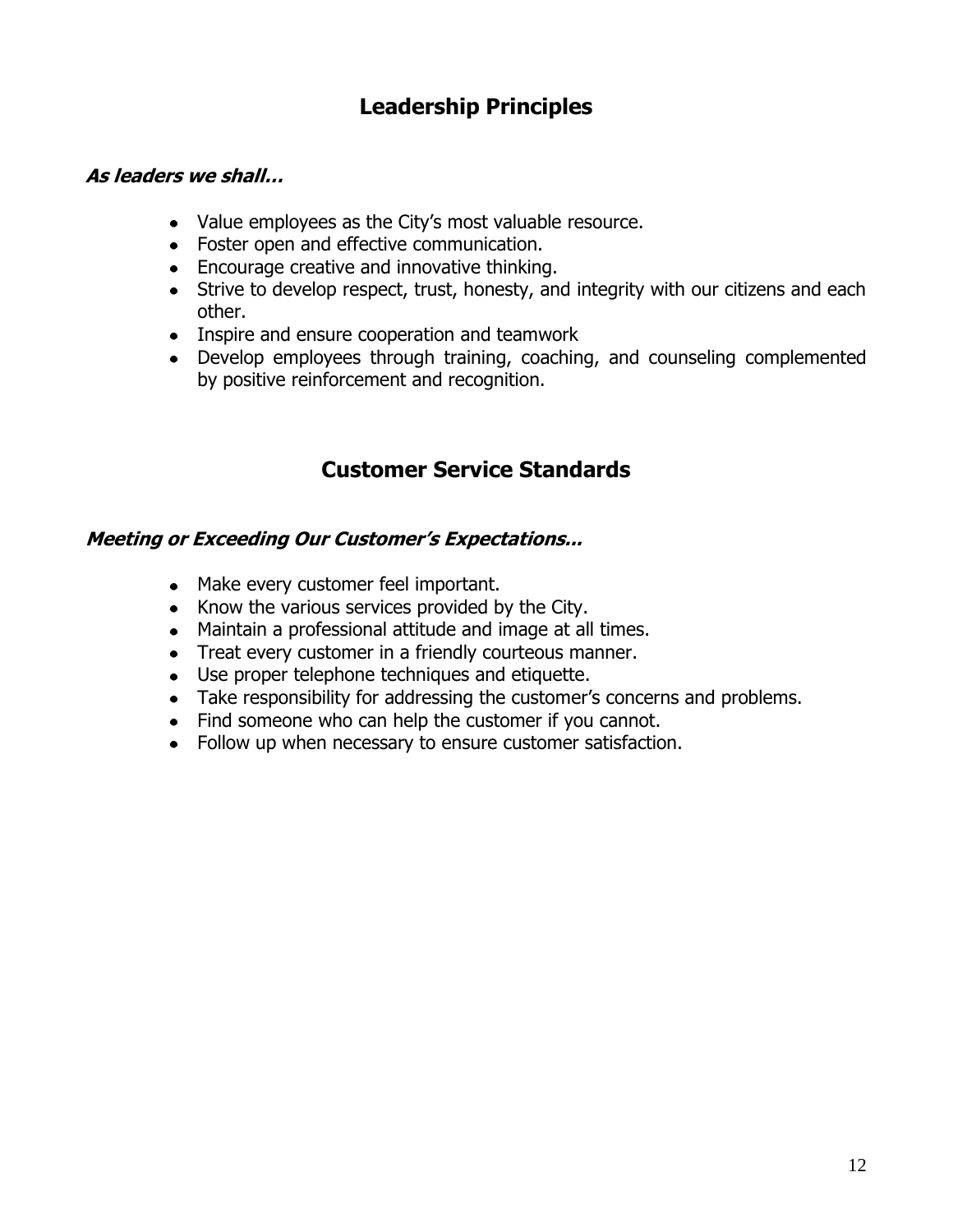## **Sexual Harassment**

### **I. GOAL:**

The City has a goal of establishing a workplace free from sexual harassment. Every employee of the City has a duty to protect and safeguard the rights and opportunities of every other employee to seek, obtain, and hold employment without subjugation to sexual harassment of any kind in the workplace. Ensuring a workplace environment free of sexual harassment is a goal that all employees are to share and to work together toward achieving. All employees are responsible for the implementation of and compliance with this goal.

#### **II. DEFINITION:**

**Sexual Harassment**, harassment on the basis of sex is a violation of Section 703 of Title VII of the Civil Rights Act of 1964.

- (1) Sexual harassment is defined as:
	- a. Making unwelcome sexual advances, requests for sexual favors, and other verbal or physical conduct of a sexual nature when submission to, or rejection of such conduct is made, explicitly or implicitly, and basis for any decision affecting employee status (e.g., pay, promotion, assignment, termination, etc); or
	- b. Creating an intimidating, hostile or offensive work environment through:
		- 1. Verbal conduct such as sexual innuendoes, suggestive comments, jokes of a sexual nature or sexual propositions;
		- 2. Nonverbal conduct such as sexual suggestive objects or pictures, graphic commentaries, leering, whistling, or obscene gestures; or
		- 3. Physical conduct such as unwanted physical contact of any nature including touching, pinching or brushing the body.
- (2) Such conduct is prohibited in the workplace.
- (3) The term "harassment" generally suggests a pattern of conduct; however, an isolated instance of conduct as described above could constitute harassment depending on the circumstances of the particular incident.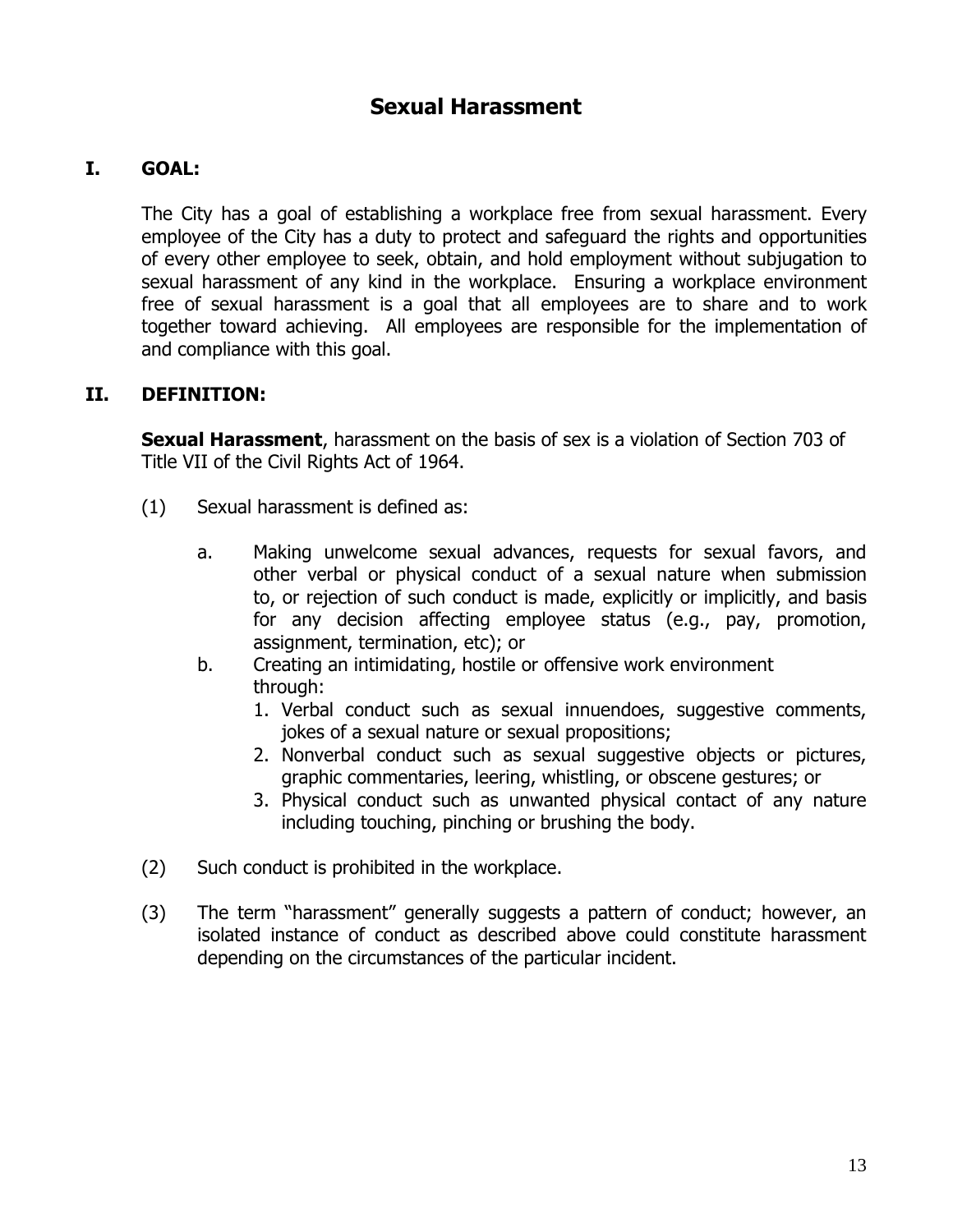### **III. IMPLEMENTATION:**

- (1) The City requests and encourages any employee who believes that he/she has been subject to any such prohibited conduct as described above by any other employee to report the incident to his/her immediate Supervisor.
- (2) If the alleged conduct is that of the immediate Supervisor, the employee is encouraged to report such incident directly to the Department Head.
- (3) If the alleged conduct is that of the department head the employee is encouraged to report such incident to the city manager.
- (4) The immediate Supervisor, Department Head, or City Manager, as applicable, shall conduct a prompt, confidential investigation of all alleged incidents of prohibited conduct. Any employee who is found to have either engaged in, or condoned prohibited conduct will be subject to disciplinary action, as appropriate, up to and including termination of employment.

### **IV. NONRETALIATION:**

(1) This goal also prohibits retaliation against employees who bring harassment charges or assist in investigating charges. Any employee bringing a sexual harassment complaint or assisting in the investigation of such a complaint will not be adversely affected in terms and conditions of employment, nor discriminated against or discharged because of the complaint.

### **V. APPEALS:**

(1) Decisions made under this section may be appealed in the same manner as any other personnel decision, pursuant to Section 46-35 in the Personnel Ordinances.

### **Some examples of offensive and inappropriate behavior:**

- Whistling or catcalling
- Touching, pinching or patting
- Unwelcome hugging or sexual gestures
- Vulgar or obscene jokes
- Jokes or comments that belittle women or men
- Crude or vulgar language
- Commenting on clothing of an individual in a sexual way e.g. "Boy, I sure like the way those pants fit."
- Referring to someone in demeaning terms, e.g. "girl," "honey," "sweetie," or "hunk."
- Displaying crude jokes and/or pictures including pin-ups from magazines, such as Playgirl or Playboy.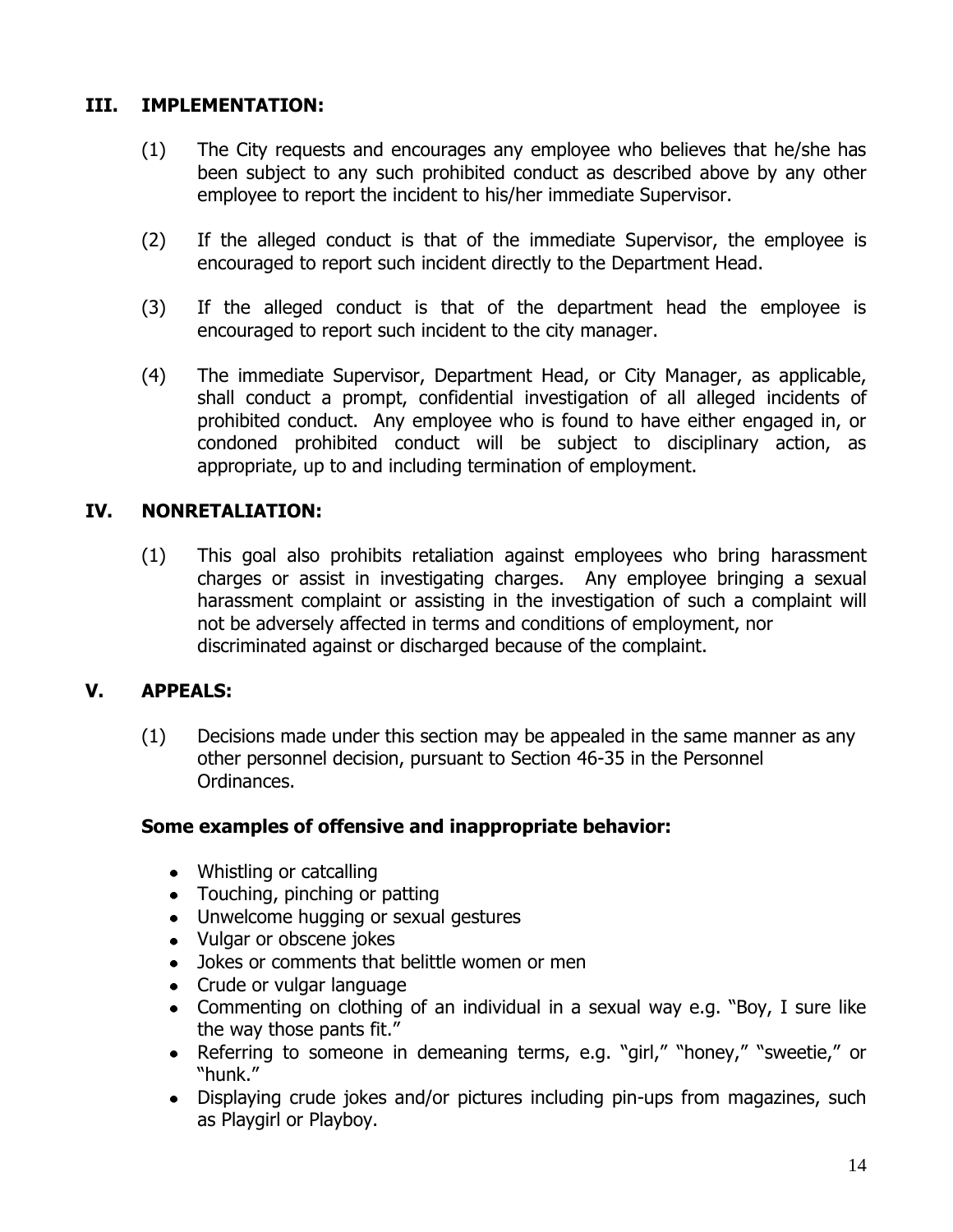- Repeatedly asking someone for a date after you have been turned down.
- Suggestive or obscene letters, notes, or other written material.

## **Employee Benefits**

- Basic Life Insurance
- Supplemental Insurance
- Group Medical Insurance
- Dental Insurance
- Long Term Disability Insurance
- Retirement
- Employee Assistance Program

## **Medical Plan Information**

Medical privacy issues have become a growing concern for many individuals. In recognition of this issue, Congress passed the Health Insurance Portability and Accountability Act of 1996 (HIPAA). Most organizations covered by the regulations must have been in compliance by April 14, 2003.

The City of Tybee Island recognizes that medical information about employees and their health is personal. The City is committed to protecting medical information about employees. The City's medical plan is required by law to take reasonable steps to ensure the privacy of personally identifiable health information.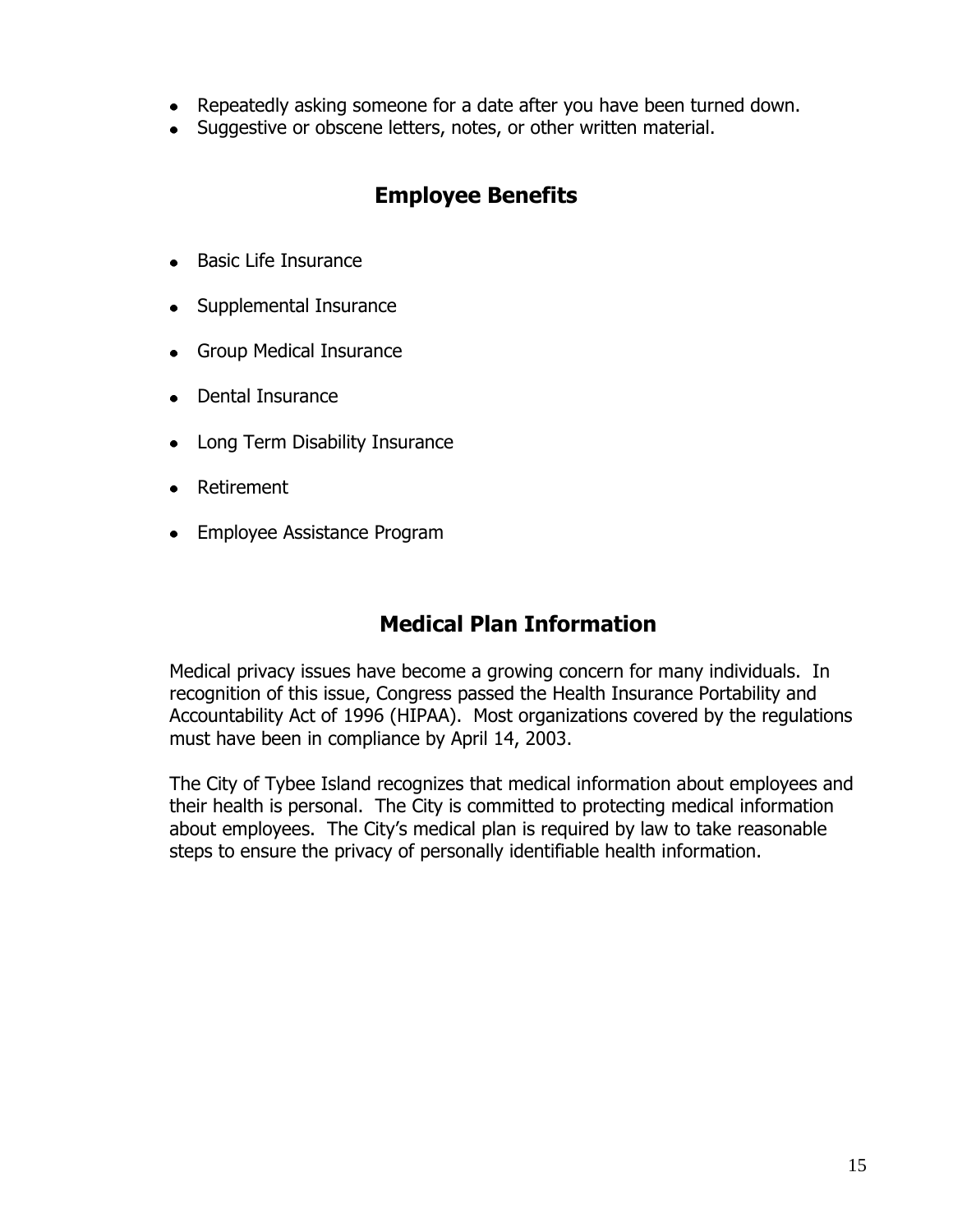## **Compensation**

For specific information about the following topics, please refer to the Fair Labor Standards Act (FLSA) Handbook that can be found on the City's Web page under Human Resources or obtained through your Department Director.

- Exempt Employees/Non-employees
- Overtime
- Compensatory Time Off
- Timekeeping
- Work Schedules
- Meals and Breaks
- Paydays
- Payroll Deductions
- Promotion
- Demotion
- Resignation
- Re-employment Procedures

## **Employee Training and Educational Development**

#### **In-Service Training:**

The City Manager shall be responsible for fostering and promoting in-service training of employees for the purpose of improving the quality of service and to assist employees in preparing themselves for advancement.

#### **Educational Enrichment:**

Upon the recommendation of the Department Head and the prior approval of the City Manager, an employee may receive payment for the cost of tuition and books for any job-related course successfully completed with a passing grade and/or completion certificate. Such courses shall be taken during employee off-duty hours unless it is necessary training for the job which is specifically approved by the Department Head. The City Manager may also approve compensation based on regular City travel policies.

### **Employee Assistance Program**

The Employee Assistance Program is available to assist all employees and their immediate family members. This program is designed to help employees on a CONFIDENTIAL and professional basis without jeopardizing the employee's job.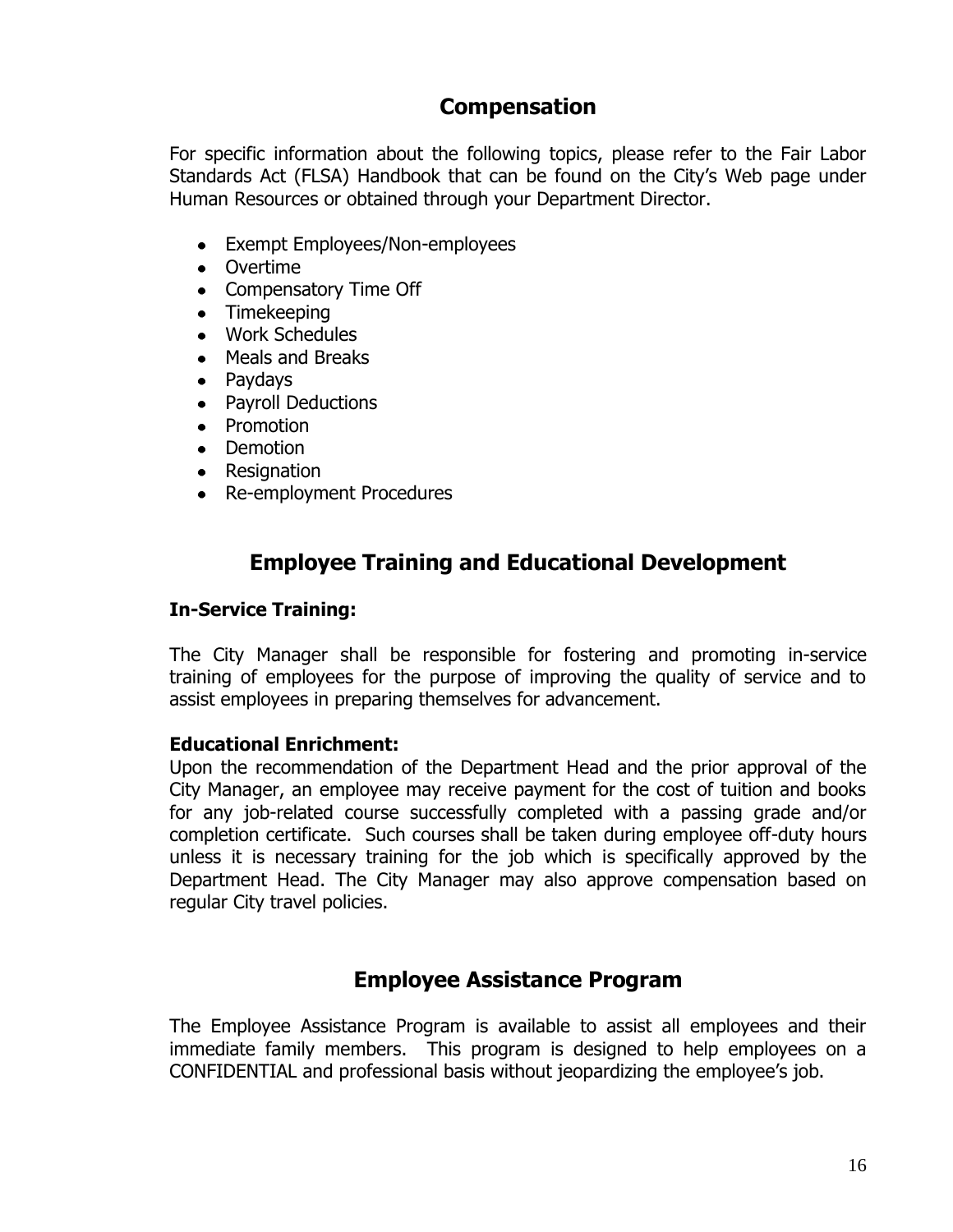The Employee Assistance Program is available to assist employees in dealing with a variety of problems such as emotional problems, depression, family issues, marital problems, alcoholism, drug dependence, financial debt, and parenting. These problems, if left unattended, often result in poor work performance and attendance. If problems exist in your family, please contact the Employee Assistance Program Agency at 912-352-8801 to schedule an appointment with John Capachione.

### **Wellness Program**

(Not offered at the moment)

### **YMCA Special Rates for All City Employees**

Now you have even less reason for not taking advantage of the Tybee Y's fitness facilities and exercise programs: If you are employed by the City of Tybee Island, these very special membership rates apply to you. You can choose Tybee only or now you can choose a metro membership as well. A metro membership allows you access to all of our eight branches in the YMCA of Coastal Georgia. If you upgrade to a family membership, you must all be either a Tybee rates or metro rates. (You cannot be an individual member and sign up your family for a Tybee only membership and vice versa.) If you already have a Tybee only membership and want to upgrade, or you are a member of another facility in Savannah please stop by the Tybee YMCA to get set up. All changes and payments for membership must be made at the Tybee YMCA.

- City of Tybee fire fighters, police and lifeguards (in season) receive **free individual memberships.** If you want to sign up the rest of your family (spouse and/or children) **you only pay the difference** between your free membership and a family membership and we waive the \$100 joiner's fee.
- All other employees of the City of Tybee Island receive **50% off an individual membership** *and* we waive the \$100 joiner's fee. For your family rate, we deduct your 50% less dues from the family rate.

You can pay on an annual or six-month basis, or we can set up a bank draft monthly payment plan for you. Please call 786-9622 if you want to learn more about our facilities, equipment and programs, or better yet, just come by the Tybee Gym. You receive a free orientation session to get you set up on all of the fitness equipment when you join. And check out our personal training packages to kick-start your workouts.

Hours of Operation: Mon-Th 5:30AM - 9PM; Fri 5:30AM - 8:30PM; Sat 8AM-6PM; Sun 1PM-5PM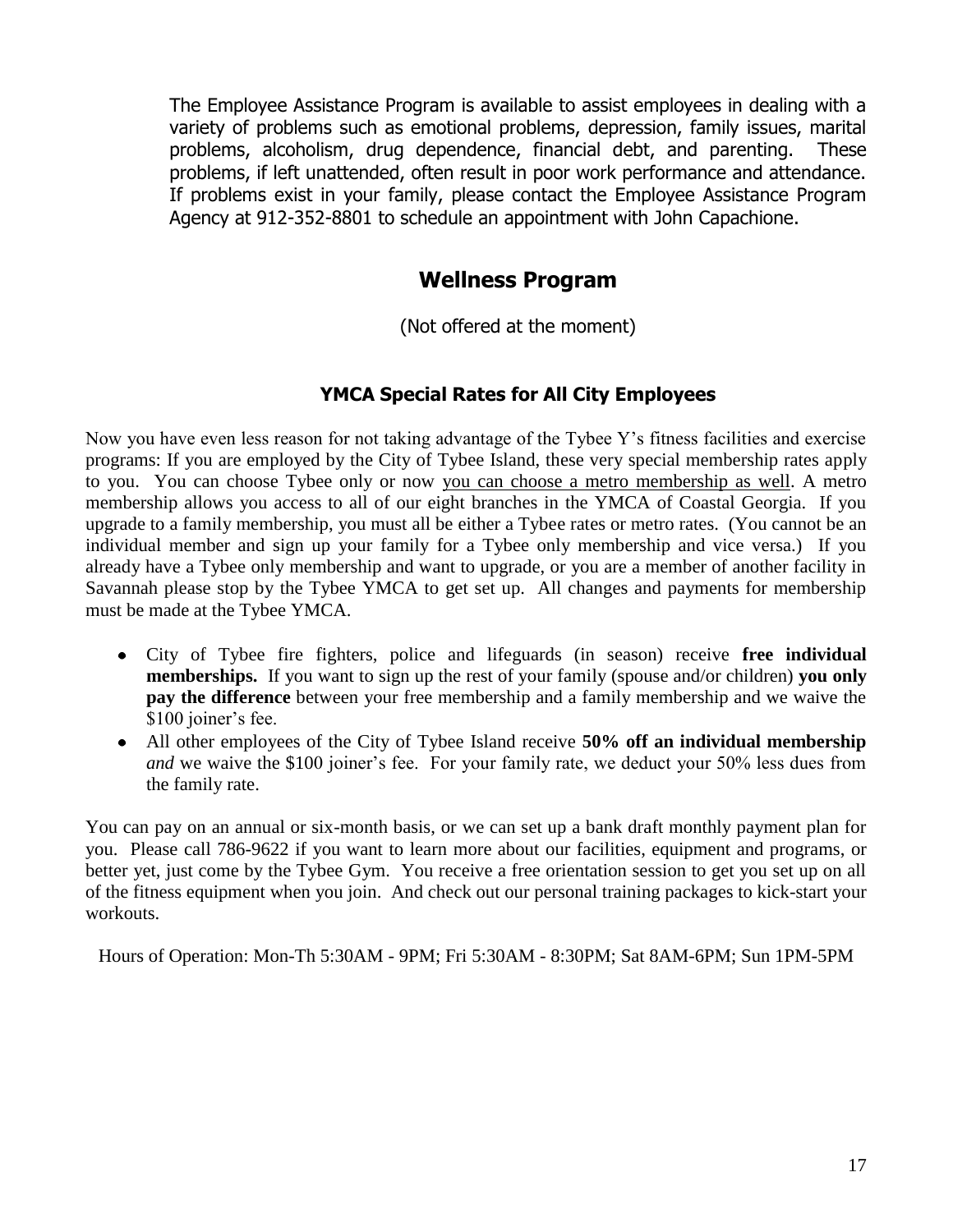Below is a chart explaining the rates. The rates in gray apply to City of Tybee employees. The rates in black are the normal rates you would pay if you were not a City of Tybee employee. For questions about rates for other specific memberships such as single parent family, please give us a call and we can give you the adjusted rates. As a member, you would receive member rates on all of our programs such as sports and childcare.

| Corporate              |                | <b>Metropolitan Rate</b> |          |                        | <b>Tybee Only Rate</b> |          |          |
|------------------------|----------------|--------------------------|----------|------------------------|------------------------|----------|----------|
| <b>Membership</b>      | <b>Monthly</b> | Annual                   | Joiner's | <b>Membership</b>      | <b>Monthly</b>         | Annual   | Joiner's |
| Category               | Rate           | Rate                     | Fee      | Category               | Rate                   | Rate     | Fee      |
| Family                 | \$53.35        | \$640.20                 | \$100.00 | Family                 | \$41.55                | \$498.60 | \$100.00 |
| Tybee PD/FD            |                |                          |          | <b>Tybee PD/FD</b>     |                        |          |          |
| Family                 | \$12.15        | \$145.80                 | \$0.00   | Family                 | \$8.95                 | \$107.40 | \$0.00   |
| City of Tybee          |                |                          |          | City of Tybee          |                        |          |          |
| Family                 | \$32.75        | \$393.00                 | \$0.00   | Family                 | \$20.78                | \$249.30 | \$0.00   |
| Military Family        | \$48.00        | \$576.00                 | \$50.00  | Military Family        | \$37.45                | \$449.40 | \$50.00  |
| Senior Family          | \$48.00        | \$576.00                 | \$50.00  | Senior Family          | \$37.45                | \$449.40 | \$50.00  |
| Single Parent          | \$44.40        | \$532.80                 | \$100.00 | Single Parent          | \$35.45                | \$425.40 | \$100.00 |
| Single Adult           | \$41.20        | \$494.40                 | \$100.00 | Single Adult           | \$32.60                | \$391.20 | \$100.00 |
| Tybee PD/FD            |                |                          |          | Tybee PD/FD            |                        |          |          |
| Single                 | \$0.00         | \$0.00                   | \$0.00   | Single                 | \$0.00                 | \$0.00   | \$0.00   |
| City of Tybee          |                |                          |          | City of Tybee          |                        |          |          |
| Single                 | \$20.60        | \$247.20                 | \$0.00   | Single                 | \$16.30                | \$195.60 | \$0.00   |
| <b>Military Single</b> |                |                          |          | <b>Military Single</b> |                        |          |          |
| Adult                  | \$33.35        | \$400.20                 | \$25.00  | Adult                  | \$24.15                | \$289.80 | \$25.00  |
| Senior Adult           | \$33.35        | \$400.20                 | \$25.00  | Senior Adult           | \$24.15                | \$289.80 | \$25.00  |
| Young Adult            | \$21.35        | \$256.20                 | \$0.00   | Young Adult            | \$13.85                | \$166.20 | \$0.00   |
| Youth                  | NA             | \$100.75                 | \$0.00   | Youth                  | NA.                    | \$47.00  | \$0.00   |

| Corporate              | <b>Metropolitan Rate</b> |          |          |
|------------------------|--------------------------|----------|----------|
| <b>Membership</b>      | <b>Monthly</b>           | Annual   | Joiner's |
| Category               | Rate                     | Rate     | Fee      |
| Family                 | \$53.35                  | \$640.20 | \$100.00 |
| Tybee PD/FD            |                          |          |          |
| Family                 | \$12.15                  | \$145.80 | \$0.00   |
| City of Tybee          |                          |          |          |
| Family                 | \$32.75                  | \$393.00 | \$0.00   |
| Military Family        | \$48.00                  | \$576.00 | \$50.00  |
| Senior Family          | \$48.00                  | \$576.00 | \$50.00  |
| Single Parent          | \$44.40                  | \$532.80 | \$100.00 |
| Single Adult           | \$41.20                  | \$494.40 | \$100.00 |
| Tybee PD/FD            |                          |          |          |
| Single                 | \$0.00                   | \$0.00   | \$0.00   |
| City of Tybee          |                          |          |          |
| Single                 | \$20.60                  | \$247.20 | \$0.00   |
| <b>Military Single</b> |                          |          |          |
| Adult                  | \$33.35                  | \$400.20 | \$25.00  |
| Senior Adult           | \$33.35                  | \$400.20 | \$25.00  |
| Young Adult            | \$21.35                  | \$256.20 | \$0.00   |
| Youth                  | <b>NA</b>                | \$100.75 | \$0.00   |

### **Workers' Compensation Act**

Workers' Compensation is a benefit program that provides medical and income benefits, and in certain circumstances, rehabilitation to an employee injured on the job. This program may also provide benefits to an employee's dependants if death results from an on-the-job injury. The City pays the entire cost of Workers' Compensation insurance.

Coverage begins under the Workers' Compensation program on an employee's first day on the job and covers the employee throughout his/her service with the City, but does not cover injuries suffered off the job. Any injury or illness arising out of and in the course of employment is by definition an on-the-job injury. Claims for injury occurring during breaks, lunch or personal activity may not be compensable.

If necessary, an employee who is injured at work will be provided transportation to and from the doctor's office or hospital at the time the accident occurs. As soon as possible following the injury, the employee is to report to the Human Resources Manager and present a statement from his/her treating physician stating whether the employee is or is not able to return to work.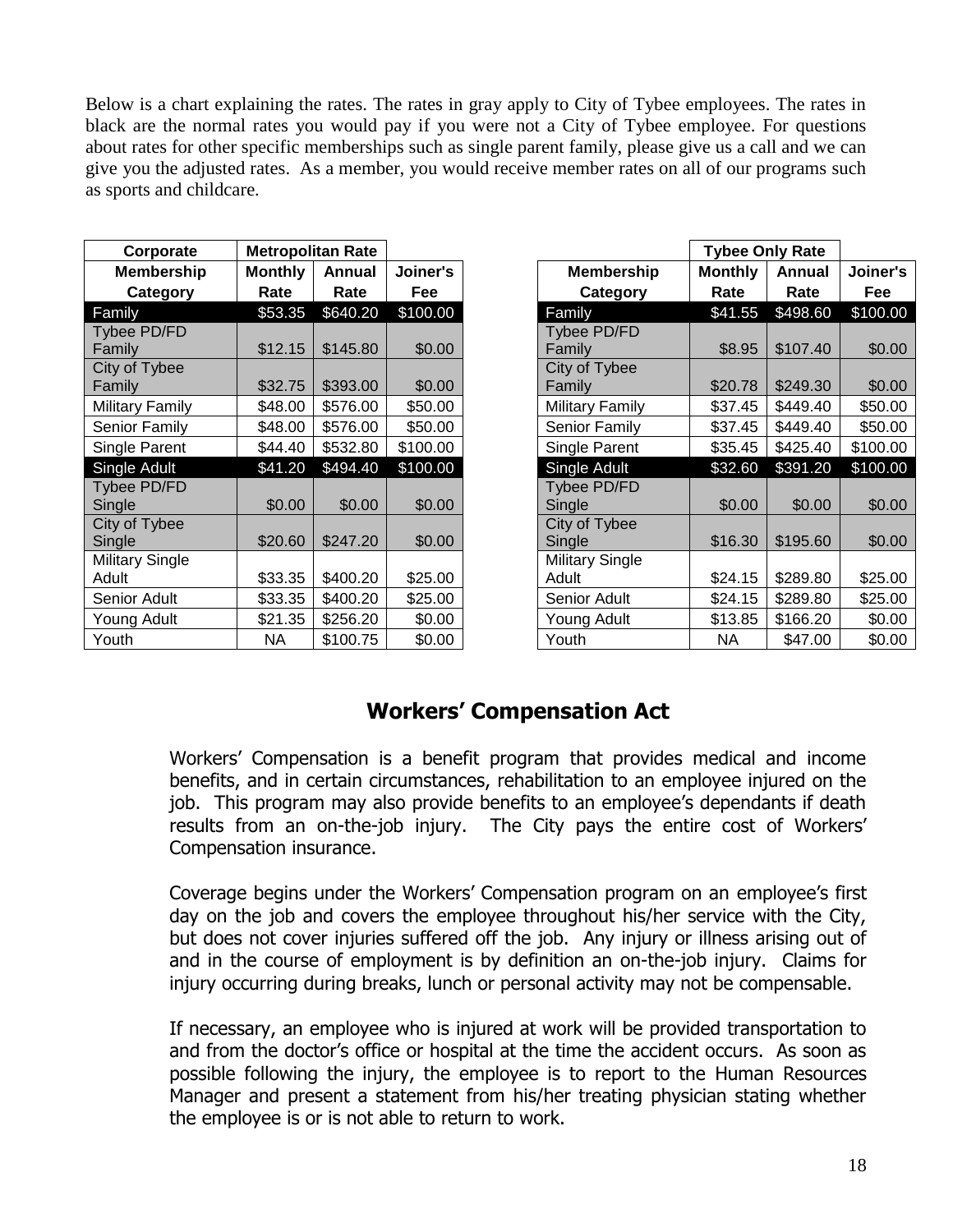If the employee is unable to perform his/her regular duties as a result of an injury suffered at work, the employee may be assigned other duties with the City for the period of recuperation. The employee will be paid his/her regular rate of pay for a reasonable length of time as determined by the insurance carrier, or until the employee is able to resume the duties of his/her regular position, whichever occurs first as outlined by the Workers' Compensation Act of Georgia. When the employee is released to return to work, he/she must report to the Human Resources Manager and provide a statement of health furnished by his/her attending physician.

Supervisors should make sure the injured employee is given the opportunity to choose a physician from the Posted Panel of Physicians and is explained the Employee's Bill of rights as provided by law. The supervisor should make sure the injury is reported in accordance with company procedures and the Act.

### **Procedures**

- 1. In case of a bona-fide emergency involving severe injury or when a Panel of Physician is not available, seek medical care from the nearest Hospital Emergency Room.
- 2. All follow-up care must thereafter be rendered by a physician from the Panel, or a Panel Physician's referral.
- 3. Notify a Supervisor, a member of the department's administrative staff or the HR Manager as soon as the injury occurs, regardless of the extent of the injury, and when possible, prior to seeking treatment.
- 4. The Supervisor should complete a "First Report of Injury" and file the claim with GMA via one of the methods listed below:
	- a. Via online submission through the GMA website at www.gmanet.com
	- b. Faxing the First Report of Injury to the GMA claim center at 1-678-686-6388, or
	- c. Use the toll free 800 line to call in a claim to the GMA claim center at 1-800-835-6651.
- 5. The First Report of Injury is filed with the Human Resources Manager .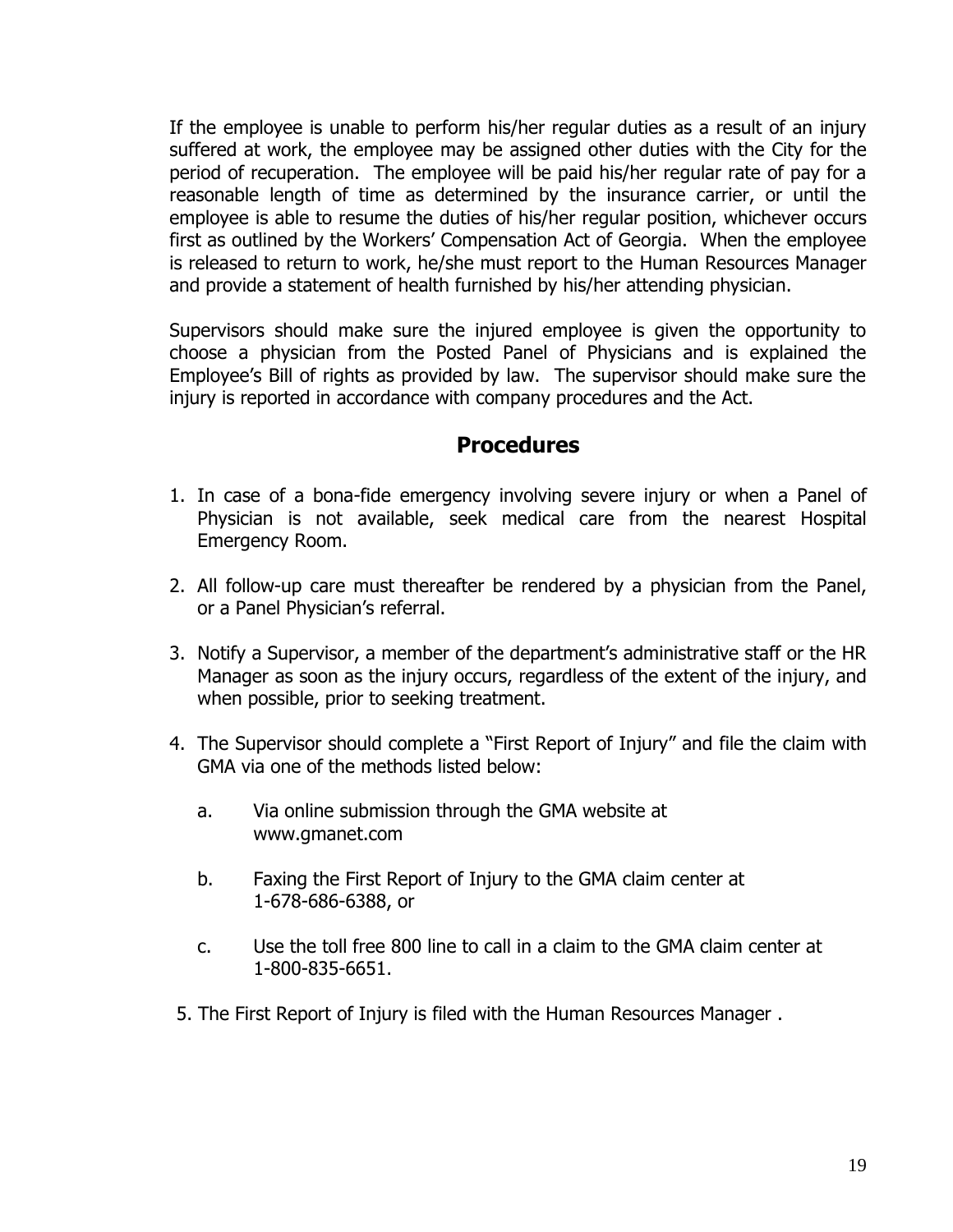## **Leave Policies**

### **I. PURPOSE:**

To establish rules concerning the leave usage to City of Tybee Island employees.

### **II. DEFINITIONS:**

**Holidays**, twelve (12) annual days observed by the City of Tybee Island employees that have permanent full-time positions and on a prorated basis for permanent parttime positions as long as the part-time employee is scheduled to work that holiday.

New Year's Day Martin Luther King Day President's Day Mayor's Employee Appreciation Day (March  $17<sup>th</sup>$ ) Memorial Day Independence Day Labor Day Veteran's Day Thanksgiving Day Friday after Thanksgiving Christmas Eve Christmas Day

- **Annual Leave** is paid time off for employees' personal reasons.
- **Approved Sick Leave** is paid time off for specific medical reasons.
- **Civil Leave** is allowed for employees for necessary time off without loss of pay when performing jury duty, appearing as a subpoenaed witness, or performing emergency civilian duty for national defense.
- **Education Leave** may be granted by the City Manager upon recommendation of the Department Head.
- **Family and Medical Leave** may be granted to an employee working at least 1250 hours per year with at least one year of service for up to 12 weeks in a 12 month period.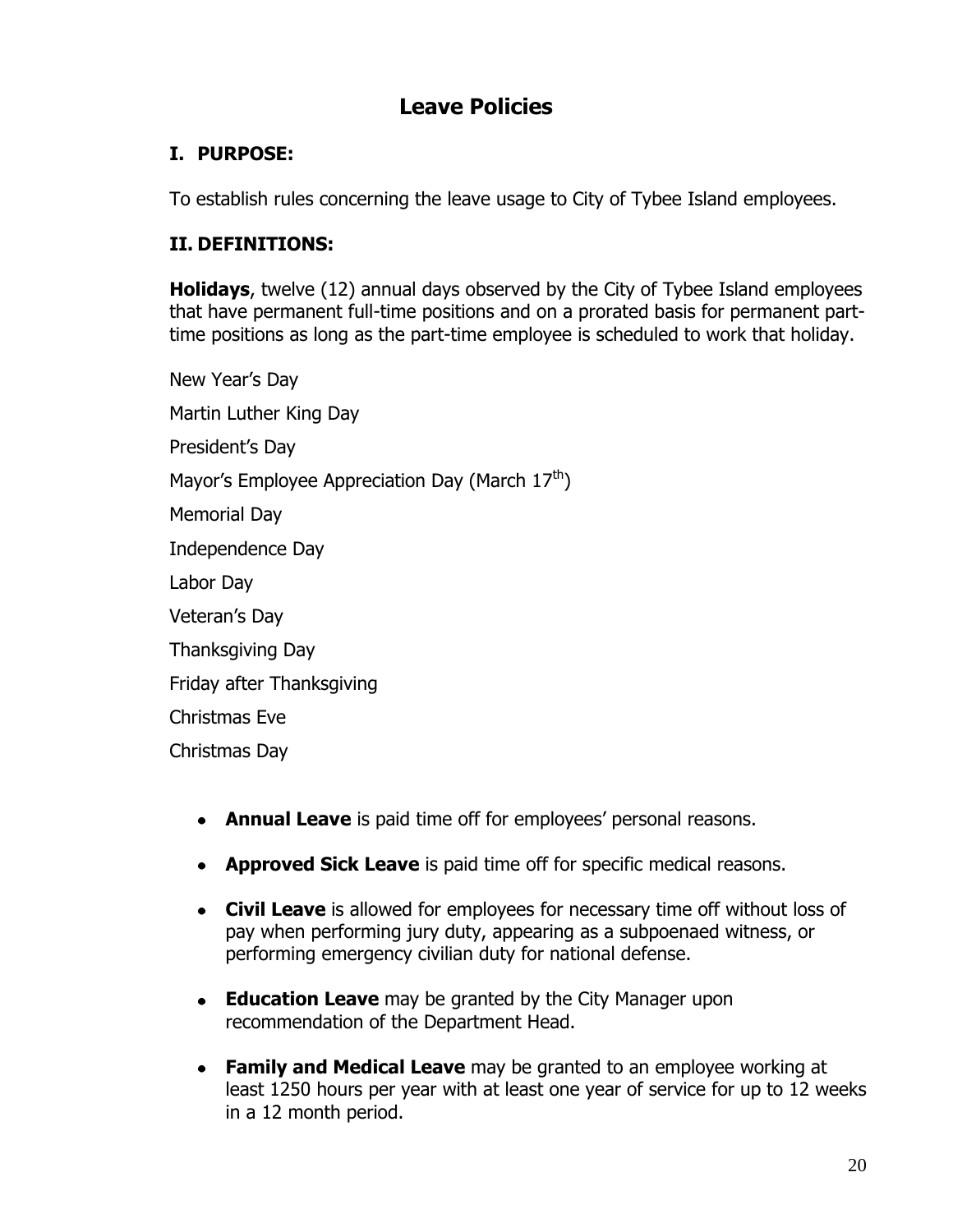- **Full-time Permanent Employees** are those employees who are scheduled to work 40 hours per week for 52 weeks each calendar year.
- **Funeral Leave** is sick leave used to attend the funeral of an immediate family member.
- $\bullet$ **Military Leave** is allowed pursuant to the provisions of O.C.G.A. 38-2-279, but not to exceed the benefits stated therein. Request for leave shall be accompanied by a copy of the official orders requiring training or duty.
- **Part-time Permanent Employees** are those employees who are scheduled to work 32 hours per week or less for 52 weeks each calendar year.

### **The Leave Year shall be January 1 through December 31**

### **III. POLICY:**

The following types of leave, and no others, are earned and/or granted: holiday, annual, sick, military, civil, educational, family and medical leave. An employee may not use any type of leave concurrently with hours worked. All leave must be granted or denied by the Department Head, in conformance with rules established for each type of leave. Leave is available to employees in permanent positions who are budgeted for a full calendar year. Any employee requesting leave must submit an Employee Leave Request form to the Department Head (Leave Request forms are available from HR). Use of leave may be restricted during critical work periods such as hurricanes, special events, etc.

- A. **Holidays**: City employees in full time permanent positions will observe 12 annual holidays. All holidays will be celebrated on the same basis as followed nationally.
	- 1. **Eligible employees**: It shall be the policy of the City to insure that all employees in full time permanent positions enjoy the same number of holidays each year. The standard shall be the number of holidays in a particular year which will be celebrated by employees working a 40 hour week, Monday through Friday. For this group, when a holiday falls on Saturday, it shall be observed on the preceding Friday. When a holiday falls on Sunday, it shall be observed on the following Monday.
	- 2. **Holidays on scheduled work day**: Except for sworn uniformed police personnel, employees who are required to work on an observed holiday shall be granted, at the option of the Department Head, compensatory time, within a reasonable amount of time after the holiday has occurred.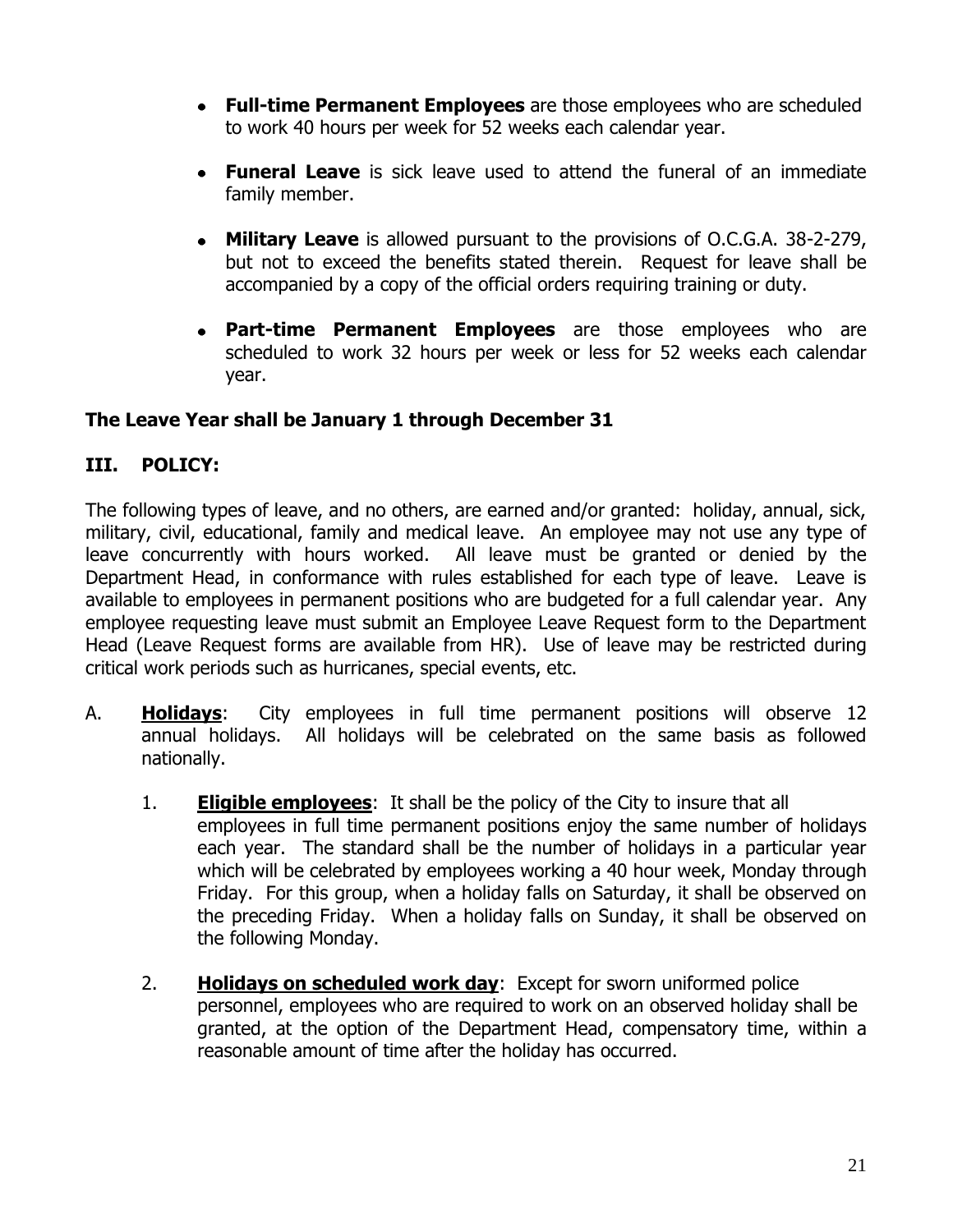- 3. **Holidays for part time employees**: Part time permanent positions shall be paid for holidays which fall on days for which they would otherwise be scheduled to work, on a basis proportionate to the allocated hours designated for the position and shall be granted, at the option of the Department Head, either compensatory time or pay for the time or pay for the time actually worked on the holiday.
- B. **Annual**: Annual leave shall be earned and accrued from the date of employment at the rate hereinafter stated.
	- 1. **Full-time Permanent Employees**: Employees working a 40 hour work week shall earn and accrue annual leave on the following basis:
		- a. Employees who have a permanent position and work full time, in their first year of service earn one-half of a day per month of work, or six workdays in the first year. Accumulation begins as soon as employment begins, but annual leave may not be taken until after three months of continuous employment with the City.
		- b. Employees with one or more years of continuous service earn leave at the rate of one day per month, or 12 workdays per year.
		- c. Employees with ten or more years of continuous service earn leave at the rate of 1.5 day per month, or 18 workdays per year.

Annual leave is earned during any month in which the employee is at work at least one-half the workdays within that month.

### **Annual leave may be accrued to a maximum of 30 days or 240 hours.**

### **Vacation leave may not be taken in increments of less than one-half day.**

- 2. **Part-time Employees**: Part-time permanent employees working 32 hours or less in a work week shall earn annual leave on a basis proportionate to the allocated hours designated for the position.
- 3. **Scheduling**: Employees shall submit in writing a request for annual leave to their Department Head prior to the desired leave date. Annual leave shall be scheduled by the Department Heads with particular attention to seniority of employees, departmental operating requirements, and insofar as possible, the requests of the employees.
- 4. **Pay in lieu of vacation leave:** Any employee eligible for vacation time may elect to be paid for not more than 40 hours of accrued vacation leave once each year by notifying the appropriate department head on the form provided for this purpose, provided the employee has taken off a minimum 40 hours vacation prior to this request, during the same calendar year, and provided that permission is approved by both the Department Head and the City Manager.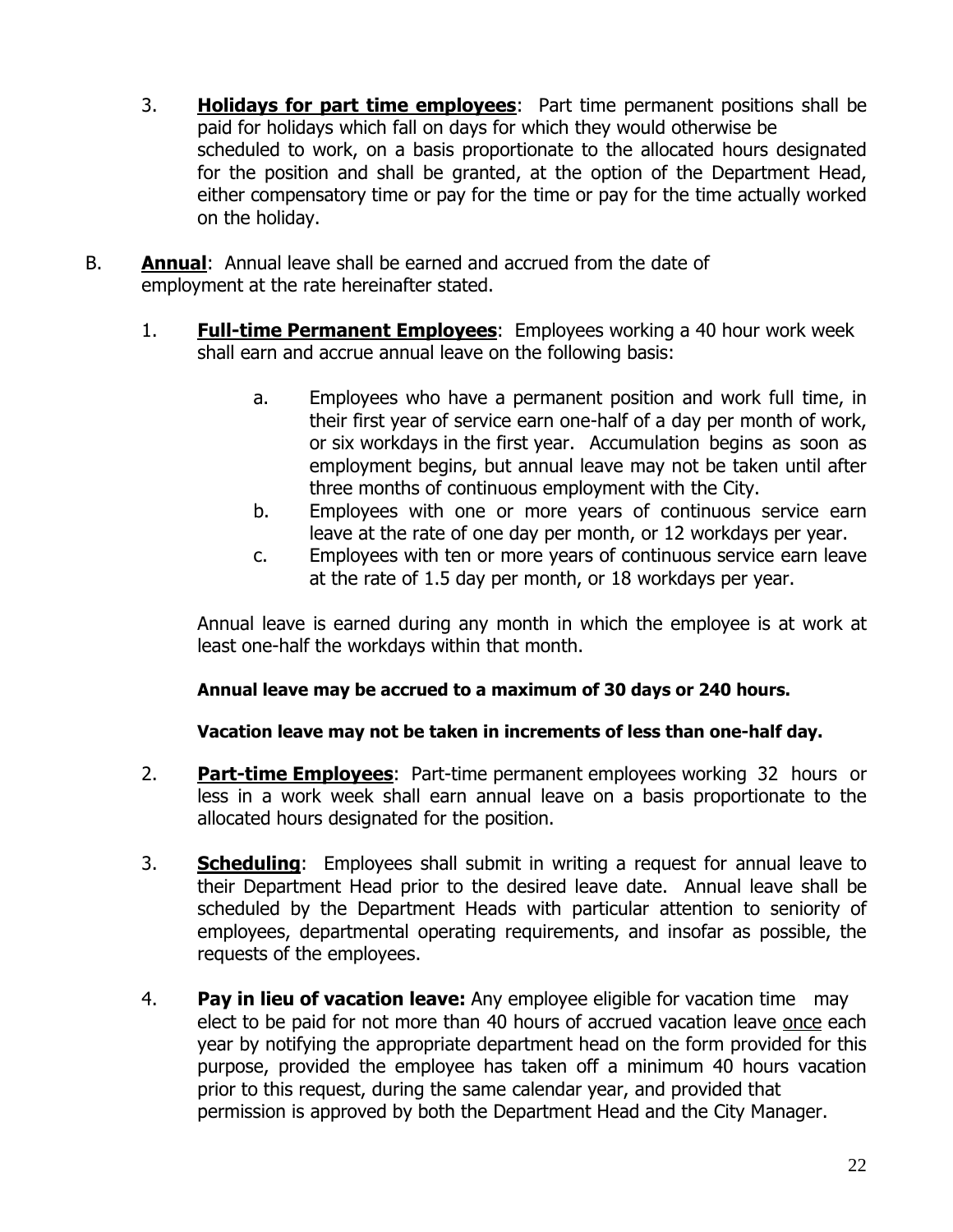- 5. **Employee donation of vacation leave:** An employee may elect to donate some portion of his/her accrued vacation leave to another employee in need under the following conditions:
	- a. Such vacation leave must be transferred on an hourly basis as opposed to a cost basis. The receiver of the donation may only use the donated time for actual sick leave.
	- b. The recipient must be in need of additional leave time for personal illness or illness of a family member and must be at the point of taking leave without pay.
	- c. Vacation leave, once donated, shall not be given back to the donor except where the conditions of subsection (6) b of this section are met.
	- d. In no case shall the donor transfer vacation leave to another employee for the single purpose of avoiding losing vacation leave.
	- e. The sale or trade of vacation leave for purposes which would circumvent the spirit of this procedure is prohibited.
	- f. Requests to donate vacation leave should be made in writing to the Department Head and the City Manager.
- 6. **Possible requirement of vacation leave:** The City recognizes the benefit of employees having time off for leisure and recreation. Department Heads and/or the City Manager may therefore require employees to utilize a maximum of 40 hours vacation leave each calendar year as time off from work.
- C. **Sick Leave**: Sick leave is given to employees only for sound and valid reasons. It is designed to meet necessary, emergency conditions of illness. Each Department Head has the authority to approve or disapprove sick leave applications. Sick leave shall not be abused; it is to be used as insurance for salary continuation in the event an employee becomes ill and is unable to work.

Sick leave with pay may be granted for the following reasons:

- a. Personal illness
- b. Quarantine of an employee by physician
- c. Illness in the immediate family requiring the employee to remain at home
- d. Death of a member of the employee's immediate family. The term "immediate family" shall mean spouse, parent, sibling, child, grandchild, grandparent, or any other relative whom it can be demonstrated is a member of the employee's/individual's household.
- e. Appointments with physicians for self or dependents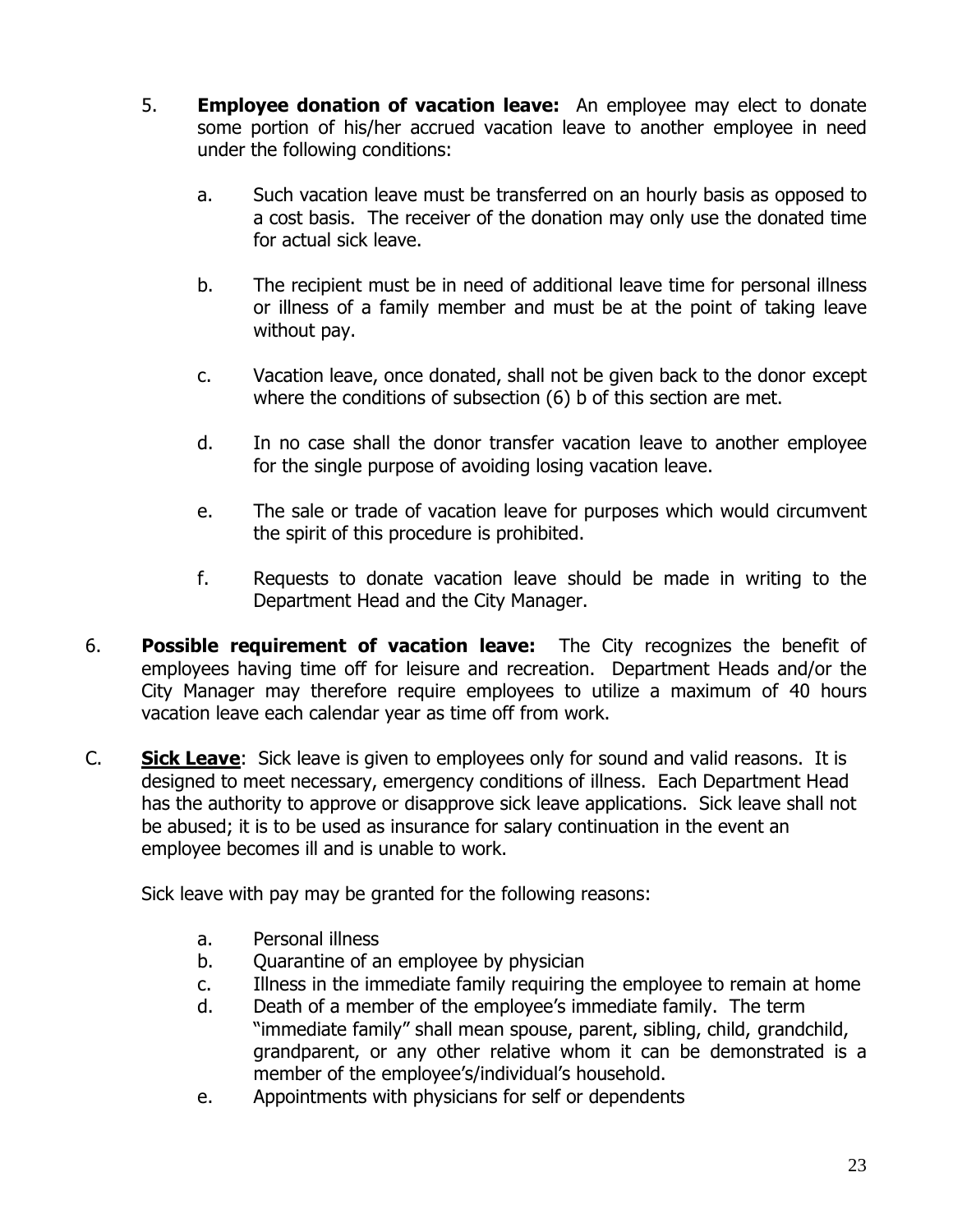- 1. **Full-time Permanent Employees:** Employees working a 40 hour work week shall accrue sick leave on the following basis:
	- a. Employees who have a permanent position and work full time, earn sick leave at the rate of one day per month, or 12 days per year. Accumulations begin as soon as employment begins, but sick leave may not be taken until after three months of continuous employment with the City.

Sick leave is earned during any month in which the employee is at work at least one-half the workdays within that month.

- 2. **Part time Employees:** Part-time permanent employees working 32 hours or less in a work week shall accrue sick leave on a basis proportionate to the allocated hours designated for the position.
- 3. **Sick Leave accumulation:** Employees are allowed to accumulate at most a maximum of 65 days (520 hours).
- 4. **Report:** An employee who is absent form work because of illness is responsible for reporting to the appropriate Supervisor or Department Head at the designated reporting time on the day of absence, and will be expected to keep his/her Supervisor or Department Head informed of his/her progress on a regular basis; such leave will be charged against sick leave. Where a relief employee is required in a department which must provide 24 hours sustained service, the employee, if possible, should report his/her absence two hours before the designated reporting time. In the event of failure of compliance with this provision, the employee will be charged on the payroll with leave without pay. A physician's certificate may be required for sick leave absences of three or more days.
- 5. **Use of sick leave:** Sick leave is not to be considered a right which an employee may use at his discretion, but a privilege not to be abused. Abuse or misuse of sick leave is a cause for disciplinary action since falsification of any information required by the City and/or absences without leave are both causes for reprimand, suspension, and dismissal. Department Heads who feel an employee is abusing the sick leave privilege may also require the employee to furnish a doctor's certificate for each period of absence regardless of the provision of subsection (4) of this section.
- 6. **Separation from service: accumulated sick leave:** An employee, upon separation from City service, shall not receive payment for accumulated sick leave.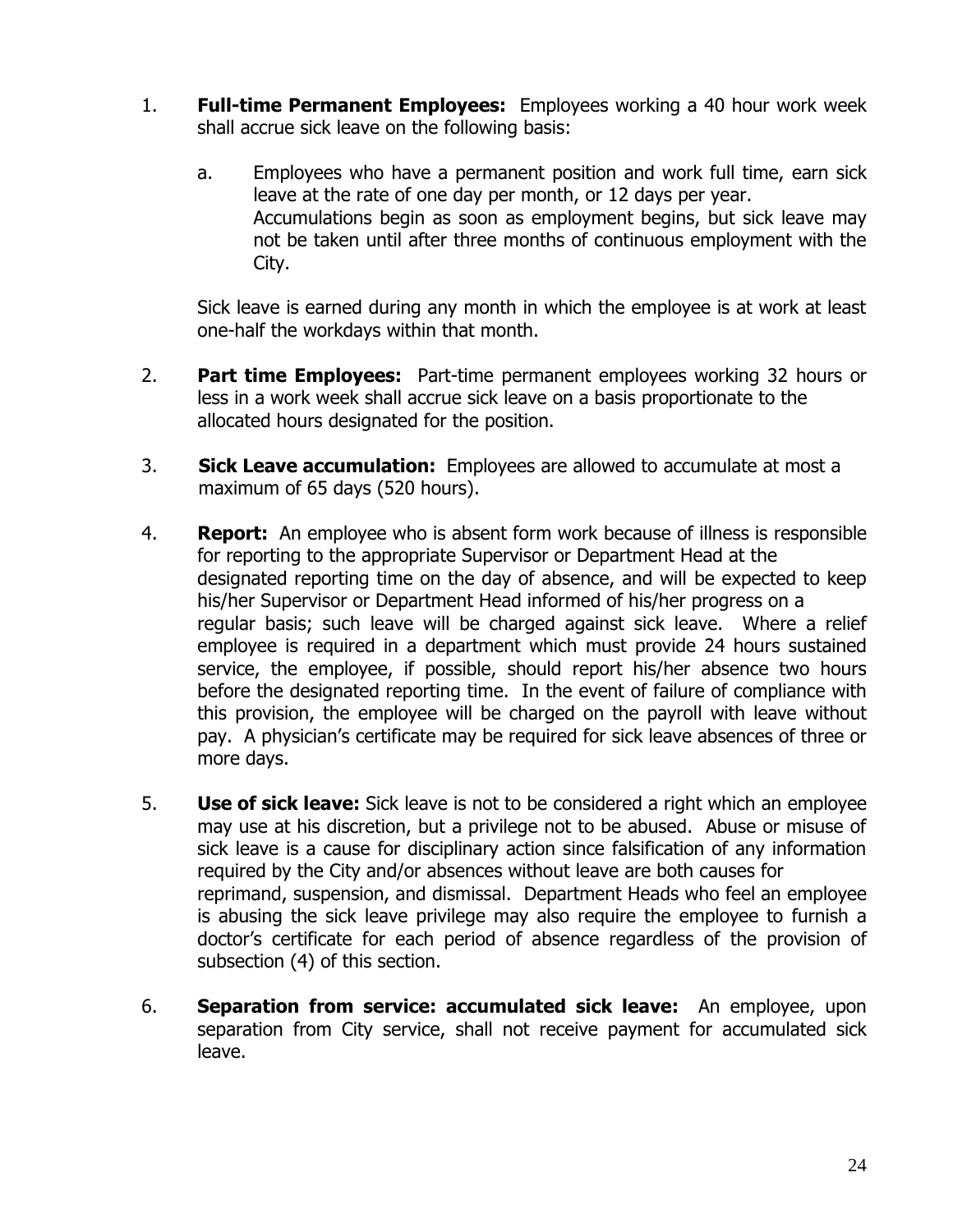- 7. **Extended sick leave:** In addition to sick leave accrued, additional sick leave may be advanced up to a maximum of 12 days with the approval of the City Manager. Extended sick leave will be granted only due to extraordinary circumstances, such as for a serious injury or disease (heart attack, cancer treatment, not for a cold, headache, or flu). Sick leave may not be advanced during a leave without pay status. Leave records will show a negative balance until normal accruals reduce the balance to zero.
- 8. **Sick Leave for on-the-job injury:** An employee who sustains an injury on the job must, at the time of the injury or as soon as possible thereafter, notify the Supervisor on the forms provided. The appropriate Department Head shall review the case and make recommendations to the City Manager or designate for appropriate compensation. If the injury necessitates the employee's absence from work, the employee shall receive only that compensation provided under worker's compensation.
- D. **Civil Leave:** An employee will be granted civil leave when it is necessary for the employee to answer a subpoena, perform emergency civilian duty for national defense, or serve on a jury. The employee will be paid his regular salary while on civil leave and such leave shall not count against vacation or sick leave.
- E. **Military leave:** Employees may receive a leave of absence pursuant to the provisions of O.C.G.A. 38-2-279 et seq., but not to exceed the benefits stated therein. Request for leave shall be accompanied by a copy of the official orders requiring training or duty.
- F. **Leave without pay:** When it is deemed in the best interest of the employee and the City, a permanent status career employee may be granted leave without pay for personal or other reasons, provided such leave is recommended by the Department Head and approved by the City Manager. Non-career employees are not eligible for grants of leave without pay. Leave without pay shall not exceed one year.
	- 1. **Valid Reasons:** Valid reasons include, but are not confined to, the following:
		- a. Prolonged illness or disability of the employee or a member of the employee's household;
		- b. Educational or training enrichment;
		- c. Pregnancy and childbirth; and
		- d. Military Service.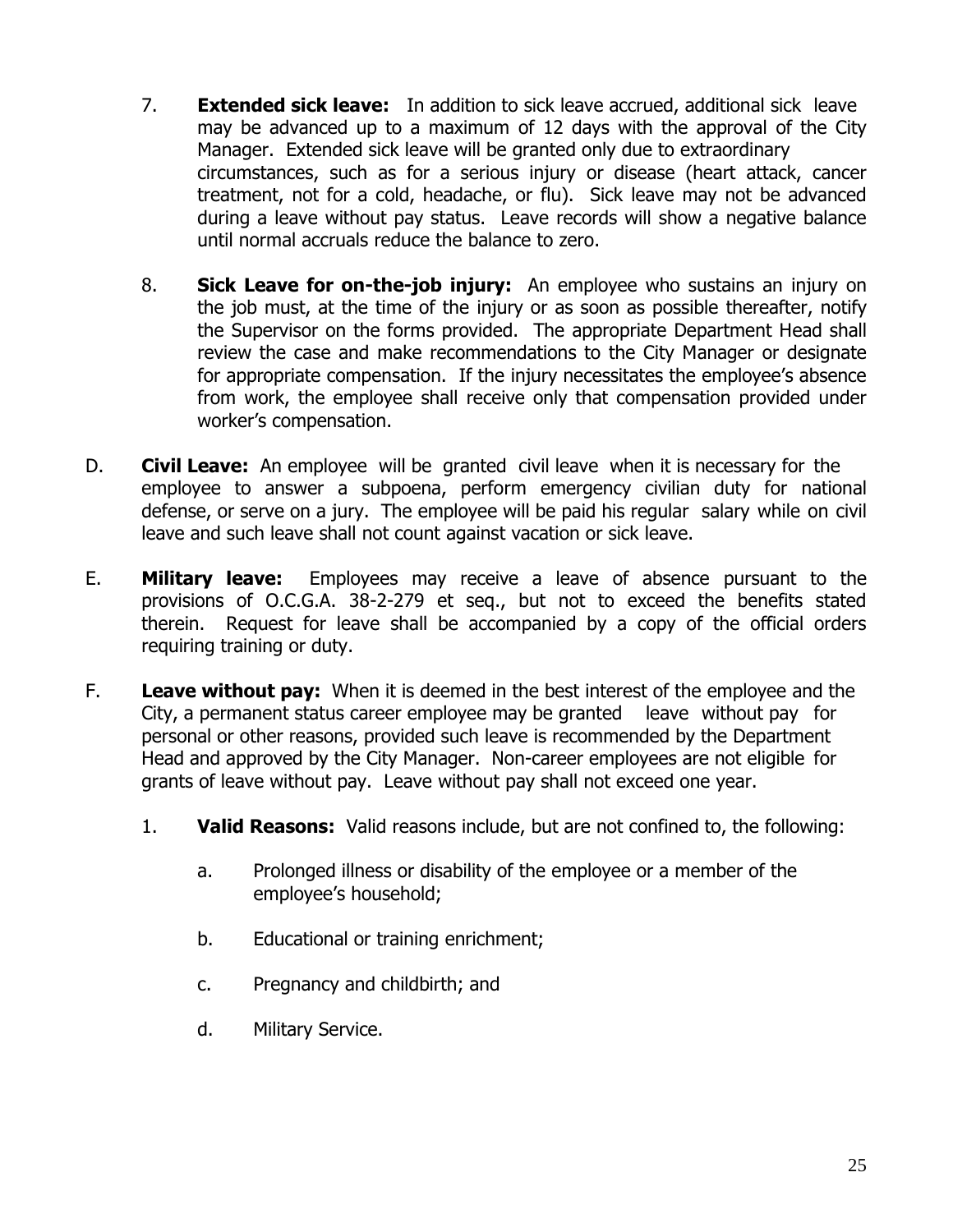- 2. **Procedure for requesting leave without pay**: Application for leave without pay shall be submitted in writing in advance, showing the employee's reason for requesting such leave and shall contain a statement that he/she intends to return to the city service upon expiration of such leave and that he/she agrees to the terms and conditions as outlined in these policies. In emergency situations, when an employee does not have accrued leave and is unable to return to work as scheduled as a result of illness or emergency reasons, his/her department may recommend approval of the granting of leave without pay without prior application by the employee, or the Human Resources Manager may investigate and make such recommendations in the absence of the department head.
- 3. **Temporary filling of position of employee on leave without pay:** During the employee's approved leave of absence, his/her position may be filled by the temporary appointment of a substitute. At the expiration of leave without pay, the employee subject to subsection (4) of this section) shall be reinstated in his/her former position without loss of status or benefits.
- 4. **Rights of employee on leave without pay; reinstatement in former position:**

Employees granted leave without pay not exceeding two calendar months shall be entitled to reinstatement in their former position. For employees granted leave without pay exceeding two calendar months, every effort will be made to return the employee to his former position or a comparable one. He/She shall be listed on reemployment lists in the same manner as employees who are laid off in good standing.

- G. **Family Medical Leave Act (FMLA)**: An employee working at least 1250 hours per year with at least one year of service (does not have to be consecutive) with the City may be granted up to 12 weeks of family and medical leave without pay in any 12 month period. The 12-month period shall be measured forward from the date any employee's first FMLA leave begins. Employees are required to first use any accrued vacation, sick, or compensatory leave for all or any part of this 12-week period. When paid accrued leave is used by an employee in lieu of unpaid FMLA leave, the City will only provide sufficient unpaid leave to total 12 weeks in the designated 12-month period of time.
	- 1. Reasons:
		- a. Birth of a child and to care for such child, which is requested within one year after the birth of the child.
		- b. Placement for adoption or foster care of a child if requested within one year after placement of the child.
		- c. Serious health condition that makes the employee unable to perform the essential functions of his/her job.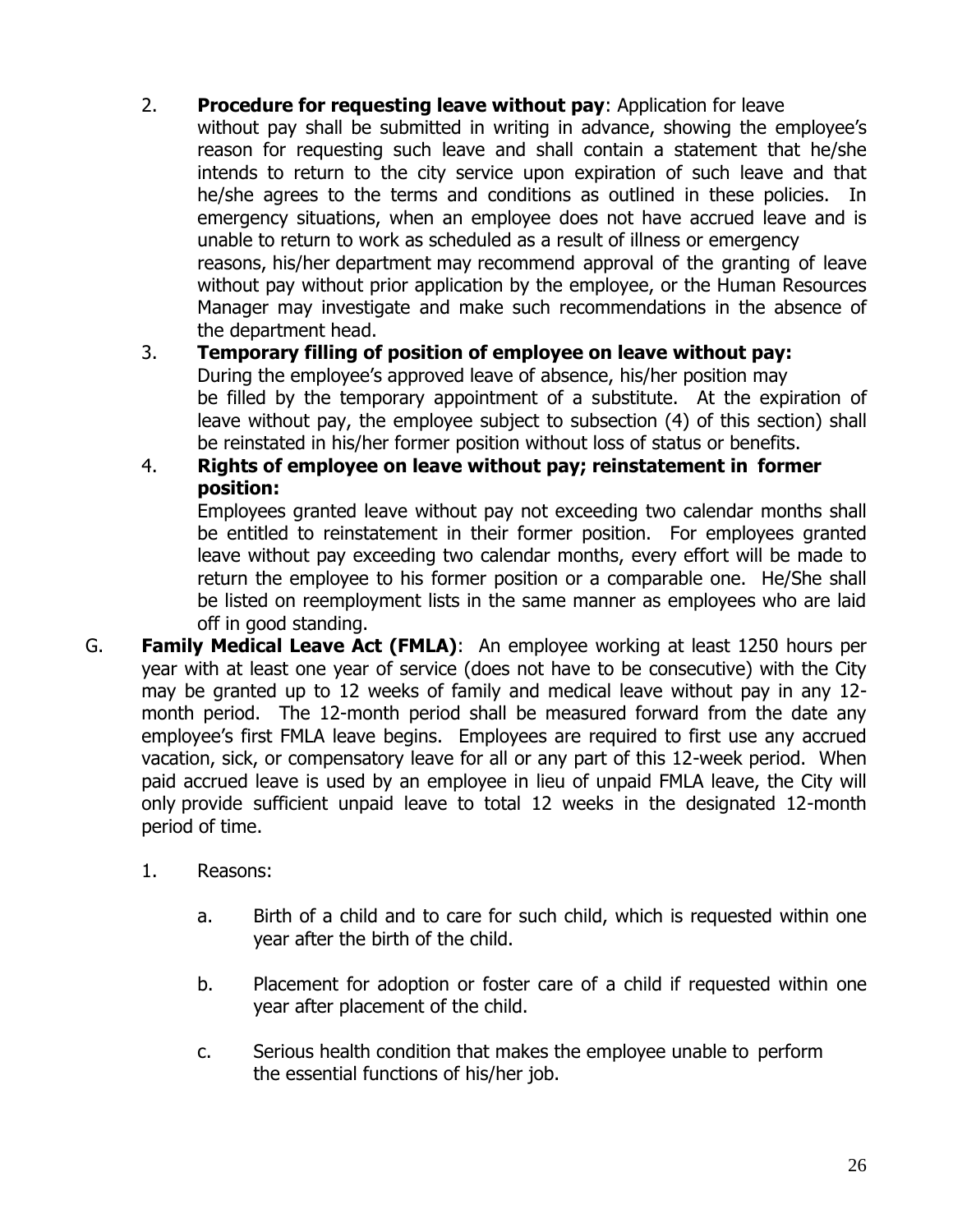d. Care for a parent, spouse, or child with a serious health condition. A qualifying child must be under 18 years of age or if older, incapable of self care because of a mental or physical disability.

During an approved family and medical leave without pay, an employee may continue their City sponsored group medical and life insurance with the same conditions and cost sharing provided for active at work employees. At the expiration of the family and medical leave, the employee will be restored to his/her original job or to an equivalent job with equivalent pay, benefits, and other employment terms and conditions. During an approved FMLA leave, the City will maintain an employee's health benefits as if he/ she continued to be actively employed. The employee is responsible for paying the regular portion of the health insurance premiums and other supplemental premiums.

If an employee elects not to return to work after their FMLA leave, the City will initiate proceedings to collect the City's portion of the premium paid during the leave of absence unless there are extreme circumstances.

No vacation or sick leave will be earned by an employee on leave of absence without pay status.

If both spouses are employed by the City, they are limited to a combined total of 12 workweeks of FMLA leave during any 12-month period.

- 1. Reasons:
	- a. Birth of a child, and to care for the newborn child.
	- b. Placement of a child with the employee for adoption or foster care.
	- c. The care of a parent with a serious health condition.

Employees requesting family medical leave are required to:

- 1. Submit a Special Leave Request Application form 30 days prior to the beginning of a foreseeable leave or within 2 working days of an unforeseen event requiring the need for family and medical leave.
- 2. Attempt to schedule foreseeable leave so as not to unduly disrupt the City's operations.
- 3. Provide additional documentation of the need for leave as requested by the Department Head or Human Resources Manager.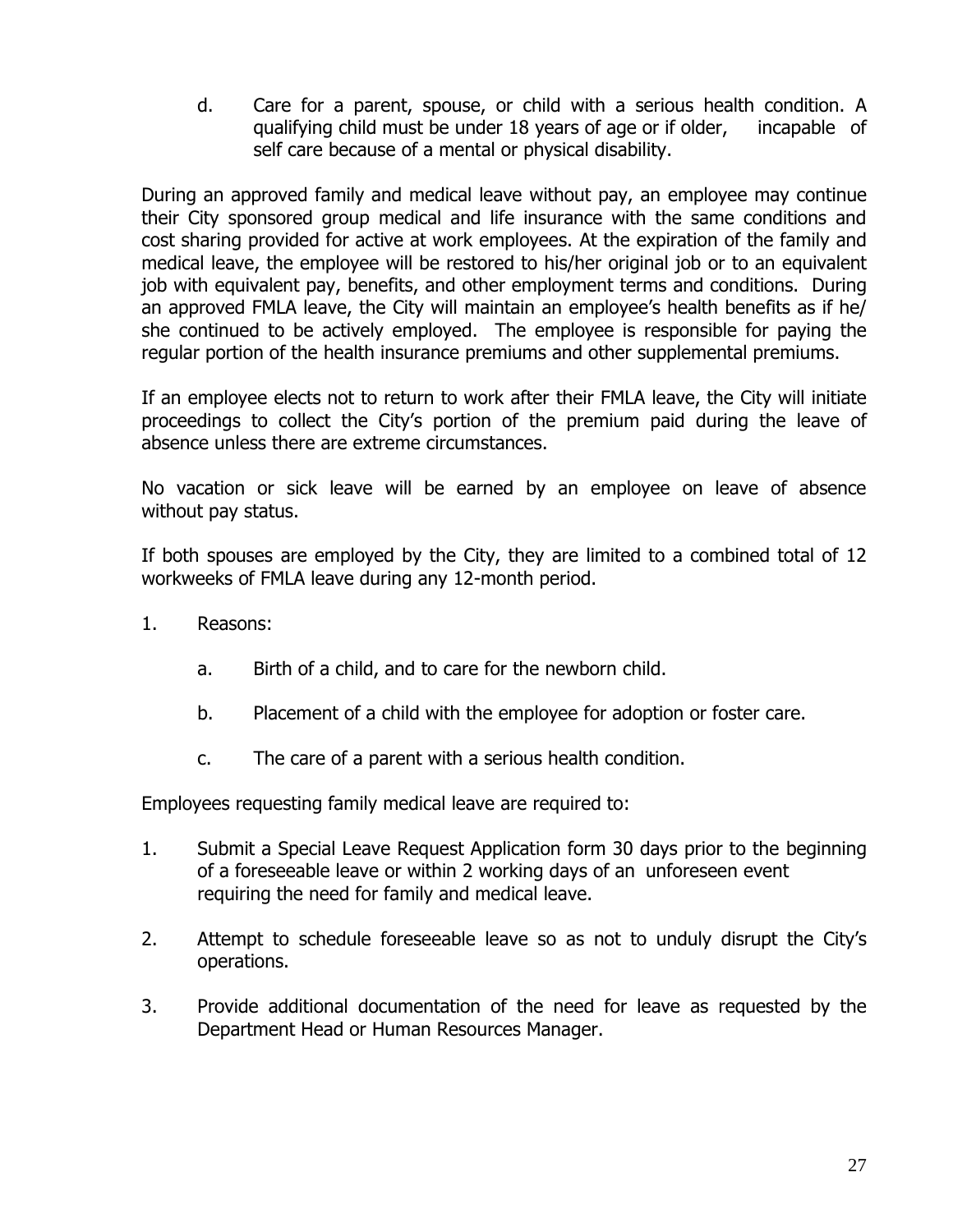## **City Policies/Ordinance**

Following are several City Ordinances which apply to you as a City employee. These ordinances are provided here for your convenience and are the ordinances about which you may most often have questions. Additional Personal Ordinances are located in section 2 of this booklet. Note that personal ordinances are subject to revision by City Council at anytime.

## **Disciplinary Action**

The rules and regulations provide that Department Heads or designated Supervisors may take certain disciplinary action when an employee's conduct or performance is not satisfactory. This action may take the form of a reprimand, suspension, demotion or dismissal. You must be notified of such action in writing. Employees may appeal the disciplinary action to the City Manager by following the disciplinary appeal procedures, if they believe they were treated unfairly.

You are responsible for acquainting yourself with the standards of conduct expected of you and to conduct yourself on the job in a manner which will ensure that your activities reflect credit on the City of Tybee.

For more information concerning the City's Progressive Discipline Procedures, please refer to Section 46-33, Disciplinary Action, and Section 46-35, Appeal of Disciplinary Action, in the Personnel Ordinance Manual.

### **Personnel Record Changes**

Any time your address, name, phone number, or other information changes; you should report the fact immediately to the Human Resources Manager and to your supervisor. Any changes affecting your employee benefits status should be reported immediately to the Human Resources Manager.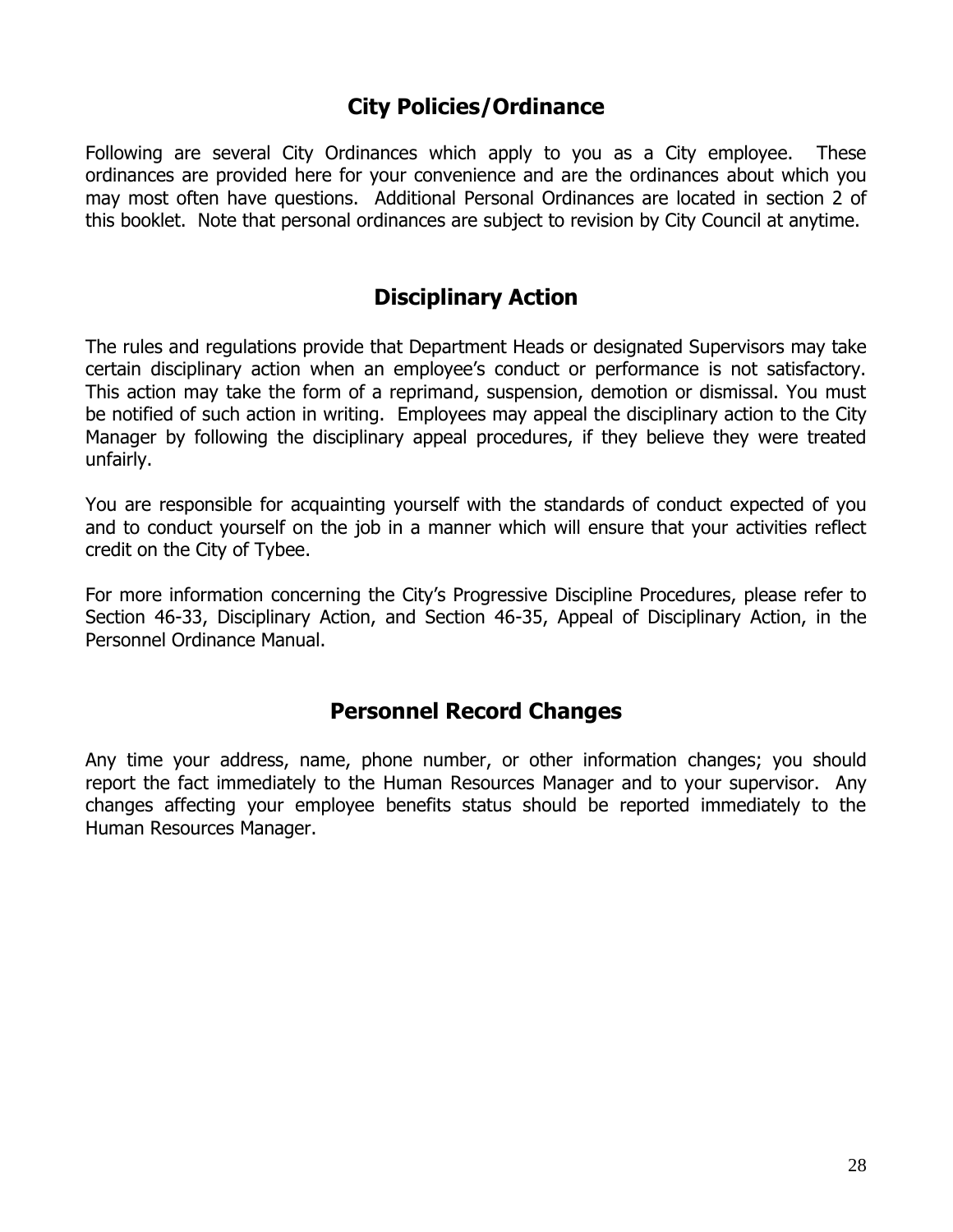## **Recruitment and Selection Process**

All full-time vacancies shall be publicized by posting announcements and by other such means as necessary to assure obtaining well-qualified candidates for the positions.

Applications shall be made on forms provided by the City of Tybee. Applications shall be signed by the persons applying. No applications will be accepted for non-posted jobs. No applications will be active once the vacant position is filled.

An applicant who does not meet the requirements of the position may be disqualified. An applicant may be disqualified for the practice or attempted practice of fraud or deception in the completion of his/her application.

Applicant may be required to submit proof of his/her education, military service or any other such documentation as deemed necessary.

1. Recommendations and appointments: Department Heads shall examine applications and applicants for employment and recommend to the City Manager applicants for appointment to vacancies existing within their departments. Appointments shall be made on the basis of ability, training, and experience without regard to age, race, creed, national origin, sex, or handicap.

Types of appointments:

- a. Permanent appointment
- b. Temporary appointment
- c. Emergency appointment
- 2. Probationary Period Each employee receiving an appointment with the City shall complete a probationary period of 90 days. For law enforcement personnel, in appropriate positions, the probationary period shall not be considered complete until the employee has successfully completed the required basic training course. A probationary employee may be terminated with or without cause at any time. At the conclusion of the probationary period, the Department Head shall recommend whether to:
	- a. Retain the employee in the present position and classification.
	- b. Assign the employee to an alternative position usually at a lower classification.
	- c. Separate the employee from City service.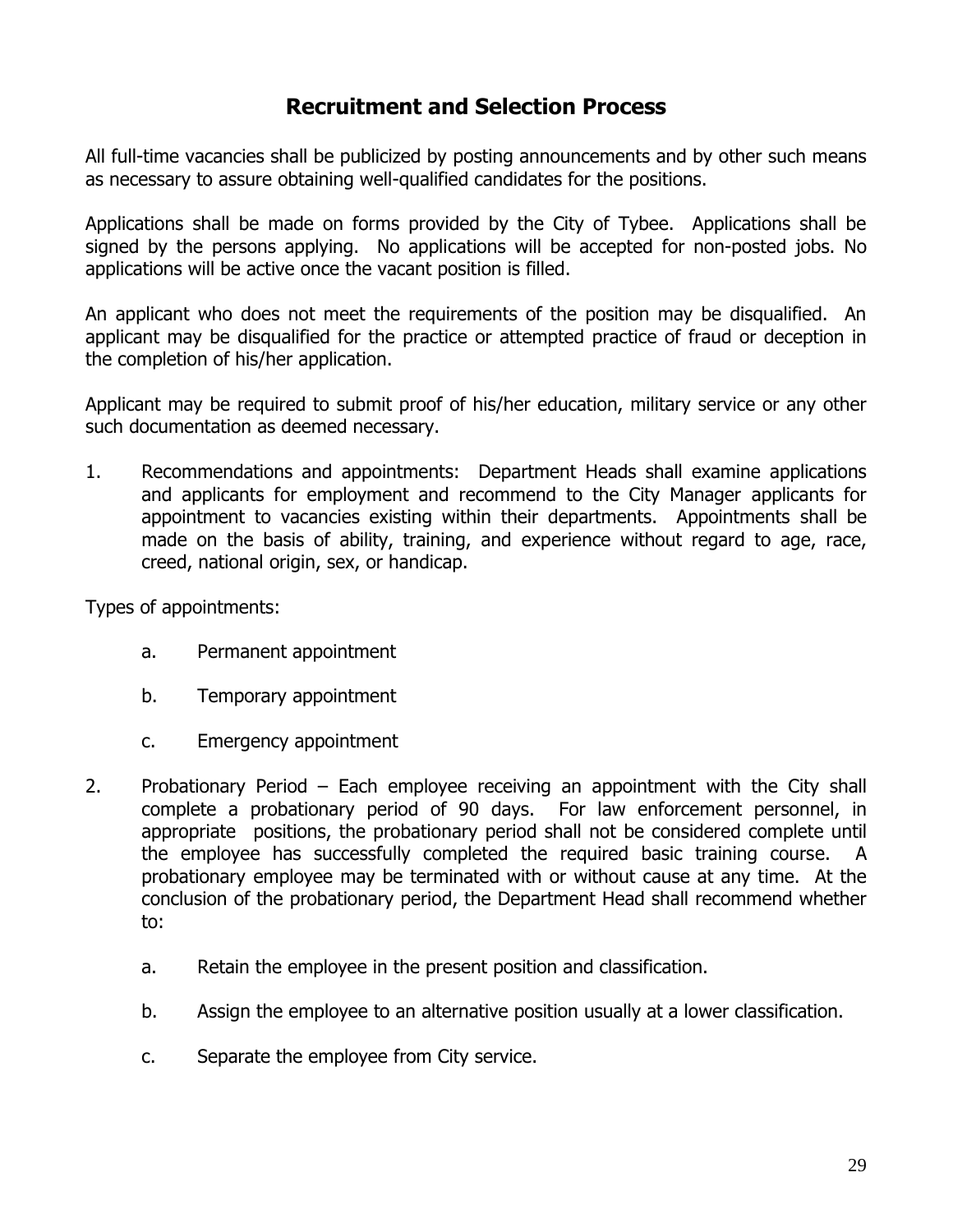## **Appeal Procedures**

Employees who have completed probation and are regular status shall have the right after suspension without pay, demotion, or dismissal from City employment to appeal within five days after the effective date of the disciplinary action. The employee should notify the City Manager in writing of his/her desire to have a hearing. The City Manager will promptly notify the employee of the time of the hearing in writing, the reasons for the disciplinary action taken, the names and the nature of the testimony of witnesses against him/her, and that the employee will have an opportunity to present evidence on the issues.

### **Drug Free Testing Policy (Summary – See Section 46-29 for Full Policy)**

The City of Tybee Island recognizes alcohol and drug abuse to be one of the most destructive issues facing our employees and their families. The City has a strong commitment to its employees and the public to provide a safe, drug-free work environment. This policy addresses the problem of substance abuse in the workplace, provides ways to keep the workplace safe and drug free, and clarifies what is expected of all employees and what the repercussions are if the policy is not followed.

To be effective, this policy must encourage employees not to use illegal drugs or abuse alcohol. Drug testing is not a system for catching employees guilty of substance abuse. It seeks rather to caution employees to consider how the consequences of their substance use can affect the quality of their job and life.

This policy sets guidelines for employees with substance abuse problems. Addiction to alcohol or drugs is recognized medically as an illness. While this is considered, an employee's job performance and motivation for getting help are also evaluated.

Regulations: The manufacture, distribution, possession, or use of a controlled substance or associated paraphernalia at any time or place is prohibited.

- The manufacture, distribution, dispensation, possession or use of alcohol while on work time or a work premise is prohibited.
- Reporting to work or working while intoxicated or otherwise impaired by alcohol or a controlled substance is prohibited.
- Employees wearing uniforms or using City vehicles in off duty situations must refrain from any use of alcoholic beverages.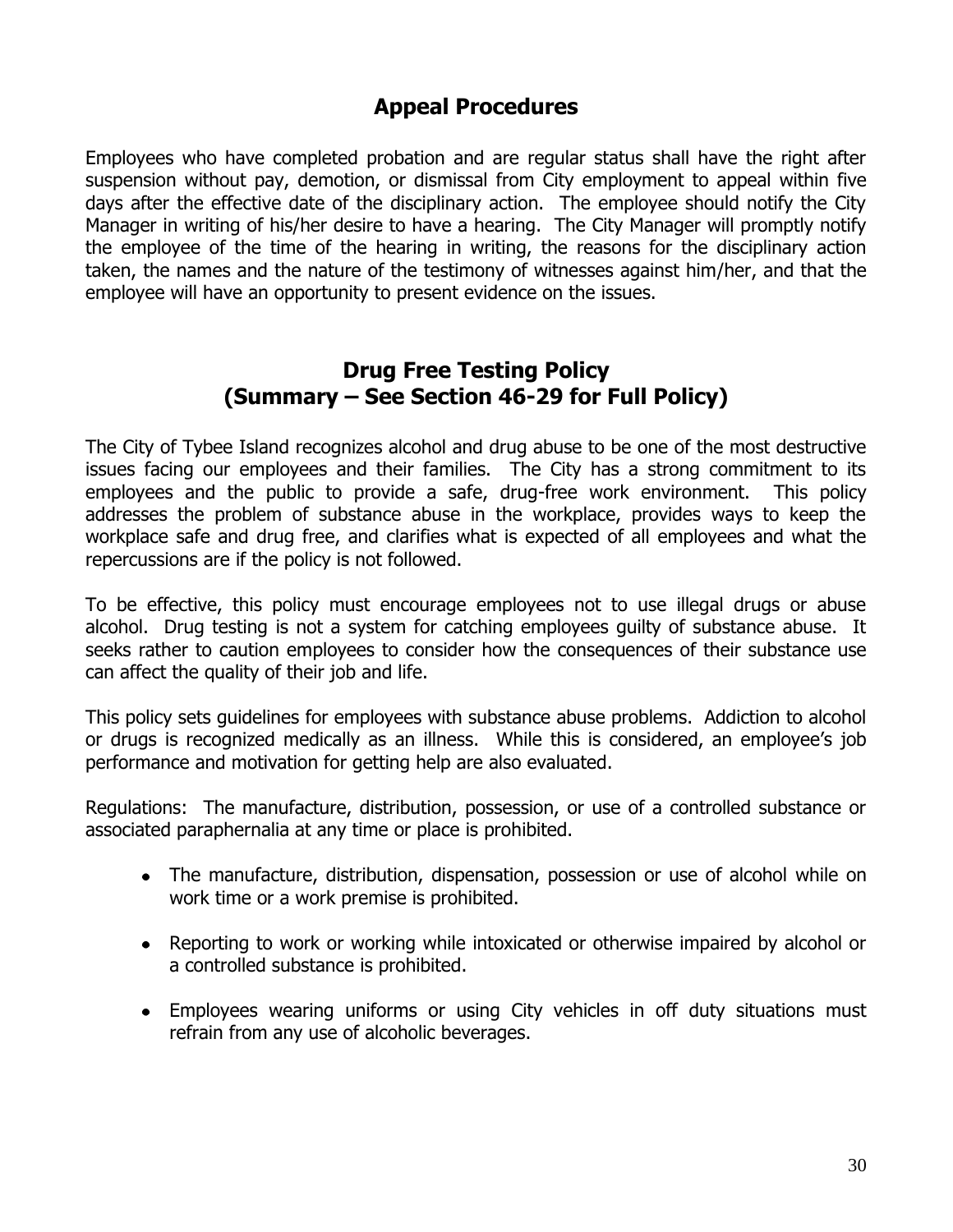- Any City employee arrested or convicted of violating any criminal drug statue of any jurisdiction, regardless if the alleged violation occurred at the work place or elsewhere, must notify the City Manager, in writing, within five calendar days of each arrest or conviction.
- The use or possession of prescription drugs while on work premises, or while working, which could affect or impair the ability to function in one's job is prohibited, unless the prescribing physician has been notified of the duties involved with the employee's position and has approved, in writing, the use of the drug while that employee is performing those duties. Use of "over the counter medication" which has a narcotic labeled as "can cause drowsiness," shall not be used by employees prior to operating City vehicle or heavy equipment or performing other safety sensitive functions.
- A confirmed positive drug test of an employee will result in disciplinary action up to and including termination in accordance with Section 46-33 of the Personnel Ordinances.
- Job applicants will be denied employment with the City if their initial positive results have been confirmed.

### **Reasons for Testing:**

- As a pre-employment screen to guard against hiring people with current drug use problems
- As part of a follow-up program for treatment of drug or alcohol abuse.
- A pattern of abnormal or erratic behavior.
- When there is reasonable suspicion that an employee has violated any provision of this policy dealing with the use of alcohol and/or any controlled substance.
- When any employee has an on-the-job accident in a City vehicle.
- When any employee is involved in or contributed to a work-related accident.
- Presence of physical symptoms of drug or alcohol abuse.
- Random screens under Department of Transportation (DOT) guidelines for employees with Commercial Driver's Licenses (CDL).
- Random screens for employees in positions designated as "safety sensitive."
- Violations of criminal drug law statutes involving the use of illegal drugs, alcohol, or prescription drugs and/or violations of other drug/alcohol statues.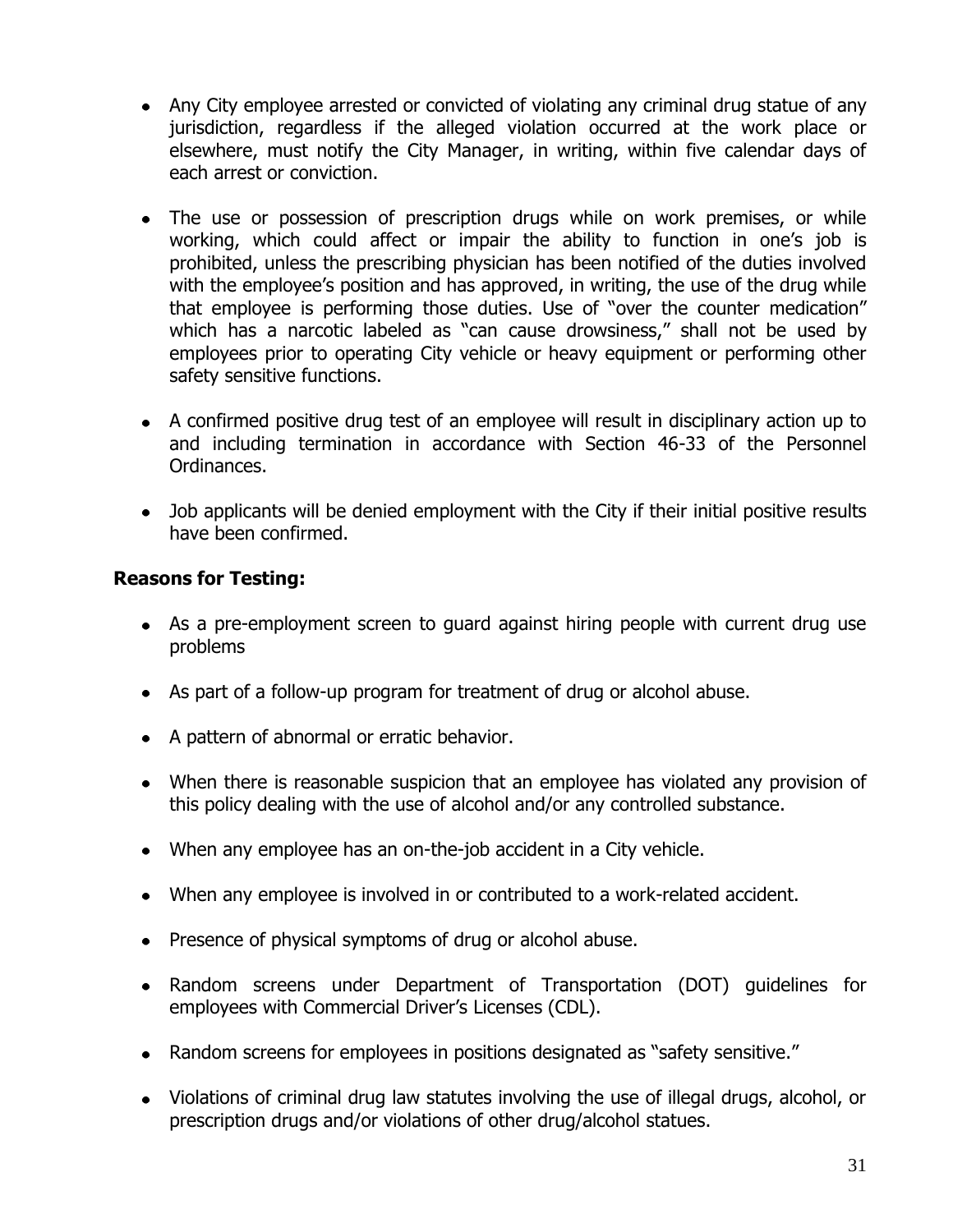When a substance abuse test is conducted as a part of a regularly scheduled employee fitness for duty medical examination that is scheduled routinely for members of an employment classification or group.

### **Mandatory termination:**

- Selling drugs on or off the job.
- Positive drug or alcohol test while either on probation or while participating in a drug or alcohol treatment program.
- A nolo plea, guilty plea or conviction of second DUI offense.
- A DUI offense (nolo plea, guilty plea, or conviction) while operating a City vehicle.
- A felony violation (nolo plea, guilty plea or conviction) of any controlled substance law.

## **Standards of Dress and Uniform Policy**

**Purpose:** To ensure City of Tybee employees are dressed in uniform or professional attire appropriate to their position.

**Standards of Dress:** City of Tybee Island management staff maintains the authority to interpret the standards of dress and make determinations for appropriateness. Employees are encouraged to seek clarification when unsure of a specific item of clothing according to the standards of dress. Supervisors shall inform all persons being interviewed of dress and grooming standards.

General Standards of Dress for City Employees include but are not limited to the following:

- As a representative of the City, each employee s expected to dress in a manner which promotes a positive, professional image of the City of Tybee Island.
- Identification badges shall be in possession of employees during work hours and displayed when meeting with the public. This shall apply to regular work duties and special call-back assignments.
- Employees who are required to wear uniforms are required to wear them while on duty in accordance with their department's written SOPs.
- Clothing is expected to be clean and neatly arranged at the beginning of each employee's work shift. The attire shall not have holes, stains, or be ragged, soiled or significantly faded.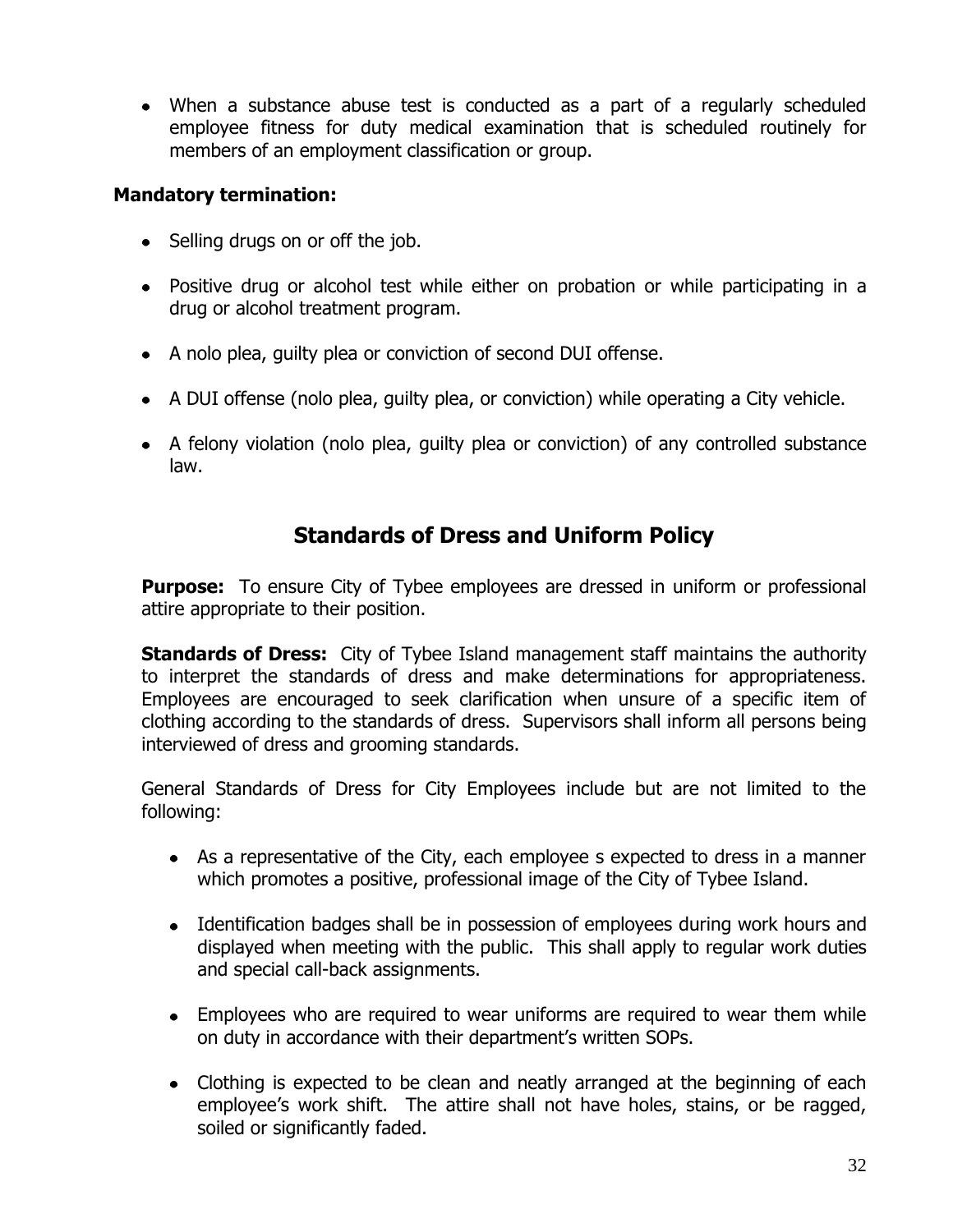- Wearing caps, hats or sunglasses while outside is permissible. Employees shall remove caps, hats and sunglasses during meetings, indoor training activities and media interviews.
- Attire which prohibits employees from safely performing their assigned duties is prohibited.
- Steel-toe safety shoes are to be worn when required.
- Skirts or dresses shall be an appropriate length.
- Shorts of an appropriate length shall not be worn unless they are a part of a department's approved uniform.
- No clothing, including hats or pins, shall bear the names of employee organizations, alcohol, tobacco or other drug advertisements, obscene or inappropriate works or designs, objectionable displays, or vendor advertisements.
- Optional Friday attire shall be permissible where practical. Each City of Tybee Island Department shall exercise discretion in outlining the details of such.

### **City Uniforms:**

- Each Department will select uniforms which are appropriate for each position.
- Each Department will prepare and distribute to employees an SOP outlining uniform attire for the department. Employees (both regular and probationary employees) in positions requiring a uniform must wear the uniform at all times while on duty including call-back assignments.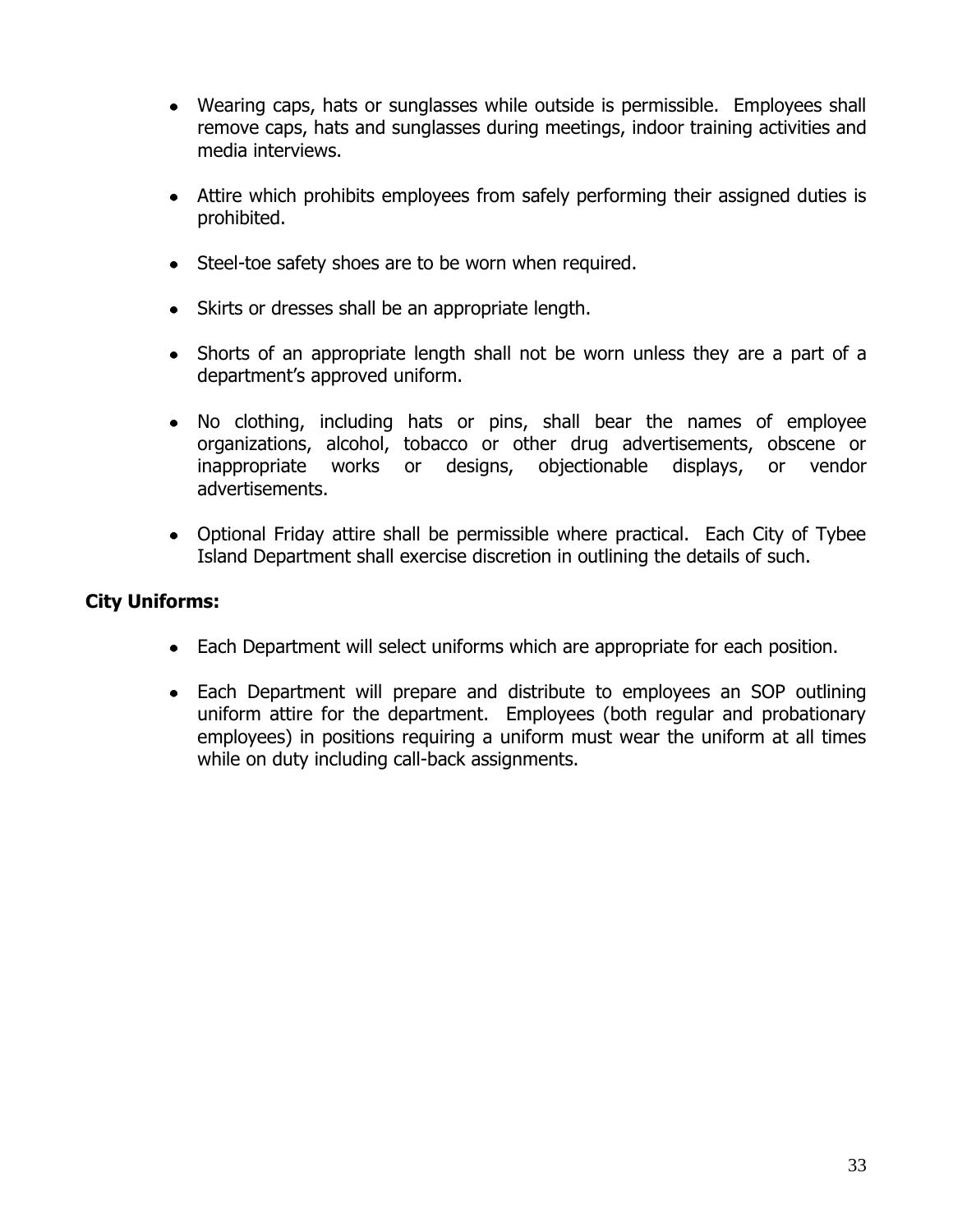## **Smoking & Tobacco Policy**

Recognizing the hazards of tobacco use, it shall be the policy of the City of Tybee Island to provide a tobacco free environment for all employees and visitors. The policy demonstrates the City's commitment to a professional work climate, the promotion of health and the prevention of disease, the preservation of City assets, and the reduction of litter.

### **Policy:**

- 1. Use of tobacco products shall be prohibited in the following areas:
	- a. Within any City owned facility at any time. This includes but is not limited to common work areas, conference and meeting rooms, private offices, hallways, lobby areas, restrooms, lunch/break rooms, and any enclosed areas. This applies to employees, visitors, and customers.
	- b. Tobacco use shall not be allowed within any City owned vehicle.
- 2. Employees may only use tobacco products in designated areas at designated times:
	- a. Each City facility will have a designated area located outside of the building where tobacco use will be allowed.
	- b. Employees may use tobacco products during their morning, lunch, and afternoon breaks. No more than these three (3) breaks may be taken per eight (8) hour shift.
	- c. All materials used for smoking, including cigarette butts and matches, will be extinguished and properly disposed of in appropriate containers. If the designated tobacco use area is not properly maintained, it may be eliminated.
	- d. Employees may not use tobacco products while perform their job.
- 3. Any violation of this policy will be handled through standard disciplinary actions.
- 4. The City of Tybee Island will assist any employee interested in quitting the use of tobacco through the employee assistance program.

### **Definition:**

**Tobacco Product** – smokeless tobacco, cigars, and cigarettes.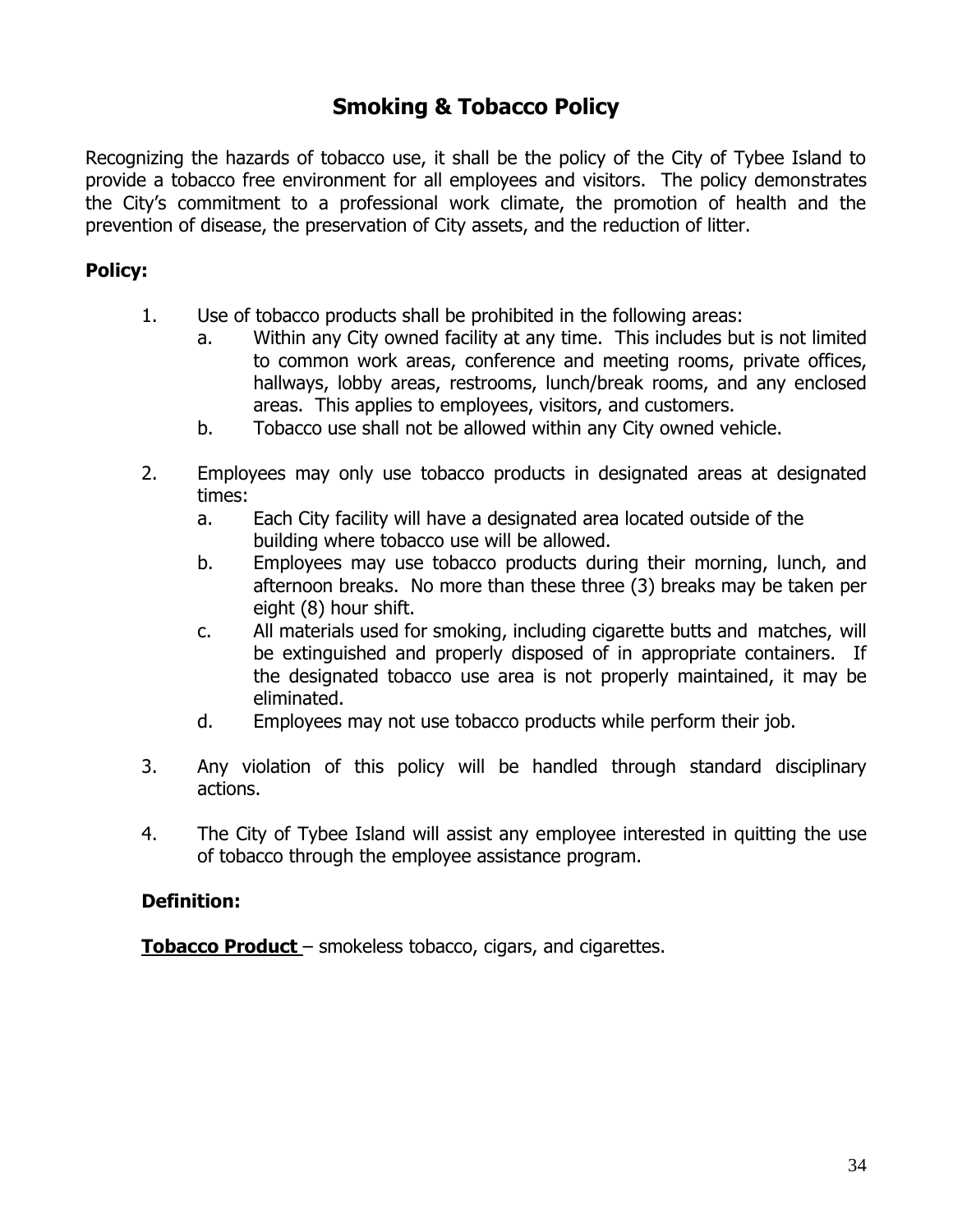### **INCLEMENT WEATHER/EMERGENCY CLOSURE POLICY**

### **Purpose**

To prescribe uniform procedures for the closure of city offices and the treatment of employee absences from work during periods of inclement weather and other emergencies.

### **Policy**

Whenever it is determined that the health or safety of citizens or employees would be placed at risk or that conditions or events prevent performance of regular operations, services or responsibilities assigned to a city department, closure of city operations or a subsection thereof may be deemed necessary. The City Manager shall make decisions regarding the conditions affecting the closure of all departments citywide or within a geographic area. Decisions regarding conditions affecting a single city department or city building shall also be made at the discretion of the City Manager.

### **Communication of Closure**

If inclement weather or other emergency conditions affecting all departments citywide or within a geographic region develop during the workday, employees will be notified by telephone and/or e-mail of any authorized changes to normal working hours. If such conditions develop during the night and warrant delayed opening or official closing, the City Manager will notify city department heads. The department heads will be responsible for setting up "telephone trees" and assuring that all employees under their supervision are promptly notified. In addition, if electricity to City Hall is unaffected, IT staff will post a message on the flashing sign outside City Hall and post a notice on cable channel 7 so that citizens and others will be informed of the altered hours. The City's website will also be updated periodically as conditions warrant.

### **Treatment of Absences**

When an employee is prevented from reporting to work or remaining at work because of the closure of city operations or subsection thereof by action of the City Manager such absences, up to two (2) days, will be considered to be with pay and will not be charged to any accrued leave or compensatory time.

Absences beyond two (2) days or due to an employee's personal circumstances shall be charged to available leave or compensatory time or shall be unpaid. The City Manager, at his or her personal discretion, may permit employees to make up the time lost from work.

Employees who are not directly affected by the conditions warranting closure, or who are not scheduled to work during such times, shall not accrue any right to, and shall not be compensated in any manner for, any absence that may be authorized for the employees directly affected.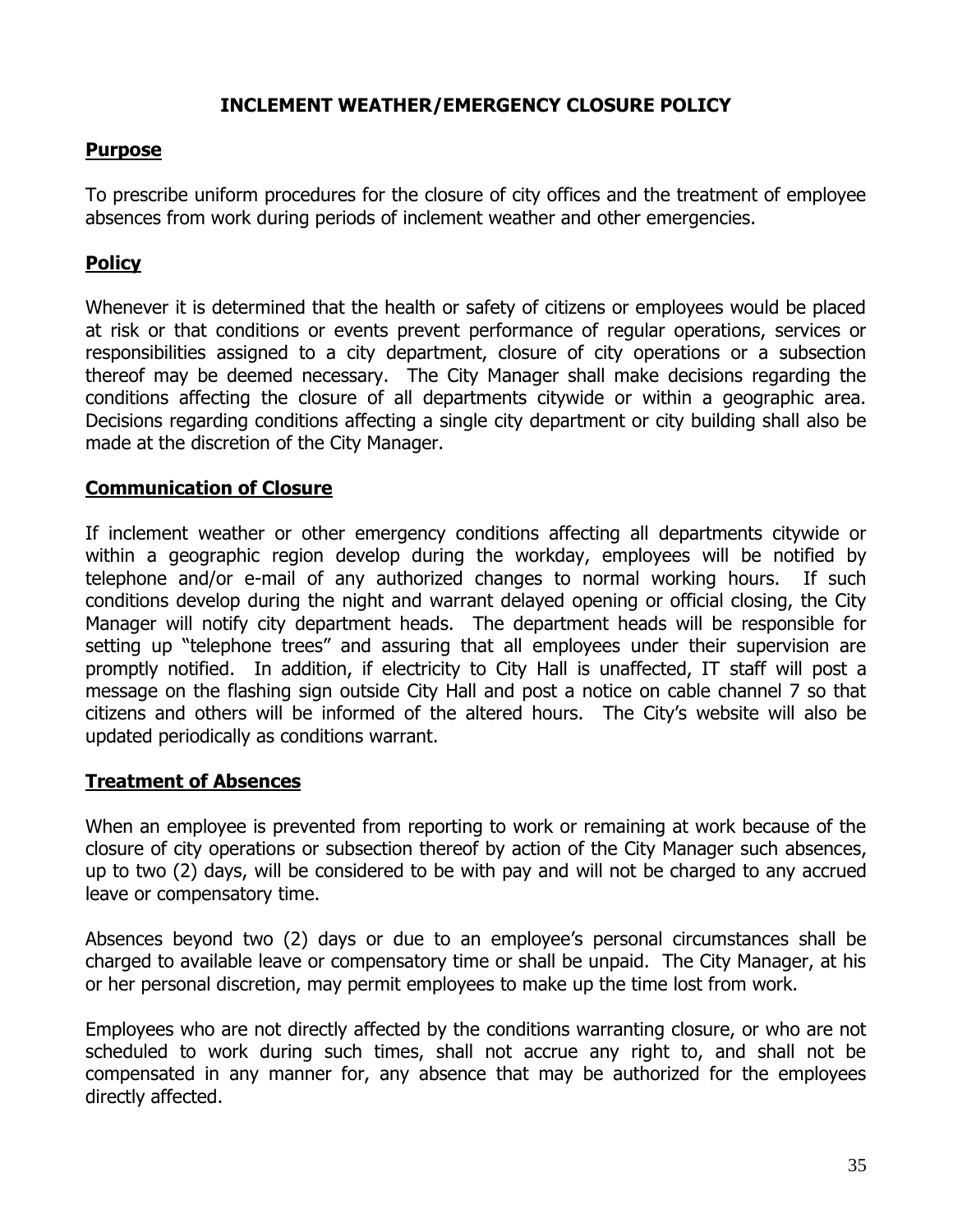In the event that the Governor of the State of Georgia declares a state of emergency in an area that includes Tybee Island, the City Manager may authorize hazardous weather emergency leave with pay for absences from work due to the state of emergency. This paid emergency leave shall not exceed five (5) days.

## **Outside Employment**

Employees are expected to devote primary attention to the requirements of their city jobs. It is permissible to obtain outside employment if the employee first gains written approval from the appropriate Department Head and if:

- 1. There is no conflict in working hours.
- 2. The employee's job efficiency is not reduced.
- 3. There is no conflict of interest that could cause embarrassment to the city or to the employee.

# **Political Activity**

As a City employee, you may express your opinion privately as a citizen, and you may vote in any election – in fact, you are urged to exercise this right as a citizen. However, you should avoid potential conflicts involved in active participation in any political campaign for City elected officials. Because the City is a council-manager form of government, any communication with currently elected officials should be through the City Manager.

No City employee shall actively seek City elective office or actively advocate or oppose the candidacy of any individual for nomination or election to any City office. An employee may participate in political activities at other levels of government, provided that such participation is not engaged in during working hours, and provided such participation does not adversely affect performance as a City employee.

An employee who qualified for elective office at the City level shall resign in writing from city service effective the date of qualification.

Nothing shall prevent employees from becoming or continuing to be members of any political party, club or organization; attending political meetings; expressing their views in private on political matters outside working hours and off City premises.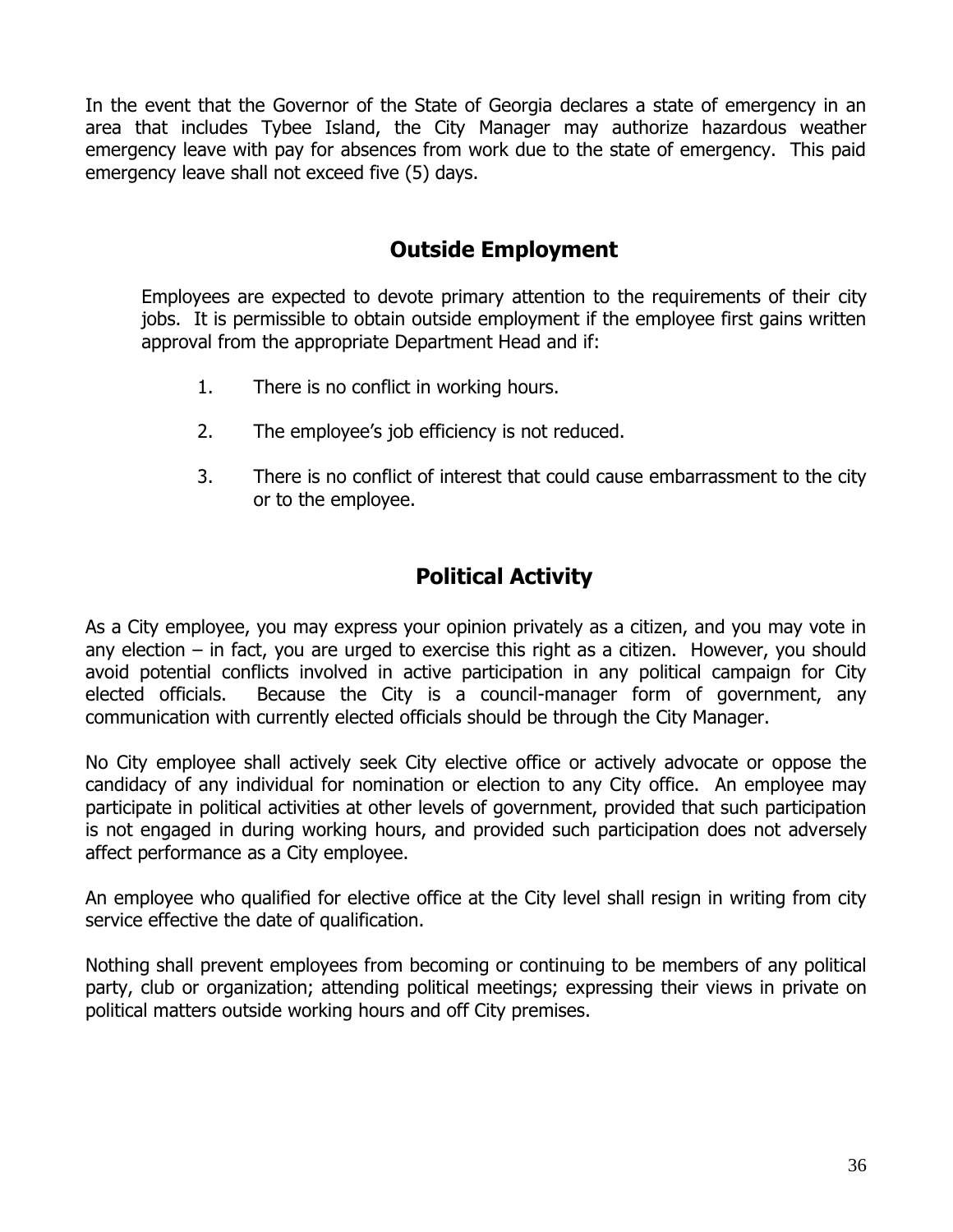## **Fraternization (Dating) Policy**

A manager or supervisor, who becomes romantically involved with someone he/she supervises, or with someone whose terms and conditions of employment he/she has the ability to influence, exposes himself/herself and the City of Tybee Island to charges of favoritism, improper use of authority, and possibly sexual harassment.

Even when no inappropriate conduct is involved, management fraternization with a subordinate employee may appear to others to involve improper use of authority. In order to avoid the dangers of management fraternization with a subordinate employee, and to help prevent even the appearance of improper conduct, it is the City of Tybee Island's policy that managers, supervisors, or any other employee who has the authority to directly or indirectly affect the terms and conditions of another's employment shall not fraternize with that employee.

The fraternization prohibited by this policy includes dating, romantic involvement, sexual relations, or the exchange of affections.

The City of Tybee Island does not intend this fraternization policy to otherwise discourage friendship or social activities among City employees.

This Policy applies to all City of Tybee Island employees. Should a personal relationship prohibited by this policy be contemplated, the supervisor or manager involved is required to notify his or her manager immediately. Where a personal relationship prohibited by this policy exists, the City of Tybee Island shall take whatever action it believes is necessary to remove the parties from any continued supervisory lines of authority between them. The City recognizes that the question of whether a relationship constitutes fraternization or simply a social relationship is a very personal issue. However, because of the potential for inappropriate conduct, you are encouraged to bring any questions you may have regarding fraternization to the attention of your Supervisor, Department Manager or to the Operations Manager.

This fraternization policy in no way constitutes a contract of employment and does not alter, modify, or otherwise change the employees' at-will employment relationship with the City.

Drafted: je11/08/2010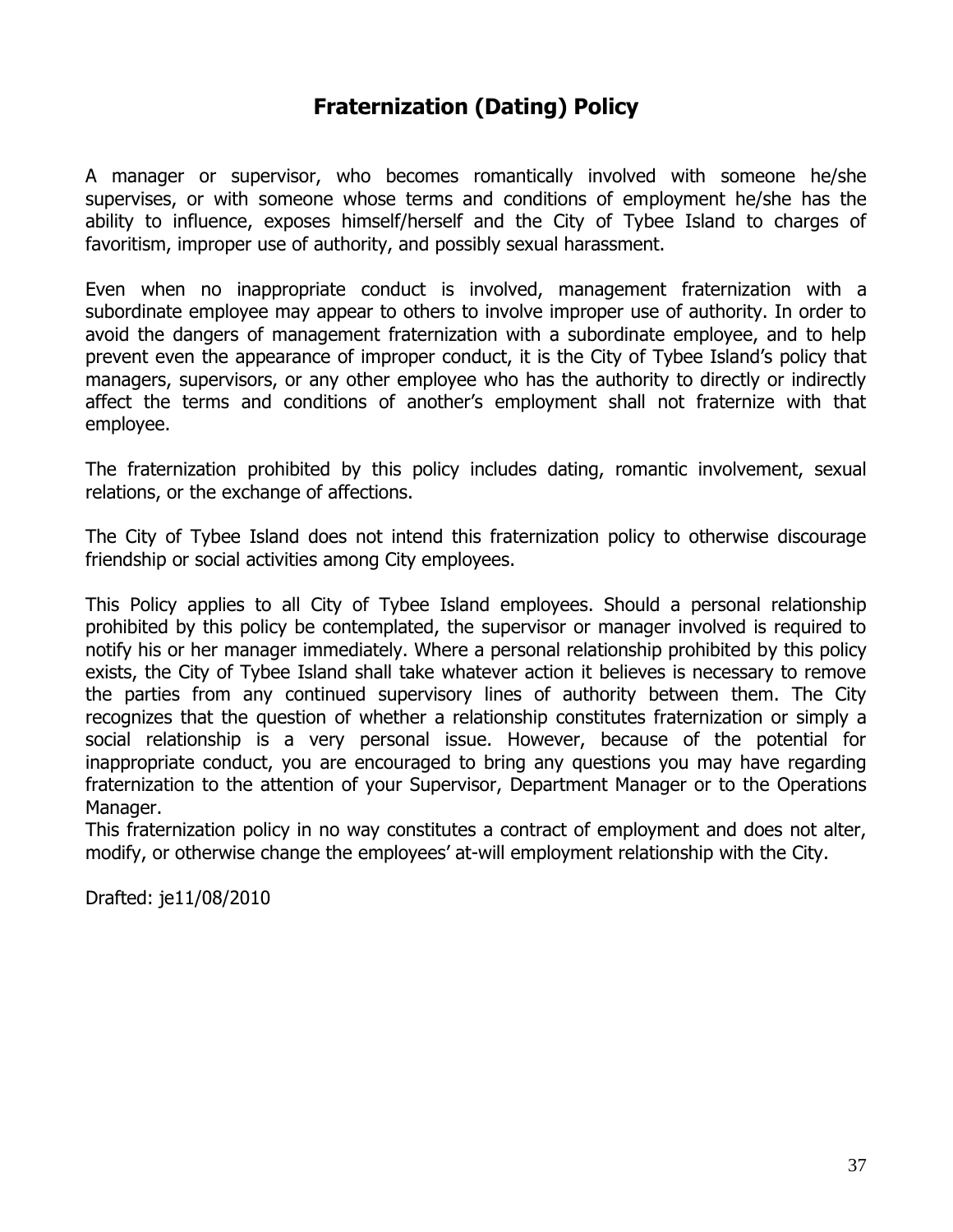## **Nepotism Ordinance**

**Purpose:** To establish quidelines concerning the employment and/or placement of relatives of City of Tybee Island Employees.

#### **Ordinance:**

No member of the immediate family of a Department Head may be hired or transferred into a department where a potential supervisor-subordinate relationship would exist.

No relative of the City Manager may be employed with the City.

Immediate family members should not be employed in the same City Departments. If two employees marry or become related, only one of the employees will be permitted to remain employed in the department.

Nothing in this section shall affect persons hired or transferred prior to the adoption of this policy (January 11, 2007). The City may consider requests for variance from this section on a case-by-case basis, and upon City Manager approval.

As used herein "related" and "immediate family" are synonymous and are to include spouse, child, step-child, grandchild, parent, grandparent, brother, sister, half-brother, half-sister, uncle, aunt, niece, nephew, or the spouse of any of them. These relationships shall include those arising from adoptions. Persons who are married by common law marriage or who are living together without the benefit of matrimony are also considered related under the intention of this rule.

# **INTERNET & ELECTRONIC COMMUNICATION POLICY of the City of Tybee Island**

**1. Policy Statement.** Computers and computer-related services are made available to departments and employees of the City of Tybee Island for business-related purposes. In particular, Internet and electronic mail (email) services are provided to support open communications and exchange of information and the opportunity for collaborative government-related work. While the City of Tybee Island believes that computers and computer-related services, including Internet and email, are essential tools for its departments and employees, access to such services is a revocable privilege. As such, conformance with acceptable use, as expressed in this Policy, is required. Departments of City of Tybee Island are expected to maintain and enforce this Policy.

**2. Relationship to Other Policies**. This Policy supplements any and all the City of Tybee Island policies relating to workplace harassment, discrimination, retaliation, conflicts of interest, discipline and discharge, records retention, and Open Meetings Act compliance.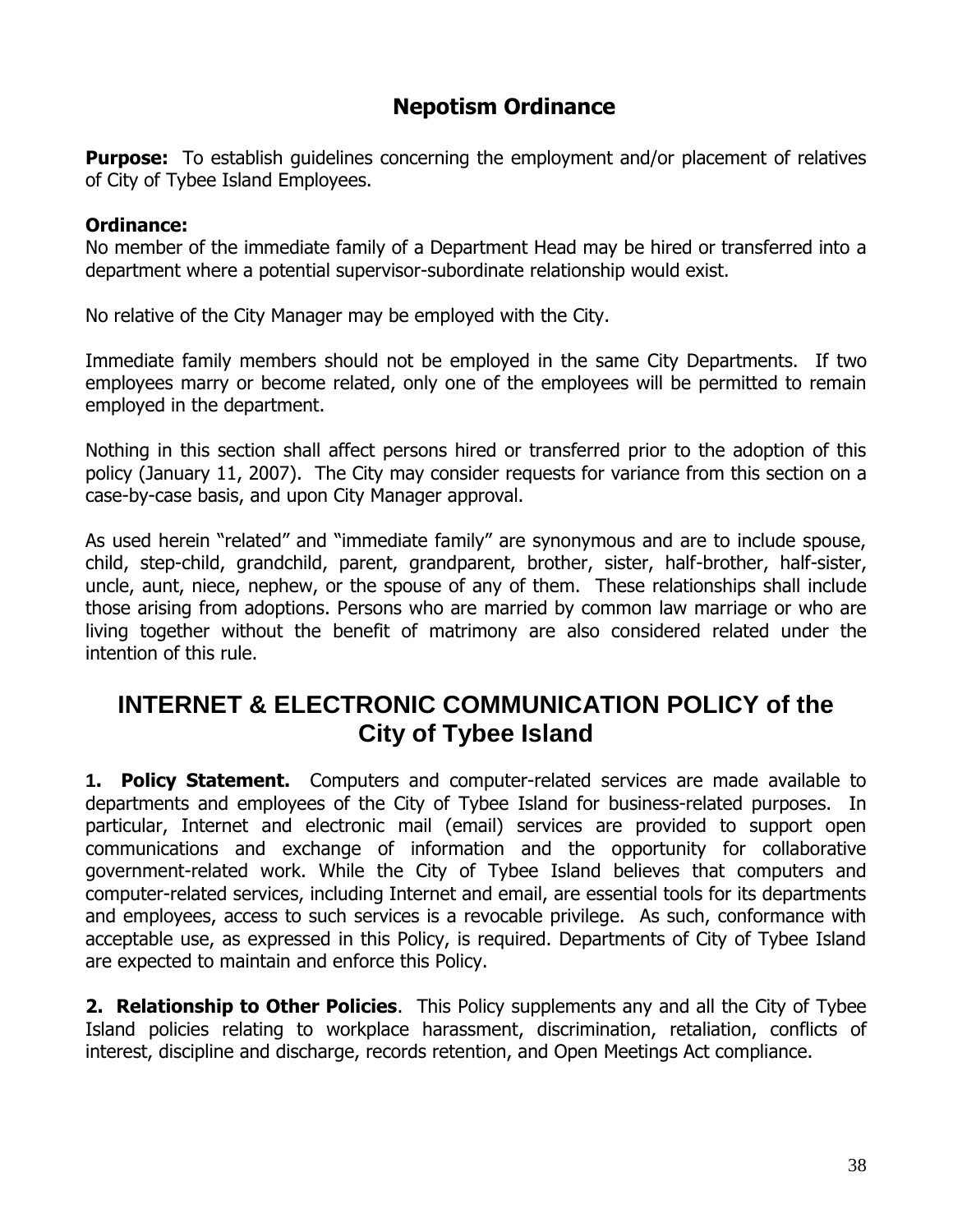**3. No Expectation of Privacy**. The City of Tybee Island computers and any data stored in them are the property of the City of Tybee Island and may be accessed at any time by authorized officials of the City of Tybee Island. Employees shall not expect privacy in the use of the City of Tybee Island computers. The City of Tybee Island may, without notice, monitor Internet usage and/or email and review computer files to ensure that computers are not being used for impermissible purposes.

**4. Public Records.** Many emails and other electronic files constitute public records for purposes of state record retention laws. As such, whether a given email or electronic file is subject to a retention schedule must be determined by its content rather than its format. As a general rule, any email or other electronic file which is a substitute for a letter, memorandum, notice, report, or other traditional record that would be subject to a particular retention schedule, then it too is subject to the schedule. Conversely, if the email or other electronic file is merely transitory, it need not be retained beyond its useful life (e.g., listserv messages, meeting notices, general staff announcements, invitations to events, etc.). Users of the City of Tybee Island computers and other computer-related services must also bear in mind that all emails and other electronic files are generally subject to disclosure under the Open Records Act.

**5. Acceptable Uses.** The following constitute acceptable uses of the Internet and email made available to employees by the City of Tybee Island.

- Communication and information exchange directly related to the user's duties and responsibilities as an employee of the City of Tybee Island or the mission and function of his/her department.
- Communication and exchange for the user's professional development as an employee of the City of Tybee Island, to maintain currency of his/her relevant training or education, or to discuss issues related to his/her research, projects, or programs as an employee of the City of Tybee Island.
- Use in applying for or administering grants or contracts for the City of Tybee Island's research or programs.
- Use for advisory, standards, research, analysis, and professional society activities related to the user's duties and responsibilities as an employee of the City of Tybee Island.
- Announcements of new the City of Tybee Island regulations, ordinances, procedures, policies, rules, services, programs, information, or activities.
- Any other authorized the City of Tybee Island-related administrative communications not requiring a high level of security.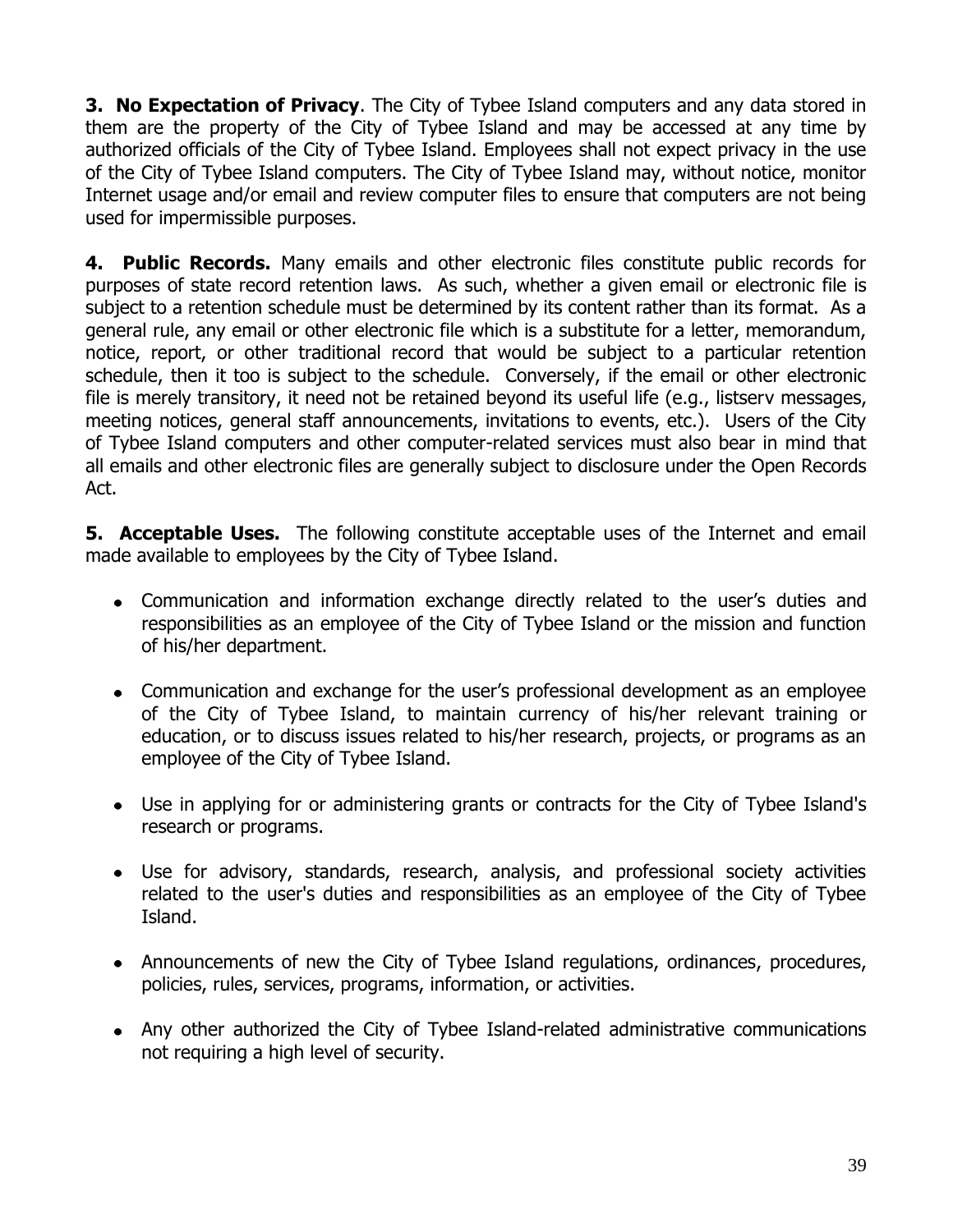**6. Specifically Unacceptable Uses.** The following constitute unacceptable uses of the Internet and email made available to employees by the City of Tybee Island and may subject an employee to disciplinary action, up to and including termination of employment.

- Visiting inappropriate web sites (erotica, hate groups, etc.).
- Unauthorized attempts to access any computer or network.
- Sending or posting threatening or otherwise inappropriate messages.
- Sending or posting racially and/or sexually harassing messages or images, sending or posting any sexually suggestive or explicit messages, or any other use violative of the City of Tybee Island policies regarding workplace harassment, discrimination, and/or retaliation.
- Accessing or copying confidential and/or proprietary software, program, or other electronic files without permission.
- Sending or posting confidential information without authorization.
- Downloading, uploading, or sending viruses or other malicious files or programs.
- Opening or sending emails or other electronic files that may endanger the City of Tybee Island computers and/or network.
- Using the Internet and/or email for any purpose which violates a federal, state, or local law.
- Using the Internet and/or email for any private business or other for-profit activities unrelated to the user's duties and responsibilities as an employee of the City of Tybee Island.
- Accessing, downloading, or sending computer games that have no bearing on the user's duties and responsibilities as an employee of the City of Tybee Island, recognizing that some games designed to teach, illustrate, train, or simulate agencyrelated issues may be acceptable.
- Accessing, copying, or modifying electronic files stored within the City of Tybee Island computers outside of the user's duties and responsibilities as an employee of the City of Tybee Island without authorization.
- Disclosing or exchanging passwords or seeking or obtaining passwords of other employees of the City of Tybee Island or other authorized users of the City of Tybee Island computers and computer-related services.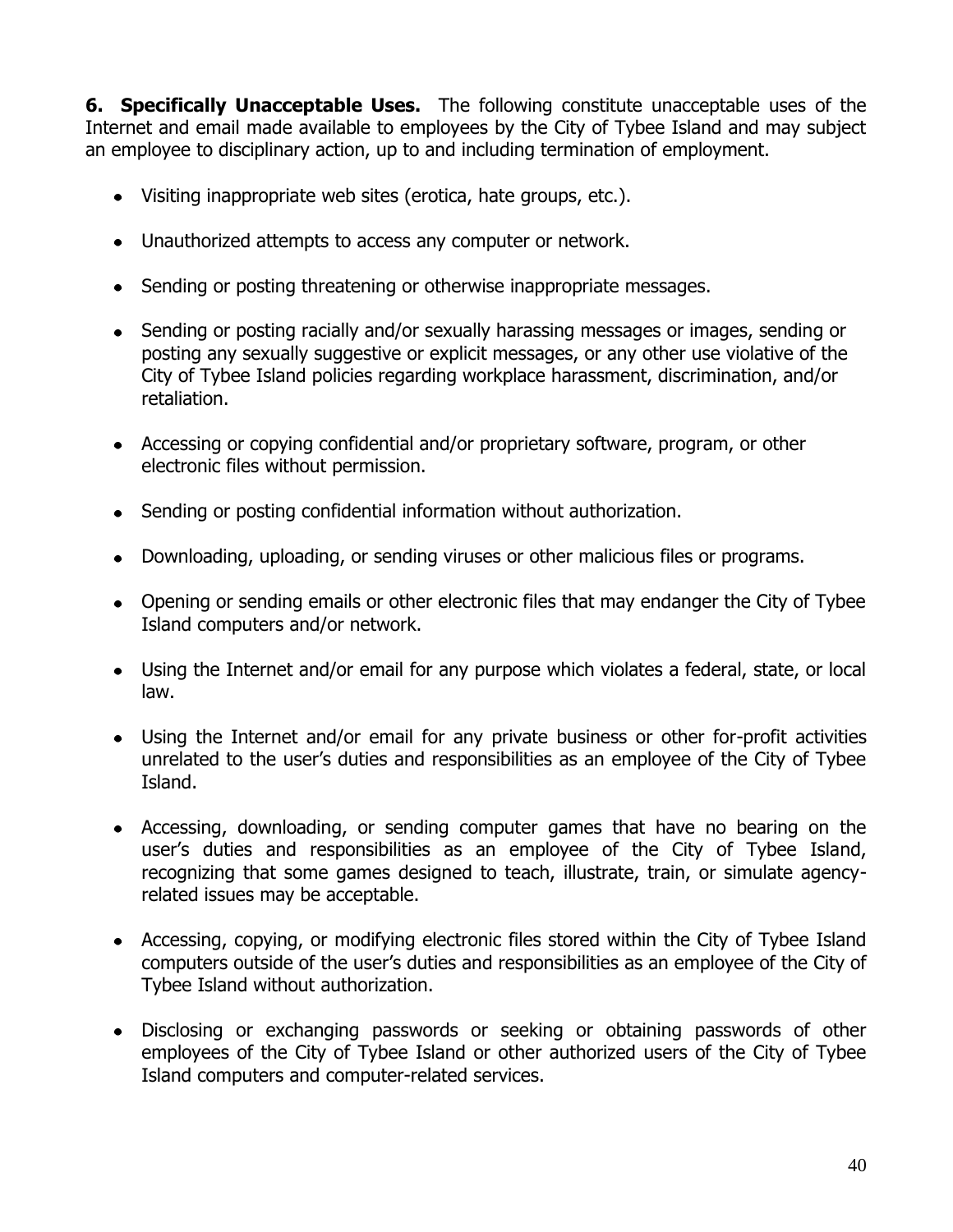- Representing oneself as another user, either on the City of Tybee Island internal network or elsewhere on the Internet, without authorization.
- Intentionally developing programs designed to harass other users or infiltrate a computer or computing system and/or damage or alter the software components of same.
- Fundraising or public relations activities not specifically related to the user's duties and responsibilities or to the City of Tybee Island approved activities.

**7. Procedures.** Department heads, or their designees, are responsible for their employees' compliance with the provisions of this Policy and for promptly investigating non-compliance. Suspension of service to users may occur when deemed necessary to maintain the operation and integrity of the City of Tybee Island network. User accounts and password access may be withdrawn without notice if a user violates the acceptable use policy. Disciplinary action up to and including termination of employment may be imposed depending on the severity of the violation. Criminal or civil action against users may be initiated when laws are violated.

**8. Guidelines.** The following additional guidelines apply to uses of the Internet and email made available to employees by the City of Tybee Island.

- Checking for viruses. Any software obtained from outside the City of Tybee Island shall be scanned prior to use for viruses and other malicious files or programs.
- Contractors. Contractors and other non-the City of Tybee Island users may be granted access to the City of Tybee Island-provided Internet and/or email services at the discretion of the department head. Acceptable use by such users is the responsibility of the City of Tybee Island contract administrator, who is expected to provide such users with this policy.
- Passwords. Use passwords associated with the City of Tybee Island information system only on that system. When setting up an account at a different information system that will be accessed using the Internet, choose a password that is different from ones used on the City of Tybee Island information systems. Do not use the same password for both local and remote Internet-accessed systems. If the password used at the remote, Internet-accessed remote site were to be compromised, the different password used locally would still be secure. Passwords should not be so obvious so that others could easily guess them, and passwords should be changed at least every sixty days.
- Logging off. Always make a reasonable attempt to complete the logoff or other termination procedure when finished using a remote, Internet-accessed system or similar resource. This will help prevent potential breaches of security.
- Email Security. Always remain mindful that unencrypted email sent or received outside any department and on the Internet cannot be expected to be secure.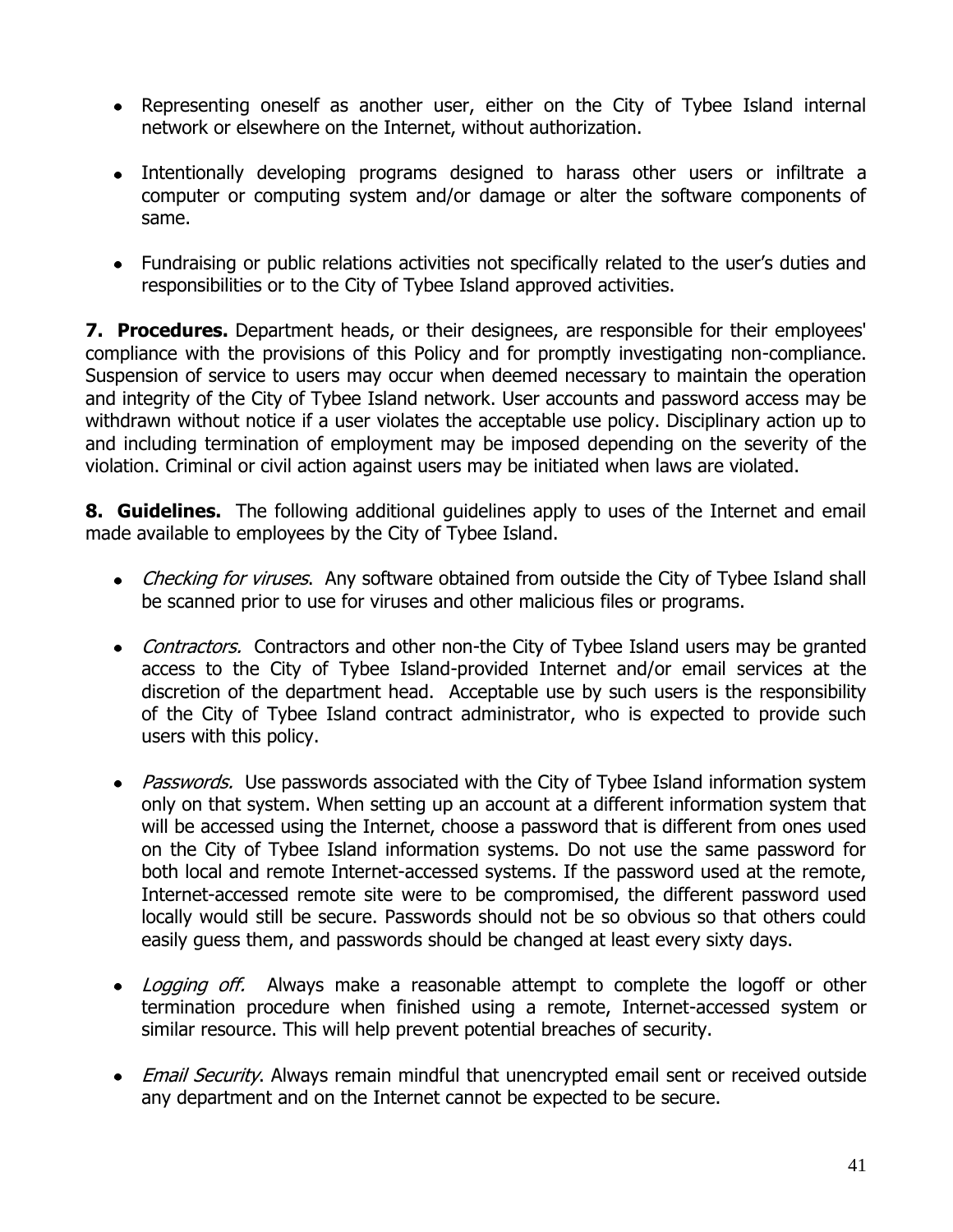- Large File Transfers and Internet Capacity. The Internet connection is a shared resource. While routine email and file transfer activities generally will not impact other users, large file transfers and intensive multimedia activities will impact the service levels of other users. Users contemplating file transfers of over ten megabytes per transfer or interactive video activities shall, to be considerate of other users, schedule these activities early or late in the day or, if possible, after business hours.
- Conduct & Etiquette. Know and follow generally accepted Internet and email etiquette. Refrain from language or other uses of the Internet and email that reflect poorly on the City of Tybee Island.
- Correspondence with Legal Counsel / Disclaimer. Any email or other correspondence sent to the City Attorney or other legal counsel for the City of Tybee Island, if sent for the purpose of assisting legal counsel in providing legal advice to the City of Tybee Island, must include the following disclaimer:

"This communication and all attachments may contain privileged and confidential legal communications/attorney work product intended solely for the use of the addressee. If you are not the intended recipient, any reading, distribution, copying or other use of this communication and/or any attachments hereto is prohibited and you should delete this message from all locations, and advise the sender at [INSERT TELEPHONE NUMBER AND/OR EMAIL ADDRESS]. Thank you."

### **9. Use of Computer Software.**

- In compliance with federal copyright laws, the City of Tybee Island will not participate in or condone the illegal duplication of licensed microcomputer software. Such activity is strictly prohibited on the City of Tybee Island premises and/or computers. The City of Tybee Island does not own the copyright to any software or its related documentation and, unless authorized by the software developer, does not have the right to reproduce it for use on more than one computer.
- With regard to use on local area networks or on multiple machines, the City of Tybee Island employees and other authorized users shall use the software only in accordance with the license agreement.
- The City of Tybee Island employees are required to promptly report any misuse of software or related documentation within the City of Tybee Island to their department head or to the City Manager.

Drafted: 11/08/2010je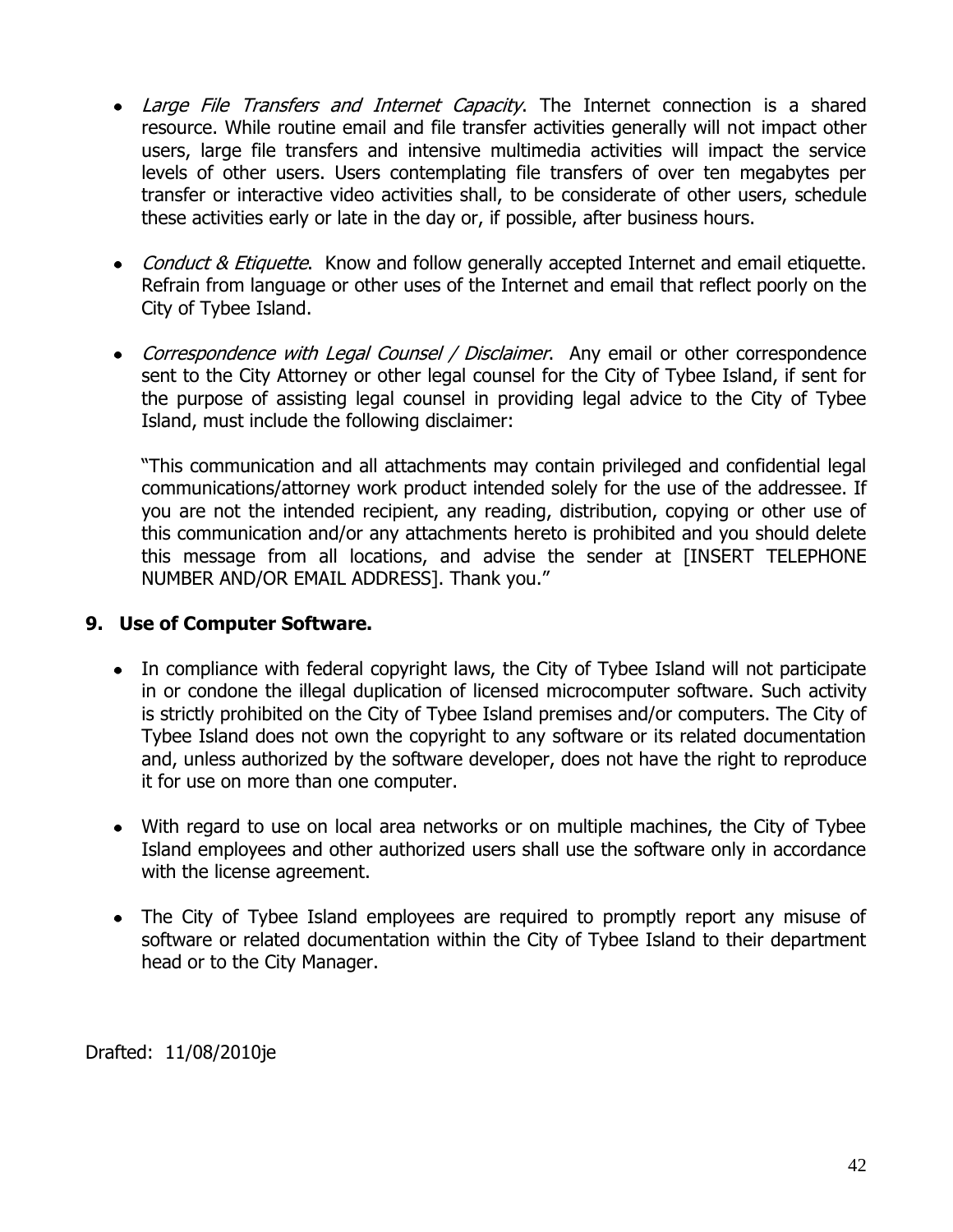## **Military Leaves of Absence**

### **Policy:**

The City of Tybee Island is committed to the support of employees who elect to be reserve soldiers in the United States military services and will comply with the Uniformed Employment and Reemployment Rights Act (USERRA), Georgia law and all other applicable state and federal laws pertaining to military leave.

USERRA provides guidelines for employees who elect military leave and for the prompt reemployment of employees who left employment to perform military training or service in one of the Uniformed Services and who have completed such service under honorable conditions.

The Uniformed Services include the Armed Forces, the Army National Guard, and Air National Guard when engaged in active duty for training, inactive duty training or full-time National Guard duty, the commissioned corps of the Public Health Service, and any other category of persons designated by the President in time of war or emergency.

A person who is a member of, applies to be a member of, performs, has performed, applies to perform, or has an obligation to perform service in a uniformed service shall not be denied initial employment, reemployment, retention in employment, promotion, or any benefit of employment by an employer on the basis of that membership, application for membership, performance of service, application for service or obligation.

### Procedure

- 1. Employees who receive orders for active military duty shall be granted military leave. The employee shall be paid for up to a total of 18 work days of each federal fiscal year the employee is ordered to military duty. At the expiration of the maximum paid leave time of 18 work days, continued absence by the employee due to military service, shall be considered as military leave without pay, although an employee may elect to use accrued paid leave as set forth below.
- 2. Employees who are members of the National Guard, when ordered to active duty as a result of the Governor declaring a State emergency, shall be paid for military leave for a period not exceeding 30 days in any one calendar year and not exceeding 30 days in any one continuous period of State active duty service.
- 3. A request for military leave must be submitted on the appropriate form with military orders attached for prompt internal processing of the military leave. A copy is to be maintained by the supervisor and a copy forwarded to the Human Resources Department to be kept in the employee's official personnel file. Employees are requested to provide such notice within 30 days of active military service.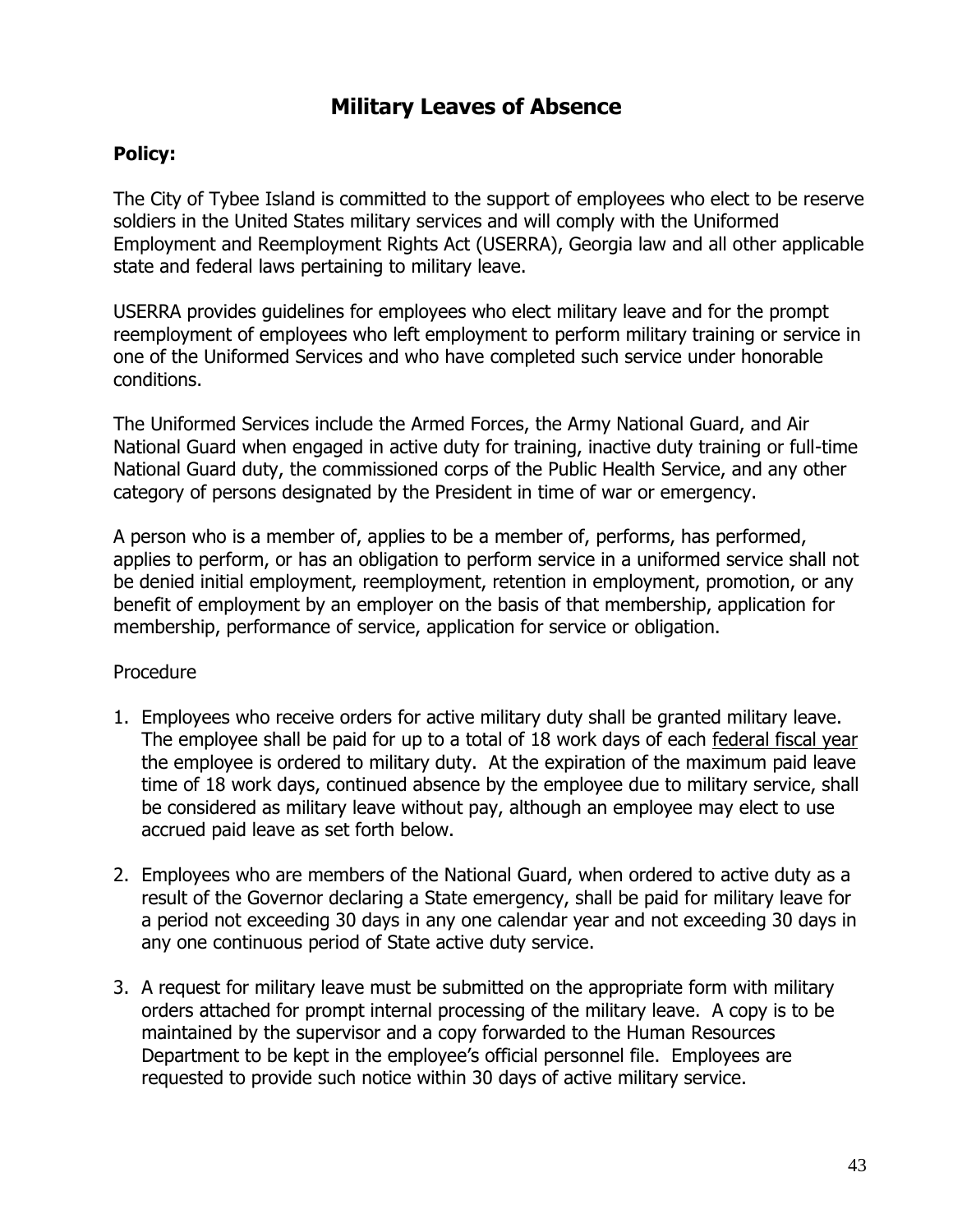- 4. To request a temporary or extended military leave of absence, the employee is required to, unless prevented from doing so by military necessity, complete a leave request form along with appropriate documentation (military orders for service, training, physical examinations or applicable military service necessity) and submit all documentation to the Department Head who will forward the documentation to the Human Resources Director. Employees are requested to provide such notice within 30 days of active military service.
- 5. Employees who request military leave may elect to use accrued paid time off (PTO hours) in lieu of unpaid leave. Employees must specify on the request for leave form their desire to use their paid time off while on military leave. Employees on unpaid military leave for 30 days or greater will cease to accrue any applicable paid leave benefits during the leave period.
- 6. Employees who request military leave may also elect to continue their health-care (medical and dental plan) to the extent permitted by law.
- 7. Employees will not accrue or otherwise accumulate any hours of paid time off while on military leave in unpaid status.
- 8. Employees on military leave shall continue to accrue service credit for purposes of retirement plan benefits.
- 9. Military reservist employees and those volunteering for or called to active duty are entitled to re-employment with the City upon their release from duty in full compliance with all applicable federal and state laws as follows:
	- a. The position is a regularly budgeted, non-temporary position within the City;
	- b. The reason the employee leaves the position is to report for active duty;
	- c. The length of the employee's military leave of absence does not exceed 5 years except at the request of the federal government;
	- d. The employee is honorably discharged from the military; and
	- e. The employee applies for reinstatement within a reasonable period of time following separation from active duty  $-$  as defined by USERRA:
		- i. For employees whose period of uniformed service is less than 31 days must report to work on the first regularly scheduled workday following returning from the place of duty (8 hours is allowed to return home from place of duty).
		- ii. For service between 31 and 180 days, no more than 14 days following release from active duty; and
		- iii. For service longer than 180 days, no more than 90 days following release from active duty.
- 10.An employee who interrupts his or her introductory period with a military leave of absence shall complete the remainder of the introductory employment period upon their return from active duty. However, an employee returning from military leave of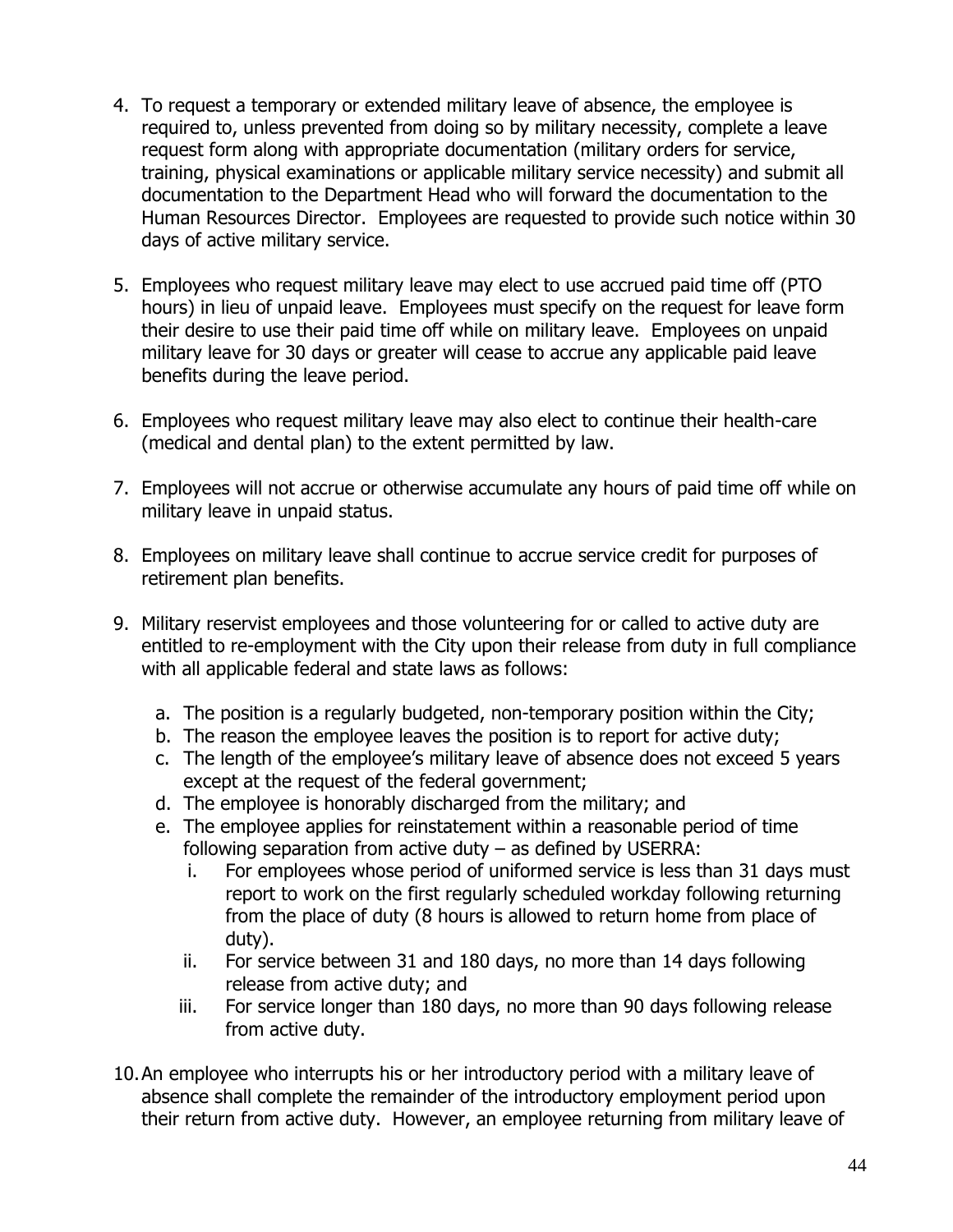absence cannot be discharged or terminated from employment except for cause for 1 year following his or her return, if the military leave of absence was for 181 days or longer, or for 6 months following his or her return if the military leave of absence was at least 30 days but less than 181 days in length.

11.Employees returning from military leave of absence will receive any cost of living increase awarded to the class or position in which they were actively employed with the City, prior to the military leave and or any promotions for which they would have qualified had they not been on military leave of absence.

je/04/13/2009

## **Safety**

The health and safety of all employees throughout the City of Tybee Island is of primary importance and each department shall endeavor to maintain a safety conscious attitude throughout its operations. Safety can be a vital personal matter. Personal injury, injury to coworkers, injury to the public, and even death are possible results for a moment of thoughtlessness. So play it safe through safe practices!

A file drawer left open or a box, pencil or wet spot on the floor are office hazards that may cause injury. Look for these hazards and remove them. Faulty brakes, tires, windshield wipers, horns, or lights on City-owned equipment should be reported as soon as detected. Of course, all accidents must be reported immediately to your Supervisor.

If you are injured, no matter how slightly, report to your Supervisor and have the injury treated immediately.

Avoid possible injury by learning to lift objects safely. Test the object before lifting to determine if assistance is needed. To lift an object, bend your knees, get a good footing, and grasp it firmly. Keep your arms and body as nearly straight as possible, directly above the object. Lift gradually, so that any strain will be on the leg muscles and not on the back. Remember, if a load is too heavy, be safety wise, get someone to help you!

Other safety practices, such as wearing safety belts, reflective vests, hard hats, work shoes hard-soled shoes and avoiding horseplay and scuffling should be practiced. Remember to use common sense, care and caution. Look out for yourself and your co-worker. This will pay off in the long run.

## **Care of Equipment and Supplies**

Equipment and supplies necessary for the proper performance of your work are provided by the City. Misuse of equipment or waste of supplies results in a higher cost of government Serviceable life of most equipment can be greatly extended through proper use and preventive maintenance.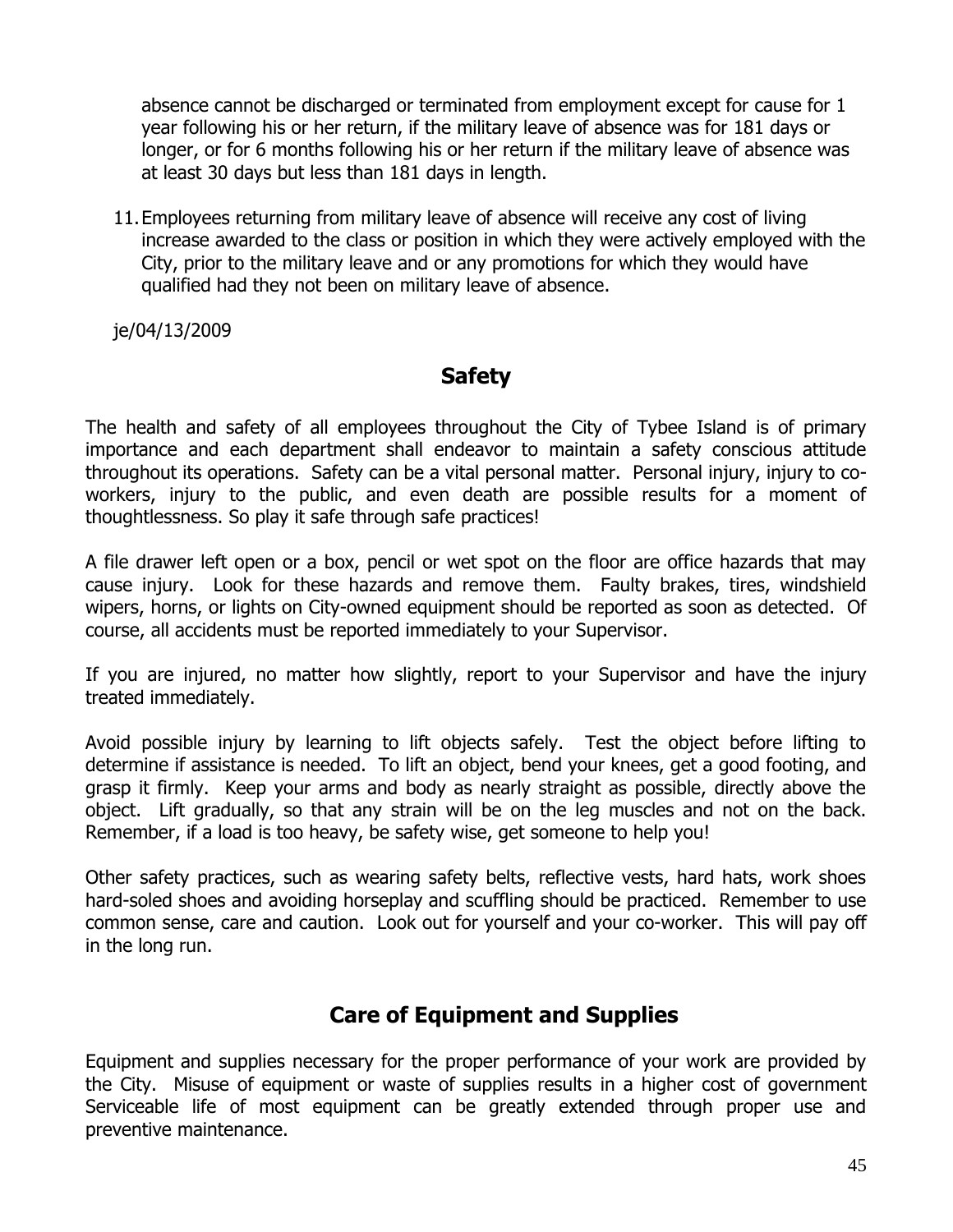## **Your Responsibility as a City Driver**

As part of your regular duties, you may operate City-owned vehicles – cars, trucks, fire engines, bulldozers – vehicles which cost the citizens many thousands of dollars to purchase. As a City employee, you are under an obligation to care for any piece of equipment assigned to you in the performance of your work. You are responsible for inspecting your vehicle and seeing that it is in proper operating condition. If there is anything wrong with the operation of your vehicle, report it to your supervisor immediately. You will be held responsible if you knowingly drive an unsafe vehicle.

You have an obligation to obey laws and rules of good driving. Respect for the law and respect for the rights of others can eliminate senseless deaths, injuries, and accidents. There are some rules and regulations to which you must adhere as a City Driver.

- 1. You must have a valid state driver's license to operate any overthe-road city vehicle. Operation of most trucks and other heavy duty vehicles requires possession of a commercial driver's license. Your license must be in your possession at all times while driving.
- 2. Your must notify your Supervisor the next business day if your license is suspended or revoked, or if you are arrested for driving under the influence (DUI).
- 3. Your vehicle must be kept clean at all times. It is your responsibility to see that the inside of your truck or automobile is clean of trash, debris, etc.
- 4. It is the responsibility of the vehicle operator to make periodic checks of all fluid levels, fire pressures, and safety items such as lights, horn, turn signals, windshield wipers, and brakes.
- 5. Use extreme caution while backing any vehicle. In the case of trucks or heavy equipment when rearward vision is obscured, another worker should be positioned outside the vehicle to direct you.
- 6. Never leave a vehicle unattended while the motor is running. Always remove the keys from a parked vehicle.
- 7. Check the instrument panel on your vehicle periodically. If any trouble is indicated, notify your Supervisor immediately, and then follow his/her instructions.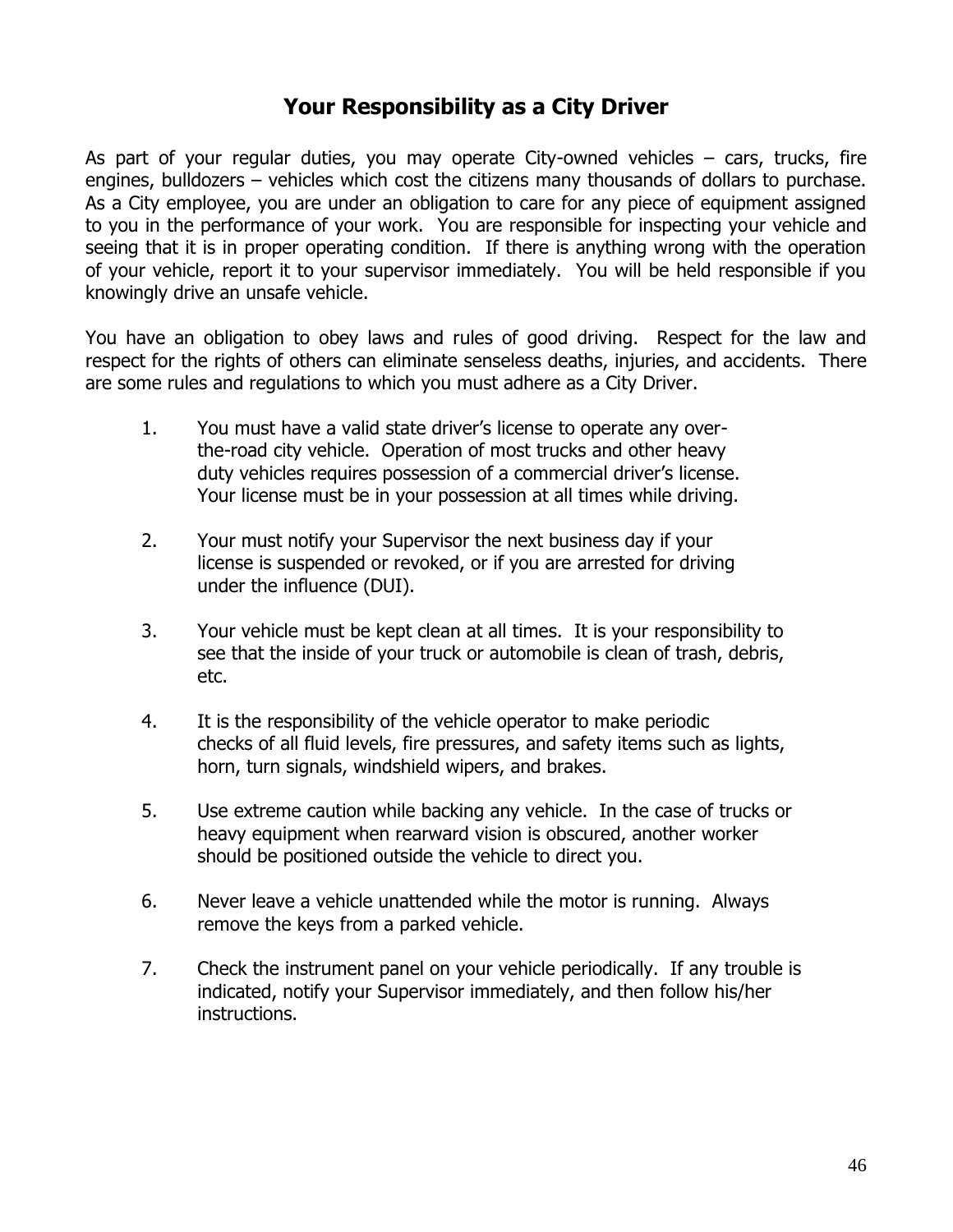- 8. Obey all traffic regulations. Never exceed the posted speed limit and remember that regardless of the speed limit the safest speed you may travel is governed by road and weather conditions.
- 9. Many of the City's vehicles are equipped with two-way radios. When operating radios, courtesy is the rule. Make sure that no one else is transmitting from another radio before keying your microphone.
- 10. All collisions must be reported immediately to your Supervisor for investigation. Do not leave the scene of an accident before it is investigated, even if there is no apparent damage. If the other party involved says it is his/her fault and wants to leave, get his/her name and license number and wait until someone in authority investigates and tells you to move your vehicle.
- 11. Traffic citations are the sole responsibility of the driver, regardless of who owns the vehicle.
- 12. You should have a vision check-up regularly to make sure your vision is not defective. If glasses have been prescribed for driving, be sure to wear them at all times while driving city vehicles.
- 13. You must keep your safety belt buckled at all times while driving and require your passengers to do so also. Failure to use seat belts may result in disciplinary action.
- 14. Only Employees or authorized personnel are permitted in a City vehicle.

City vehicles are to be used only for City business and City-related activities. Although some employees are permitted to drive City vehicles between their work and home, no employee is entitled to use a City vehicle for personal reasons.

As a final reminder of your responsibility as a City driver, remember that City vehicles are clearly marked and you are very much in the public eye. Your marked vehicle demands that you set a good example by driving safely and courteously.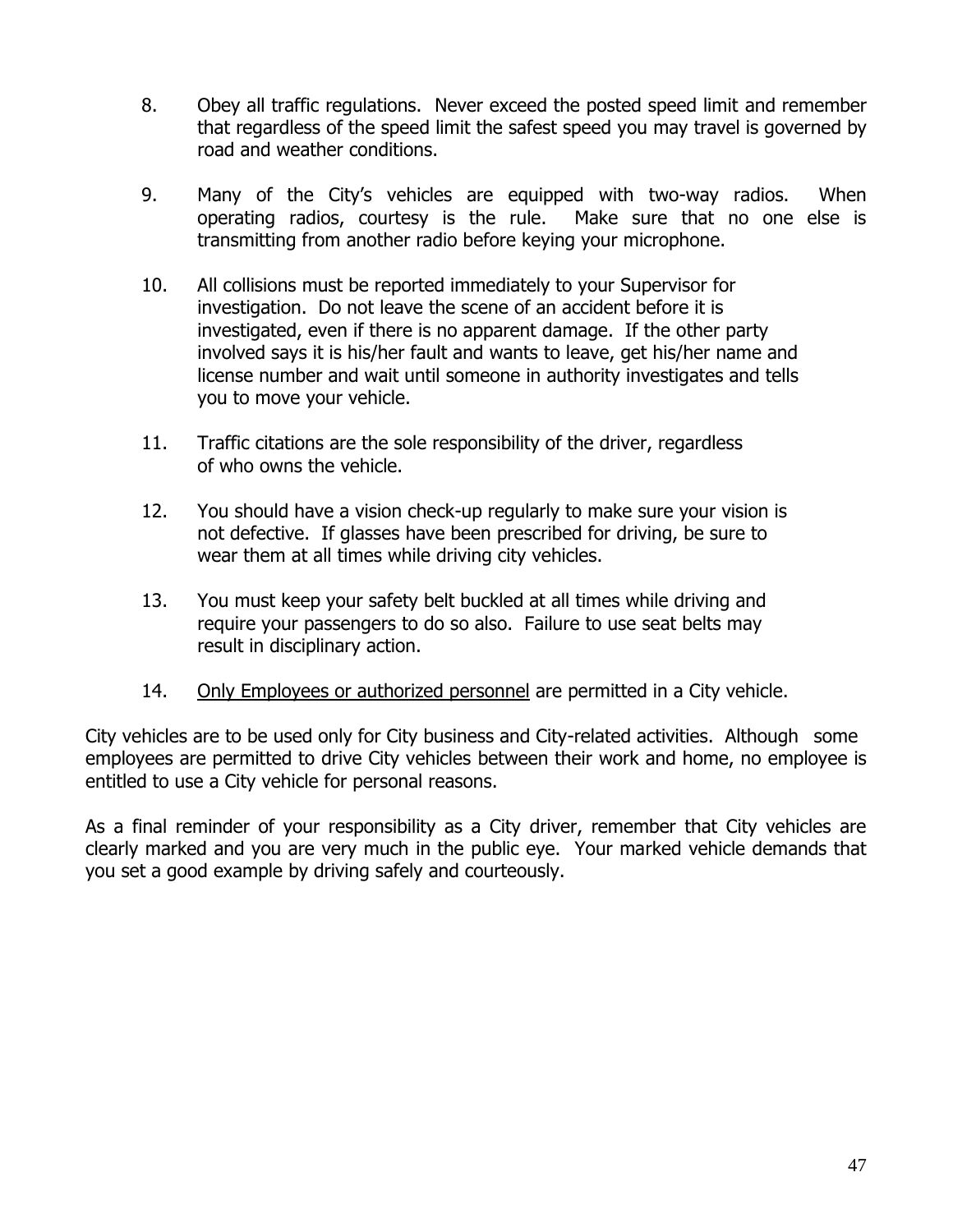### **Travel Policy (Revised 9/25/2012)**

Prior to making plans to travel, an employee should assure themselves of the following:

- 1. Department Head must receive City Manager approval.
- 2. Staff must receive Department Head approval.
- 3. Is the budget available? Training classes and schools must be in the budget.
- 4. Is a city vehicle available, or is the use of a personal vehicle been approved?
- 5. When traveling outside the State of Georgia, have you received council's approval?

**Plan ahead.** Complete the conference or seminar registration in advance of discount cutoff dates, to take advantage of any discounts. Submit request to finance on a timely basis for a normal accounts payable check (approximately 7 days). On-line registration with City credit cards is an efficient way to register and reserve space and/or rooms for schools and conferences. Please ensure that the receipt is submitted to finance immediately. **Misuse of city credit cards will prevent their future use by an individual.** Submit the registration form with the check request; indicate any special handling when required. Sign out a City credit card a day in advance to insure its availability.

### **Transportation**

If commercial transportation is required, it is necessary to make your own travel arrangements. If you are dealing with an agent that will send the City a bill, the bill should be sent to:

> City of Tybee Island PO Box 2749 Tybee Island, Georgia 31328

You may pay transportation costs with your personal credit card and request a reimbursement. Have your trip approved in advance by either your department director or the City Manager prior to paying for your tickets. If you have access to the internet, you can purchase tickets on line. Allow enough time to take advantage of discount fares such as 7 day, 2-week, 30-day, weekend or other discount programs. You can use a City credit card to pay for airfare if you make arrangements with Finance.

When using a privately owned vehicle; mileage will be reimbursed (no gas charges), at the current IRS mileage reimbursement rate. The rate for July 1, 2008 through December 31, 2008 was \$.585 per mile. The rate dropped to \$.555 on January 1, 2012.

If a rental car is necessary, insurance must be purchased at the time of the rental. However, if you are charging the rental on a credit card, be sure to check with the credit card company; many times the insurance is provided at no charge when using certain cards.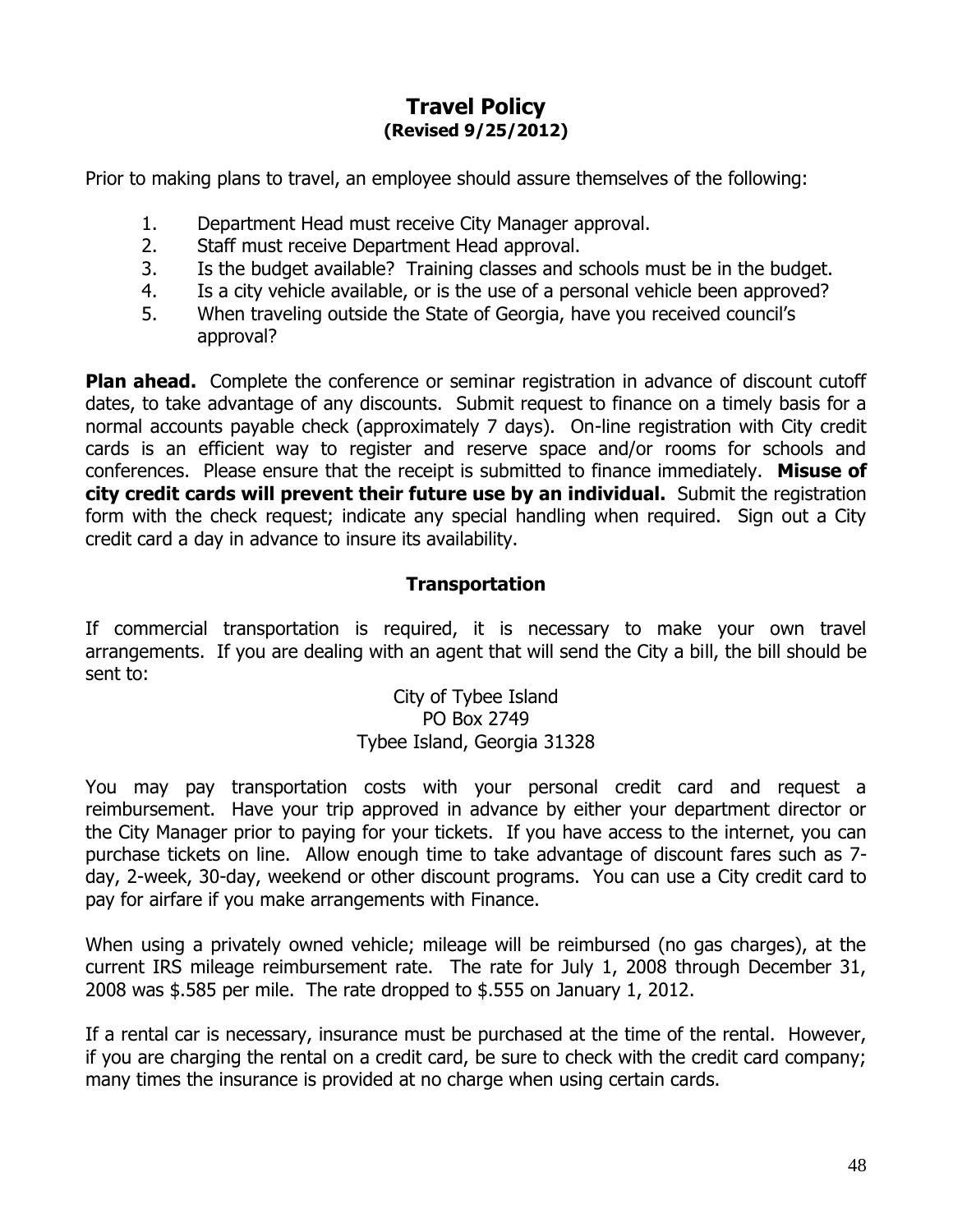If two or more employees are attending the same training course, utilize joint transportation. The City may not pay for the use of more than one privately owned vehicle. If planning a vacation around a conference or training course, make sure of what expenses will be allowed before leaving.

#### **Expense Guideline**

Employees traveling overnight will be paid a per diem amount designed to cover the cost of meals (including taxes and tips), based on the number of meals per day for which the employee is eligible.

Employees are generally eligible for per diem amounts to cover the cost of three (3) meals per day for all day on travel status other than the day of departure and the day of return, which will be prorated depending on the times of departure and arrival. However, if a meal is included as part of the cost of conference registration, such meal should not be considered eligible in the calculation of per diem. Because most conferences accommodate a variety of dietary needs and restrictions, employees are expected to participate in such meals.

Day of Departure: Employees may only receive per diem for meal occurring while officially on travel status. For example, if an employee departs at 3:00 p.m., the employee is not eligible for breakfast or lunch per diem for that day.

If an employee departs on an overnight trip prior to 6:30 a.m., the employee is eligible for per diem for breakfast on the day of departure.

If an employee departs on an overnight trip prior to 11:00 a.m., the employee is eligible for per diem for lunch on the day of departure.

If an employee departs on an overnight trip prior to 5:30 p.m., the employee is eligible for per diem for dinner on the day of departure.

Day of Return: Employees may only receive per diem for meals occurring while officially on travel status. For example, if an employee returns at 11:00 a.m., the employee is not eligible for per diem for lunch on the day of return.

If an employee returns from an overnight trip after 6:30 a.m., the employee is eligible for per diem for breakfast on the day of return.

If an employee returns from an overnight trip after 1:30 p.m., the employee is eligible for per diem for lunch on the day of return.

If an employee returns form an overnight trip after 7:30 p.m., the employee is eligible for per diem for dinner on the day of return.

Per Diem Rates while traveling within the State of Georgia:

| <b>Breakfast</b> | \$6.00  |
|------------------|---------|
| Lunch            | \$7.00  |
| Dinner           | \$15.00 |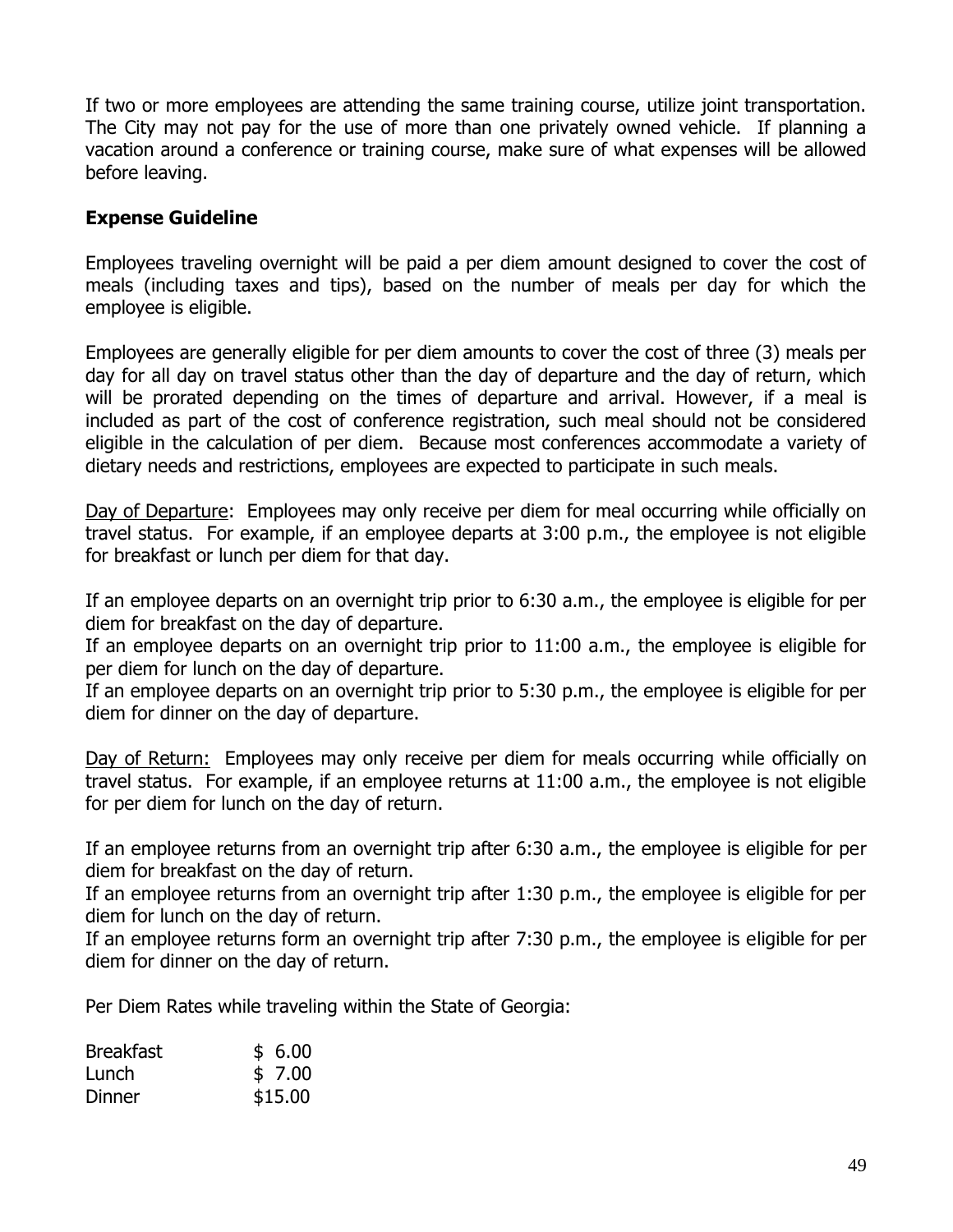Employee traveling outside of Georgia will receive meal per diem at the federal per diem rates, less the \$3 federal "incidentals" allowance. The current federal per diem rates can be found at the following address: <http://www.gsa.gov/perdiem>

Receipts for lodging expense are required. Hotel reservations should be at the most economic available. A reasonable expense for telephone calls home is allowed. For hotels/motels in Georgia, you are eligible for an exemption from the Sales Tax and the Hotel/Motel Tax. A city check must be issued payable to the facility to get these exemptions. Specific forms must be completed and submitted to the hotel upon checking in. Use of a city credit card or a City check made payable to the lodging facility is required to receive exemption form the State of Georgia sales tax and local hotel/motel tax. **Save your itemized receipts.**

#### Airport Transportation

-Use the least expensive alternative to get to and from the air port. Hotels often provide a free hotel shuttle, use it. Commercial limos are generally the most economic means of transportation from airports to downtown areas or to local hotels. Use at taxi if you are sharing a ride with other people. Car rentals must be approved in advance by the City Manager. **Save your receipts.**

#### Airport Parking

-Have someone take you to the airport, use long-term parking or a less expensive alternative such as park and rides. **Save your receipts.**

#### **Other**

-Some other expenses could include parking, tolls, taxi fares, and other incidental items. **Save your receipts.**

#### Non-Allowable Expenses

-Some expenses you may incur that the City will not reimburse you for could include:

Traffic and parking violations

Alcoholic beverages

Expenses of spouse, children, etc.

Golf, tennis, etc. even if included on the conference registration form

Entertainment expenses

Hotel movies

-If you inadvertently charge a personal expense to your credit cared. Attach your personal check to the expense report for payment of the charge. The check will be processed as a partial payment on the card.

#### Travel Advances

-The purpose of travel advances is to minimize the financial burden on employees while traveling on behalf of the City. This objective can be accomplished either by issuance of a City Mastercard or by cash advances to employees.

-For employees who do not have a City issued Mastercard, a travel advance may be requested via a "Travel Cash Advance Authorization" form. Upon the approval by the employee's Department Head and the City Manager, cash may be advanced for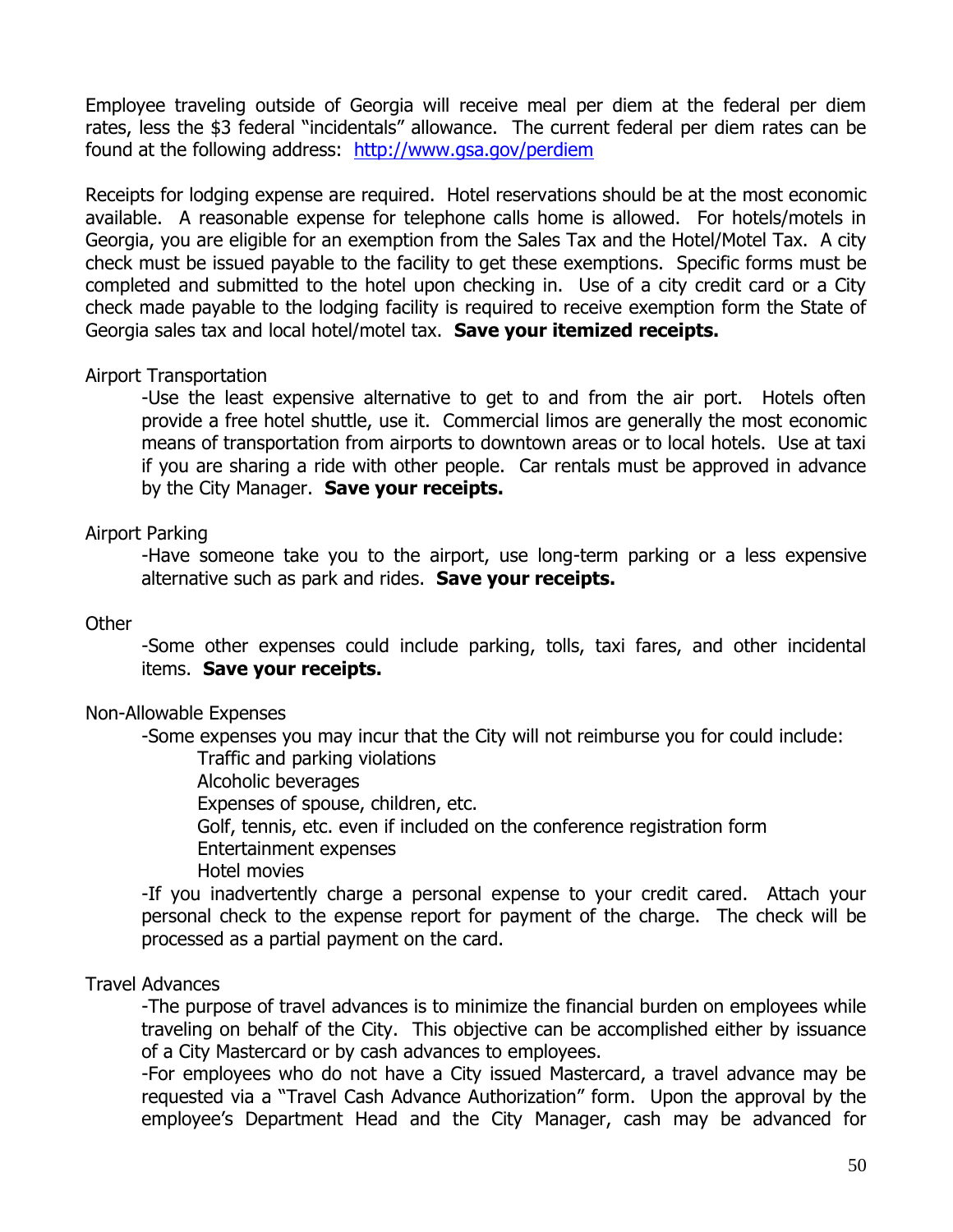anticipated subsistence (meals and lodging), as well as for mileage and other transportation costs which are reimbursable under this Travel Policy.

-Each employee receiving a cash advance shall sign and date the travel advance authorization from acknowledging receipts of the funds. Employees are fully responsible for funds advanced to them and shall account for the funds in accordance with this Policy. Employees are liable for any advanced funds that are lost or stolen.

-When the actual travel expenditures reported on the travel expense statement exceed the amount of the cash advance, the employee shall be reimbursed for the additional travel cost incurred.

-Likewise, when the actual expenditures are less than the cash advance, the employee shall reimburse the city for the difference. This reimbursement shall be made at the same time that the travel expense report is submitted.

#### Travel Expense Report

Within five (5) working days of returning from a trip, you must submit the "Travel Expense Report" to Finance with any necessary receipts attached.

### **See the Finance Department for any forms discussed in the Travel Policy**

## **In Conclusion**

Limited space prevents answering many of the questions which are certain to arise, especially during the early phases of your employment. Other matters have been treated only briefly. See your immediate Supervisor or Human Resources Manager if you have any questions that are not answered. Either will be glad to help you.

### **We're thankful for your service to the City of Tybee Island!**